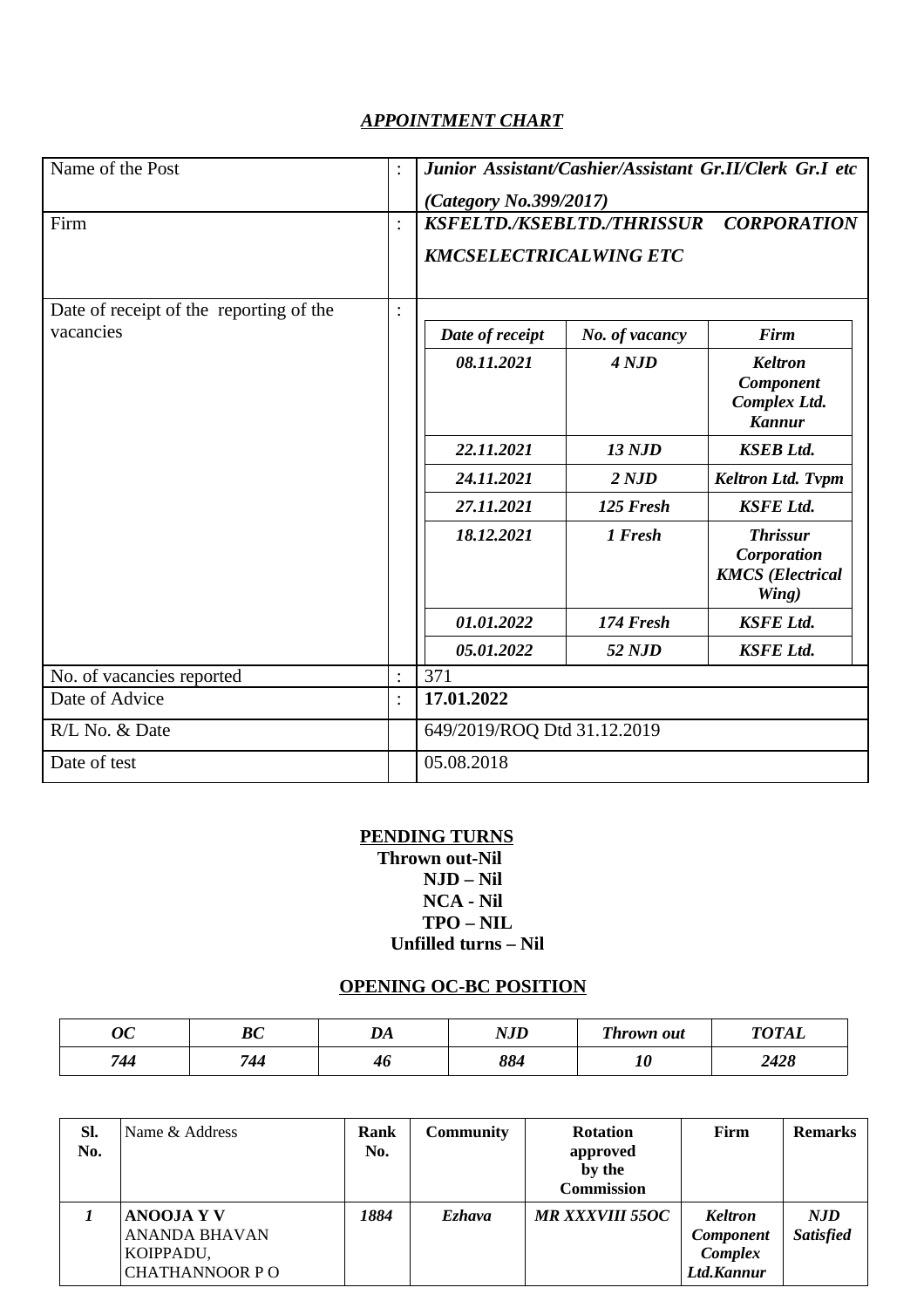|                         | <b>KOLLAM-691572</b>                                                                                                   |                 |                    |                                     |                    |                                |
|-------------------------|------------------------------------------------------------------------------------------------------------------------|-----------------|--------------------|-------------------------------------|--------------------|--------------------------------|
| $\overline{2}$          | <b>MUHANNAD MP</b><br>MADAPPALLI<br><b>POONGUDI</b><br>MALAPPURAM- 673639                                              | 4169            | <b>Mappila</b>     | <b>MR XXXVIII 56 M</b>              | $\mathbf{r}$       | $\mathbf{r}$                   |
| $\mathbf{3}$            | <b>JOM JOSE</b><br>ELASSERIL JOM VILLA<br>PADA NORTH<br>KARUNAGAPPALLY PO,<br>KOLLAM-690518                            | 1947            |                    | <b>MR XXXVIII 57 OC</b>             | $\pmb{\mathsf{r}}$ | $\mathbf{r}$                   |
| $\overline{\mathbf{4}}$ | <b>PREMVIKAS R</b><br>KOLUMBIL HOUSE<br><b>THARUVAKURISSI</b><br><b>KANNADI</b><br>PALAKKAD-678701                     | 2250            | <b>Ezhava</b>      | <b>MR XXXVIII 58</b><br>E/T/B       | $\mathbf{r}$       | $\mathbf{r}$                   |
| 5                       | <b>VISHNUM</b><br>KOCHUKIZHAKKETHIL<br>MATHILBHAGOM<br>PATHANAMTHITTA-689101                                           | $R-47$<br>DA-LV |                    | $Sl$ .No. 4 DA-LV<br>(Backlog)      | <b>KSEB Ltd.</b>   | <b>NJD</b><br><b>Satisfied</b> |
| 6                       | <b>SARATH CHANDRAN V H</b><br><b>VENETHAS HOUSE</b><br><b>DOWN BAZAR</b><br>MANANTHAVADY PO<br>WAYANAD DIST 670645     | $R-48$<br>DA-LV |                    | <b>Sl.No. 10 DA-LV</b><br>(Backlog) | $\pmb{\mathsf{r}}$ | $\mathbf{r}$                   |
| $\overline{z}$          | <b>LIBITHAKS</b><br><b>KALLUVELIL</b><br><b>VELLOOR</b><br>KOTTAYAM-686609                                             | $R-49$<br>DA-LV |                    | <b>Sl.No. 34 DA-LV</b><br>(Backlog) | $\pmb{\mathsf{r}}$ | $\pmb{\mathsf{r}}$             |
| 8                       | <b>SEENAS</b><br><b>CHALAMPALA HOUSE</b><br><b>BALUSSERY</b><br><b>KOZHIKODE</b><br>ERAMANGALAM 673612                 | 1865            | <b>OBC-Vaniyan</b> | <b>MR XXI 71 OC</b>                 | $\mathbf{r}$       | $\pmb{r}$                      |
| 9                       | <b>NISSAL</b><br><b>ANAS MANZIL</b><br>KANYAKULANGARA<br><b>VEMBAYAM PO</b><br><b>THIRUVANANTHAPURAM</b><br>PIN-695615 | 3599            | <b>Muslim</b>      | <b>MR XXII 46 M</b>                 | $\mathbf{r}$       | $\mathbf{r}$                   |
| 10                      | <b>SABITHATA</b><br><b>VATTAPARAMBIL</b><br>THIRUVANCHIKULAM-<br>KODUNGALLUR PO<br>THRISSUR DT                         | 3612            | <b>Muslim</b>      | <b>MR XXXII 26 M</b>                | $\pmb{\mathsf{r}}$ | $\mathbf{r}$                   |
| 11                      | <b>GOKUL AJAYAKUMAR</b><br><b>GOKULAM HOUSE</b><br>MUVATTUPUZHA<br><b>AVOLY POST</b><br>ERANAKULAM- 686677             | $R-33$<br>DA-HI |                    | <b>Sl.No. 1434 DA-HI</b>            | $\mathbf{r}$       | $\mathbf{r}$                   |
| 12                      | <b>AMBILIK</b><br>KALAPPURATHOTTIYIL<br><b>CHINGAPURAM</b><br><b>KOZHIKODE</b>                                         | 1866            | <b>Ezhava</b>      | <b>MR XXXII 41 OC</b>               | $\mathbf{r}$       | $\pmb{\mathsf{r}}$             |
| 13                      | <b>SINDHUKD</b><br><b>MANJALY HOUSE</b><br>VENDORE-CHUNGAM                                                             | 1867            |                    | <b>MR XXXII 51 OC</b>               | $\mathbf{r}$       | $\mathbf{r}$                   |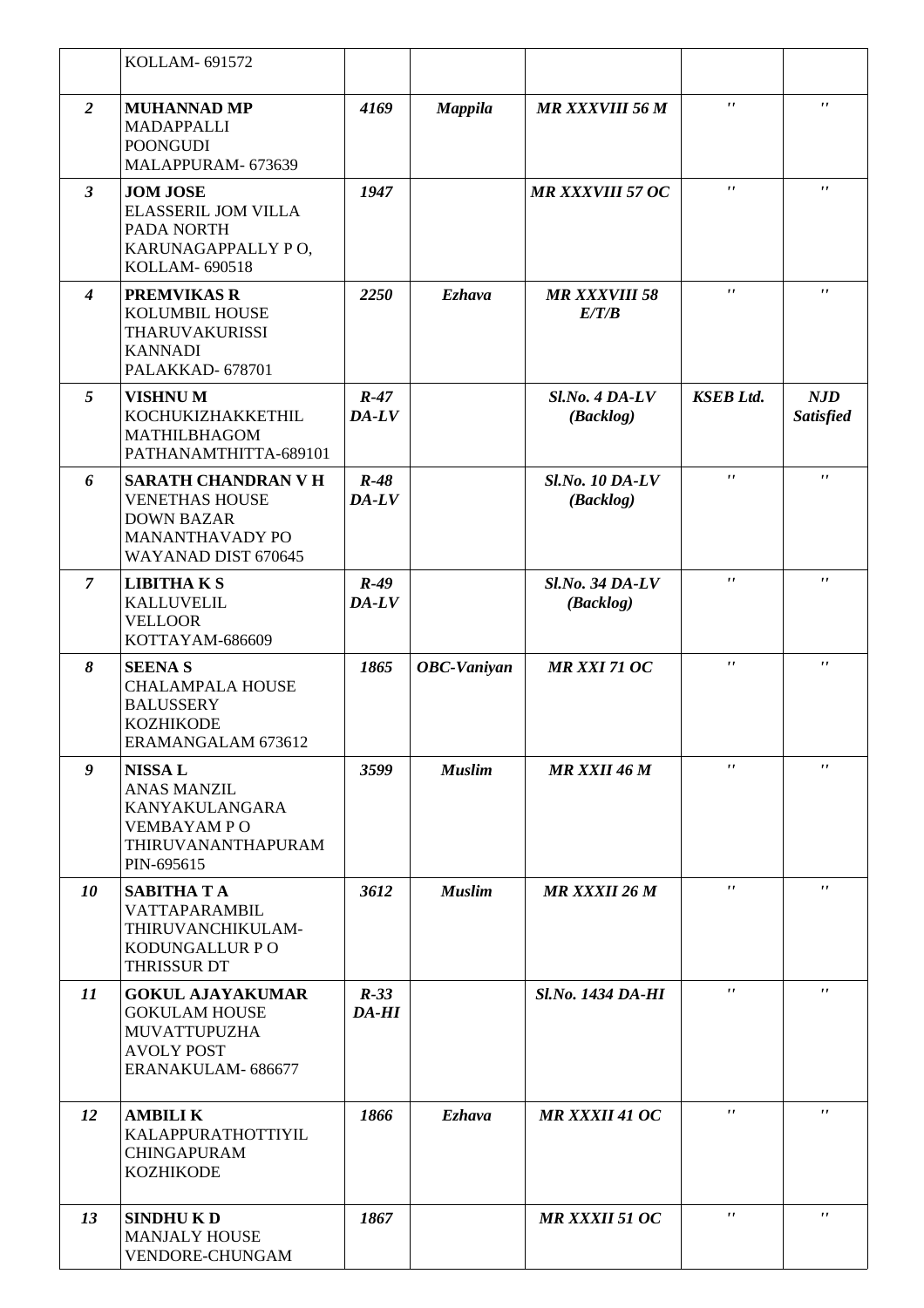|    | <b>ALAGAPPANAGAR</b><br><b>THRISSUR-680302</b>                                                                                   |                   |                    |                          |                                    |                                |
|----|----------------------------------------------------------------------------------------------------------------------------------|-------------------|--------------------|--------------------------|------------------------------------|--------------------------------|
| 14 | <b>SANDHYA MOL KP</b><br>KUDUMBIKKAD<br>PUNNAPRA PO<br>ALAPPUZHA-688004                                                          | 1868              | <b>Ezhava</b>      | <b>MR XXXII 65 OC</b>    | $\mathbf{r}$                       | $\pmb{r}$                      |
| 15 | <b>SUMILA RAVI</b><br>PALLATH HOUSE<br>NEERICODE PO<br>ERNAKULAM-683511                                                          | 1869              | <b>Ezhava</b>      | <b>MR XXXII 74 E/T/B</b> | $\pmb{r}$ ,                        | $\pmb{\mathsf{r}}$             |
| 16 | <b>AMBILY PV</b><br>PULICKAL HOUSE<br><b>POOVATHUSSERY</b><br><b>THRISSUR-/680741</b>                                            | 1872              | <b>Ezhava</b>      | <b>MR XXXII 82 E/T/B</b> | $\pmb{\mathsf{r}}$                 | $\pmb{r}$                      |
| 17 | <b>MANFAD M</b><br>AAMATTUPARAMB HOUSE<br><b>PALATUMKANDY</b><br>POST OLAVANNA<br>KOZHIKODE- 673019                              | $R-50$<br>$DA-LV$ |                    | Sl.No. 1501 DA-LV        | $\mathbf{r}$ $\mathbf{r}$          | $\pmb{r}$                      |
| 18 | <b>SUNUA</b><br>PETERS ENCLAVE<br>RAJAGIRI,<br>SASTHAMCOTTA<br>KOLLAM-690 521                                                    | $R-9S/L$<br>LC    | LC                 | <b>MR XVII 8 LC/AI</b>   | <b>Keltron Ltd.</b><br><b>TVPM</b> | <b>NJD</b><br><b>Satisfied</b> |
| 19 | NISHA U R<br><b>KAILAS BHAVAN</b><br>ANVRA-D-130<br><b>VITTIYAM ROAD</b><br>PEYAD.PO<br>TRIVANDRUM-695 573                       | $R-1$ $S/L$<br>HN | <b>Hindu Nadar</b> | <b>MR XXI 60 HN</b>      | $\pmb{\mathsf{r}}$                 | $\pmb{\mathsf{r}}$             |
| 20 | <b>SREEMATHIK</b><br>LEELAMBUDHI<br><b>ANANGOOR</b><br>KASARAGOD-671121                                                          | 1871              | <b>OBC-Chaliya</b> | <b>MR XLII 53 OC</b>     | <b>KSFE Ltd.</b>                   |                                |
| 21 | <b>DIVYA OK</b><br><b>THEVARKKATTE</b><br>EDAKKARA CHELANNUR<br>KOZHIKODE-673616                                                 | 1875              | <b>Thiyya</b>      | <b>MR XLII 55 OC</b>     | $\mathbf{r}$                       |                                |
| 22 | PRIYA BALAN<br>KUMBAPPILLY<br>MATHIRAPPILLY<br><b>KOTHAMANGALAM</b><br>ERNAKULAM-686691                                          | 1877              | <b>Ezhava</b>      | <b>MR XLII 57 OC</b>     | $\pmb{\mathsf{r}}$                 |                                |
| 23 | <b>SEENAS</b><br><b>SEENA MANZIL</b><br>MANGALATHUVILA,<br><b>AYROOR</b><br><b>BHARATHANNOOR PO</b><br>TRIVANDRUM-695616         | 3615              | <b>Muslim</b>      | MR XLII 56 M             | $\mathbf{r}$                       |                                |
| 24 | <b>SINIMB</b><br>MADATHIPARABMIL<br><b>HOUSE</b><br><b>S R M ROAD</b><br><b>ERNAKULAM</b><br>ERNAKULAM NORTH PO;<br>KOCHI-682018 | 1881              | <b>Ezhava</b>      | <b>MR XLII 61 OC</b>     | $\mathbf{r}$                       |                                |
| 25 | <b>DHANAJA TK</b><br>CHANDRAKANTHAM                                                                                              | 1883              | <b>Thiyya</b>      | <b>MR XLII 63 OC</b>     | $\mathbf{r}$                       |                                |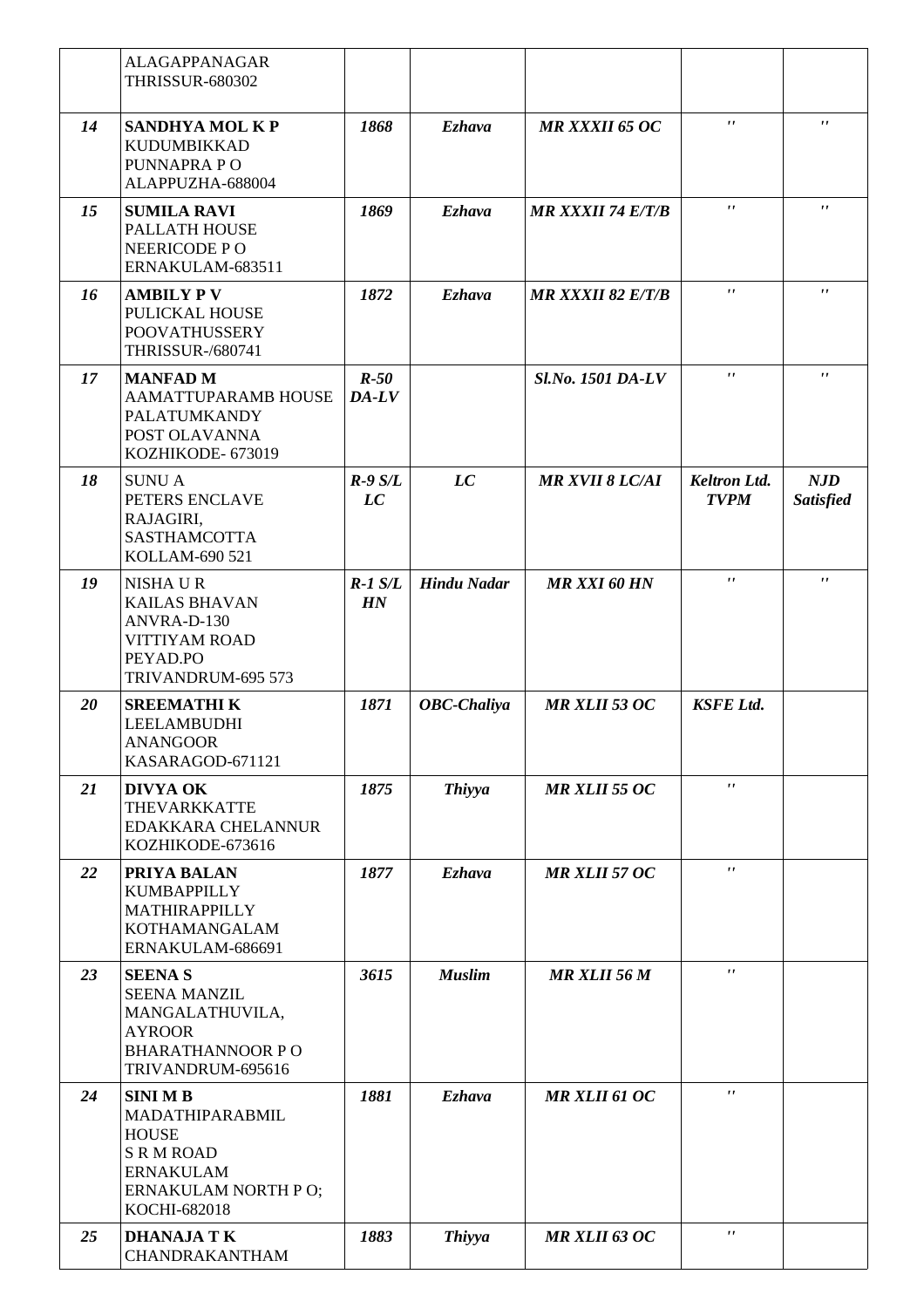|    | MAYYANTHANI<br>CHANDAKKUNNU/<br><b>NILAMBUR</b><br>MALAPPURAM-679342                                               |                  |                    |                         |              |  |
|----|--------------------------------------------------------------------------------------------------------------------|------------------|--------------------|-------------------------|--------------|--|
| 26 | <b>RINCY JOSEPH</b><br>MANIKKATHUPARAMBIL<br><b>KONOOR</b><br><b>THRISSUR-680308</b>                               | 1879             |                    | <b>MR XLII 59 OC</b>    | $\mathbf{r}$ |  |
| 27 | <b>SIMILAL K</b><br>KAIPALLIKONATHU VEEDU<br><b>CHEENIVILA</b><br>KOOVALASSERY PO<br>THIRUVANANTHAPURAM<br>695512  | $R-2 S/L$<br>HN  | <b>Hindu Nadar</b> | <b>MR XLII 60 HN</b>    | $\mathbf{r}$ |  |
| 28 | <b>REMYAKS</b><br>KUNNUKATTIL HOUSE<br>CHENDAMANGALAM<br>ERNAKULAM-683512                                          | 1887             | <b>Ezhava</b>      | <b>MR XLII 67 OC</b>    | $\mathbf{r}$ |  |
| 29 | <b>DIVYA G</b><br><b>DISHA</b><br>KURICHIYIL, MADAVOOR,<br>PALLICKAL(PO)<br>THIRUVANANTHAPURAM<br>695602           | 1889             | <b>Ezhava</b>      | MR XLII 69 OC           | $\mathbf{r}$ |  |
| 30 | <b>ASWATHY RL</b><br>PALAVILA PUTHEN VEEDU<br>KUZHIMATHICADU PO,<br><b>KUNDARA</b><br>KOLLAM-691509                | 1891             | <b>Ezhava</b>      | <b>MR XLII 54 E/T/B</b> | $\mathbf{r}$ |  |
| 31 | <b>AMRUTHA V</b><br><b>SASEENDRAN</b><br>VARICKAPPILLY<br><b>MAMBRA</b><br>KARUKUTTY PO<br>ERNAKULAM-683576        | 108 S/L<br>SC    | <b>SC-Pulaya</b>   | <b>MR XLII 64 SC</b>    | $\mathbf{r}$ |  |
| 32 | <b>RESHMI G</b><br>GEETHAM, V A R A-135-A<br><b>ARAPPURA</b><br>ROAD, VATTIYOORKAVU<br>TRIVANDRUM - 695013         | 1886             |                    | <b>MR XLII 65 OC</b>    | $\mathbf{r}$ |  |
| 33 | <b>SAJEENAPP</b><br>PALLICKAL HOUSE<br>N PALLILAMKARA                                                              | 3642             | <b>Muslim</b>      | MR XLII 66 M            | $\bar{r}$    |  |
|    | ERNAKULAM - 683503                                                                                                 |                  |                    |                         |              |  |
| 34 | <b>LEENA BALAKRISHNAN</b><br>KUNNATHULLY HOUSE<br><b>ANTHIKAD</b><br><b>THRISSUR-680641</b>                        | 1894             | <b>Ezhava</b>      | <b>MR XLII 58 E/T/B</b> | $\mathbf{r}$ |  |
| 35 | <b>ABHILASH J S</b><br>KANIKANUM PARA VEEDU<br>NEDUMKUZHI<br><b>VILAPPILSALA</b><br>THIRUVANANTHAPURAM,<br>695 573 | $R-10$<br>S/L LC | LC                 | <b>MR XLII 68 LC/AI</b> | $\pmb{r}$    |  |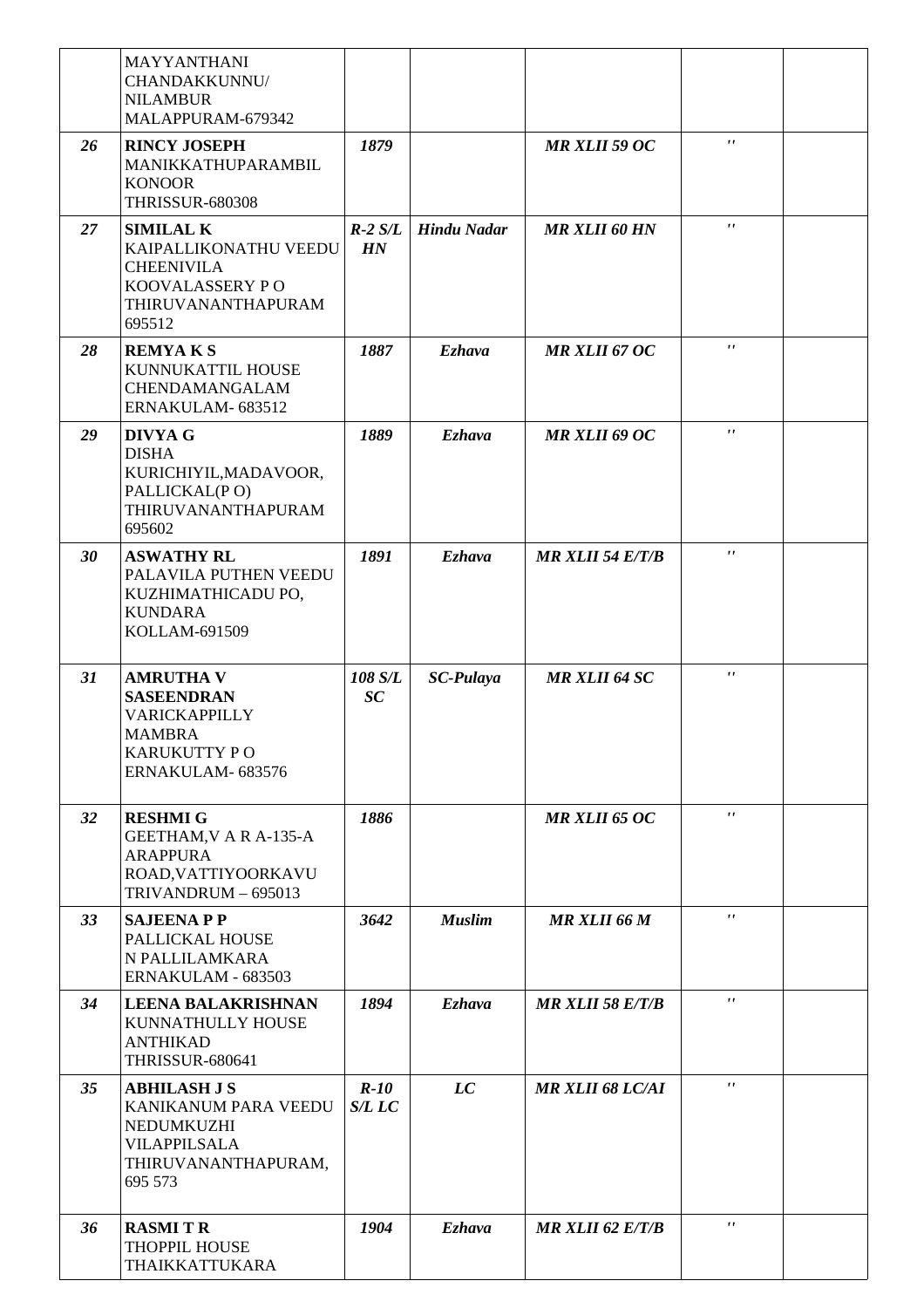|    | THAIKKATTUKARA PO<br><b>ERNAKULAM</b>                                                                |                     |                              |                      |                           |  |
|----|------------------------------------------------------------------------------------------------------|---------------------|------------------------------|----------------------|---------------------------|--|
| 37 | <b>REJITHA R</b><br>73, ALAKKAL HOUSE<br><b>KAMMANTHARA</b><br>MUDAPPALLUR,<br>PALAKKAD-678705       | 2004                | Viswakarma-<br><b>Kollan</b> | <b>MR XLII 70 V</b>  | $\mathbf{r}$ $\mathbf{r}$ |  |
| 38 | <b>KEERTHY KRISHNAN</b><br>HAPPY VALLEY ESTATE<br>VANDANMEDU<br><b>IDUKKI-685551</b>                 | 1890                |                              | MR XLII 71 OC        | $\pmb{\mathsf{r}}$        |  |
| 39 | <b>JITHIN S KAIMAL</b><br>POTTENMALACKAL HOUSE<br>KALLARKUTTY<br><b>IDUKKI-685562</b>                | $R - 51$<br>$DA-LV$ |                              | Sl.No. 2501 DA-LV    | $\mathbf{r}$              |  |
| 40 | <b>RANJITHLAL K</b><br>KOLOTHODI HOUSE<br><b>EAST KARAD</b><br>KARAD PARAMBA PO<br><b>MALAPPURAM</b> | 109 S/L<br>SC       | <b>SC-Kanakkan</b>           | <b>MR XLII 72 SC</b> | $\pmb{r}$ ,               |  |
| 41 | <b>ANEESHASS</b><br><b>CHANDRA VILASAM</b><br>(ELACODE)<br>MOONGODU, PEYAD P O<br>TRIVANDRUM-695573  | 1893                |                              | <b>MR XLII 73 OC</b> | $\pmb{r}$                 |  |
| 42 | <b>VIJITH SREEDHARAN</b><br>KALLINGAPURAM HOUSE<br>KADUPPASSERY PO<br><b>THRISSUR-680683</b>         | 1911                | <b>Ezhava</b>                | <b>MR XLII 85 OC</b> | $\pmb{r}$ ,               |  |
| 43 | <b>JAYA RAVEENDRAN</b><br><b>EDAMANA HOUSE</b><br>NEDUMKUNNAM<br>NEDUMANNI PO<br>KOTTAYAM-686542     | 1895                |                              | <b>MR XLII 75 OC</b> | $\mathbf{r}$              |  |
| 44 | <b>SHYMA S</b><br>KOCHAYYATHU<br>PEEDIKAYIL<br>PADA: SOUTH<br><b>KARUNAGAPPALLY</b><br>KOLLAM-690518 | 3679                | <b>Muslim</b>                | MR XLII 76 M         | $\mathbf{r}$              |  |
| 45 | <b>SAJITHA B</b><br>PANAVILAKOM<br><b>VARKKALA</b><br><b>CHERUNNIYOOR PO</b><br>TRIVANDRUM- 695142   | 1897                | <b>OBC-Vanika</b><br>Vaisya  | <b>MR XLII 77 OC</b> | $\mathbf{r}$              |  |
| 46 | <b>RESHMI K INDU</b><br><b>SHINE NIVAS</b><br>PERAMBRA<br><b>CHENOLI</b><br>KOZHIKODE-673525         | 1913                | <b>Thiyya</b>                | <b>MR XLII 89 OC</b> | $\mathbf{r}$              |  |
| 47 | <b>MANJUGN</b><br><b>KAVITHALAYAM</b><br><b>AREACODE</b><br>MALAPPURAM-673639                        | 1900                |                              | <b>MR XLII 79 OC</b> | $\mathbf{r}$              |  |
| 48 | <b>SHEHNA ABDUL AZEEZ</b><br><b>LATHIF</b>                                                           | 3687                | <b>Muslim</b>                | <b>MR XLII 80 M</b>  | $\mathbf{r}$              |  |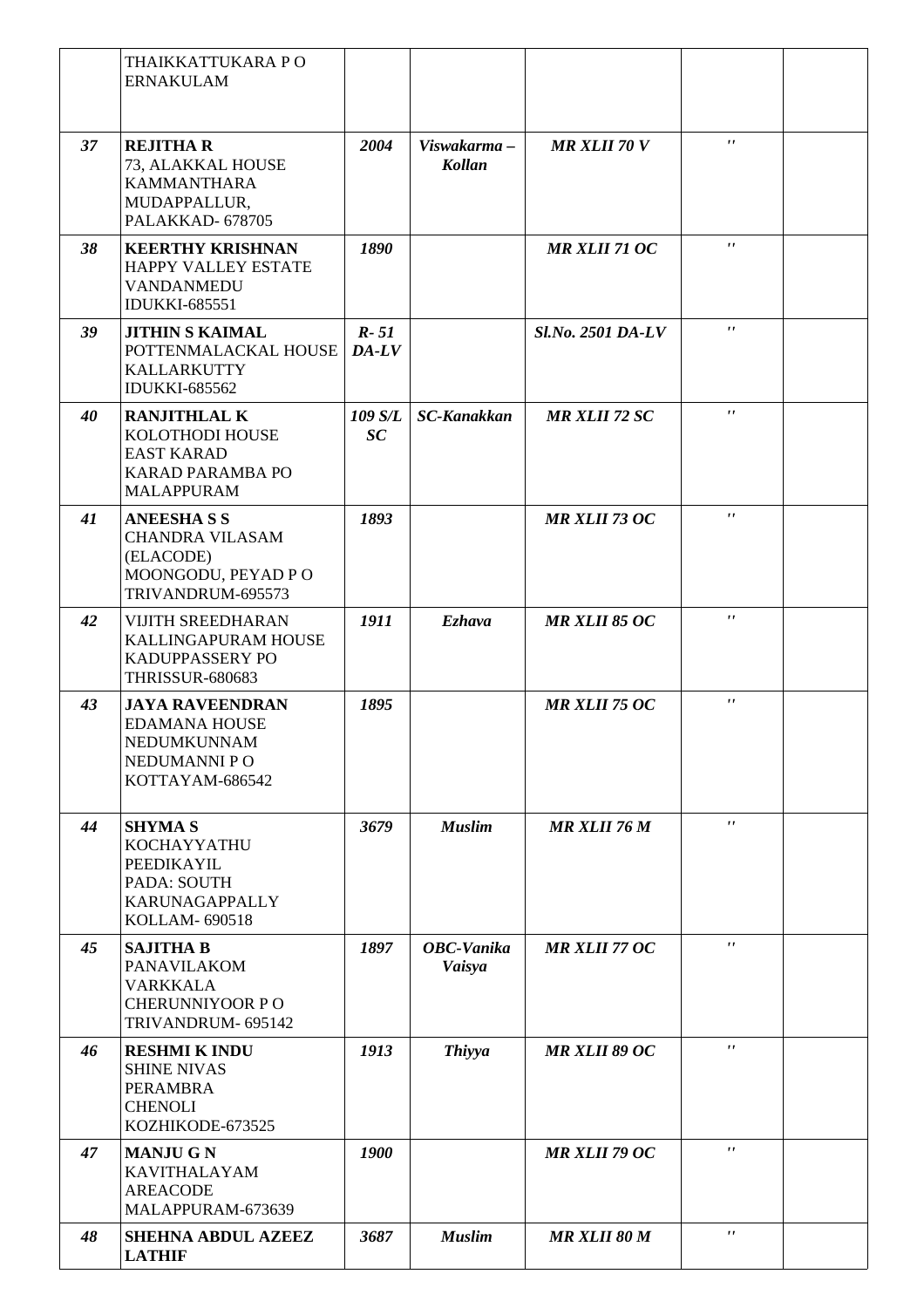|    | AL-ASHFAQ<br><b>INCHAVILA PO</b><br>KOLLAM-691601                                                                                |               |                                   |                         |                    |  |
|----|----------------------------------------------------------------------------------------------------------------------------------|---------------|-----------------------------------|-------------------------|--------------------|--|
| 49 | <b>SIYA DAVIS</b><br>PULIYANI HOUSE/310A<br><b>RUBBER ESTATE</b><br><b>V R PURAM</b><br><b>THRISSUR-680722</b>                   | 1906          |                                   | <b>MR XLII 81 OC</b>    | $\mathbf{r}$       |  |
| 50 | <b>SUBHAGIM</b><br>PUZHAKKAL HOUSE<br><b>ANGADIPPURAM</b><br><b>MALAPPURAM</b>                                                   | 1916          | <b>Thiyya</b>                     | MR XLII 91 OC           | $\pmb{r}$ ,        |  |
| 51 | <b>SOUMYAV</b><br>ELAVUMMOOTTIL VEEDU<br>AEROM, ANCHAL<br>THADICCADU.PO<br>KOLLAM-691 306                                        | 1907          |                                   | <b>MR XLII 83 OC</b>    | $\mathbf{r}$       |  |
| 52 | <b>KAVYA B R</b><br>TC 43B SANTHI GARDENS<br><b>KAMALESWARAM</b><br>THIRUVANANTHAPURAM<br>695009                                 | 110 S/L<br>SC | <b>SC-Pulaya</b>                  | <b>MR XLII 84 SC</b>    | $\pmb{r}$ ,        |  |
| 53 | <b>VIPIN N K</b><br>NAGAMULLAKUTTIYIL (H)<br>AYANIKKAD (PO)<br><b>IRINGAL (VIA)</b><br>KOZHIKODE-673521                          | 1923          | <b>Thiyya</b>                     | <b>MR XLII 74 E/T/B</b> | $\pmb{\mathsf{r}}$ |  |
| 54 | <b>SUMINAH</b><br><b>ZAMEERA MANZIL</b><br><b>S N NAGAR</b><br>KATTAKADA PO,<br>THIRUVANANTHAPURAM<br>695572                     | 3690          | <b>Muslim</b>                     | MR XLII 86 M            | $\mathbf{r}$       |  |
| 55 | <b>SANDHYA V R</b><br><b>VADASSERY HOUSE</b><br>KATTOOR,<br><b>IRINJALAKUDA</b><br>PONJANAM PO<br><b>THRISSUR-680702</b>         | 1912          |                                   | <b>MR XLII 87 OC</b>    | $\mathbf{r}$       |  |
| 56 | <b>AARCHA RETNAN M</b><br><b>AAROMAL</b><br>CHELAPRAM ROAD,<br>KAKKODI [PO]<br>KOZHIKODE-673611                                  | 1932          | <b>Thiyya</b>                     | <b>MR XLII 78 E/T/B</b> | $\mathbf{r}$       |  |
| 57 | <b>SAJITH K S</b><br>KANNAMPARAMBIL/324<br>VEZHEKATTUKARA<br><b>MURIYAD</b><br><b>THRISSUR-680683</b>                            | 1941          | <b>Ezhava</b>                     | $MR$ XLII 82 $E/T/B$    | $\mathbf{r}$       |  |
| 58 | <b>SARANYA V P</b><br>VISHNUKRIPA/BLRA-56<br>PANCHAMI LANE<br><b>VAZHUTHOOR</b><br>NEYYATTINKARA<br>THIRUVANANTHAPURAM<br>695121 | 1985          | <b>OBC-</b> Veera<br><b>Saiva</b> | <b>MR XLII 90 OBC</b>   | $\mathbf{r}$       |  |
| 59 | <b>AMBADIRS</b><br><b>ARATHY NIVAS</b>                                                                                           | 1948          | <b>Ezhava</b>                     | <b>MR XLII 88 E/T/B</b> | $\mathbf{r}$       |  |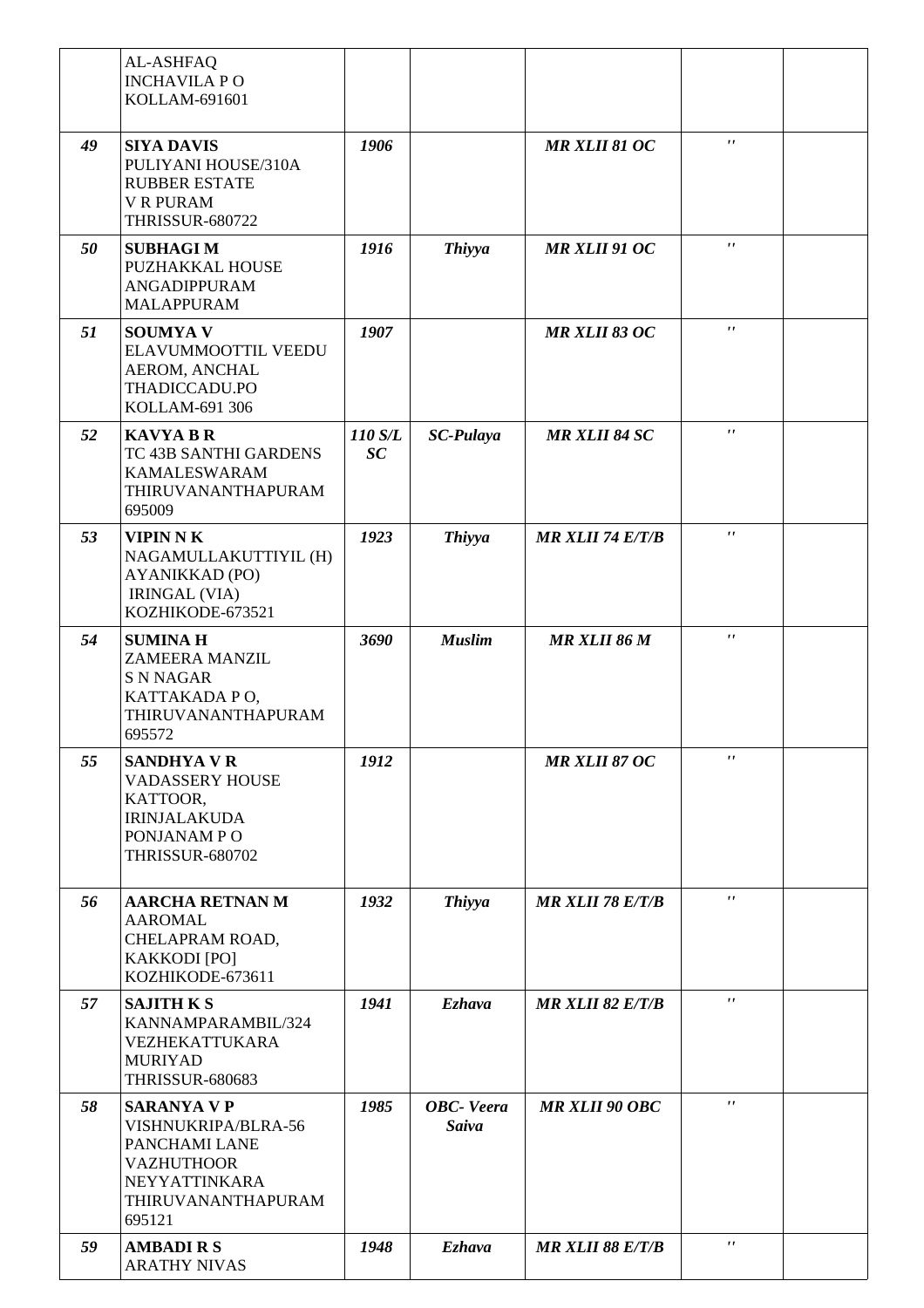|    | ATHIYANOOR,<br><b>ARALUMOODU</b><br>THIRUVANANTHAPURAM<br>695123                                                           |              |                             |                         |                    |  |
|----|----------------------------------------------------------------------------------------------------------------------------|--------------|-----------------------------|-------------------------|--------------------|--|
| 60 | <b>AJEESHA V AJAY</b><br>VIJAYAVILASAM,<br><b>STHAPATHI</b><br>VELIYATHUNADU<br>UCCPO<br><b>ERNAKULAM</b>                  | 53 S/L<br>ST | <b>ST-Ulladan</b>           | <b>MR XLII 92 ST</b>    | $\mathbf{r}$       |  |
| 61 | <b>DIVYA CHANDRAN G</b><br><b>ANJU BHAVAN</b><br>KANJICKAL, POWDIKONAM<br>THIRUVANANTHAPURAM<br>695587                     | 1917         |                             | <b>MR XLII 93 OC</b>    | $\mathbf{r}$       |  |
| 62 | <b>MARGRET L</b><br>LITTLE HOME<br><b>VELLIMON WEST</b><br><b>VELLIMON WEST PO</b><br>KOLLAM-691511                        | 11 S/L<br>LC | LC                          | <b>MR XLII 94 LC/AI</b> | $\mathbf{r}$       |  |
| 63 | <b>SRUTHY PK</b><br>PALARUKANDY HOUSE<br><b>KAKKUR</b><br>KOZHIKODE-673619                                                 | 1918         |                             | <b>MR XLII 95 OC</b>    | $\mathbf{r}$       |  |
| 64 | <b>LISANA R</b><br>RUKSANA MANZIL<br>THUMPODE,<br>OONNANPARA, KALLARA,<br><b>KALLARAPO</b><br>THIRUVANANTHAPURAM<br>695608 | 3727         | <b>Muslim</b>               | <b>MR XLII 96 M</b>     | $\mathbf{r}$       |  |
| 65 | <b>GAYATHRIPS</b><br>PRABHA BHAVAN<br>KUSARCODE,<br>NEDUMANGADU,<br>POOVATHOOR PO<br>TRIVANDRUM-695561                     | 1919         |                             | MR XLII 97 OC           | $\mathbf{r}$       |  |
| 66 | <b>NEETHUSP</b><br><b>AJITHA BHAVAN</b><br><b>POOLANTHARA</b><br><b>SANTHIGIRI PO</b><br>TRIVANDRUM-695589                 | 1949         | <b>Ezhava</b>               | <b>MR XLII 98 E/T/B</b> | $\mathbf{r}$       |  |
| 67 | <b>RAJI S NAIR</b><br><b>THRIVENI</b><br><b>KARUVATTA</b><br>ALAPPUZHA-690517                                              | 1920         |                             | <b>MR XLII 99 OC</b>    | $\mathbf{r}$       |  |
| 68 | <b>SARANYAKS</b><br>KANNIMELKUNNIL<br><b>ERAVIPEROOR</b><br>PATHANAMTHITTA-689542                                          | 2013         | <b>Viswakarma</b><br>-Asari | <b>MR XLII 100 V</b>    | $\mathbf{r}$       |  |
| 69 | <b>ANUVS</b><br>VASANTHAM, BN69<br><b>MICROWAVE</b><br>LANE, PONGUMMOODU<br>MEDICAL COLLEGE PO,<br>TRIVANDRUM-695011       | 1921         |                             | <b>MR XLIII 1 OC</b>    | $\pmb{\mathsf{r}}$ |  |
| 70 | <b>REJINRAJ S</b>                                                                                                          | 1950         | <b>Ezhava</b>               | <b>MR XLIII 2 E/T/B</b> | $\mathbf{r}$       |  |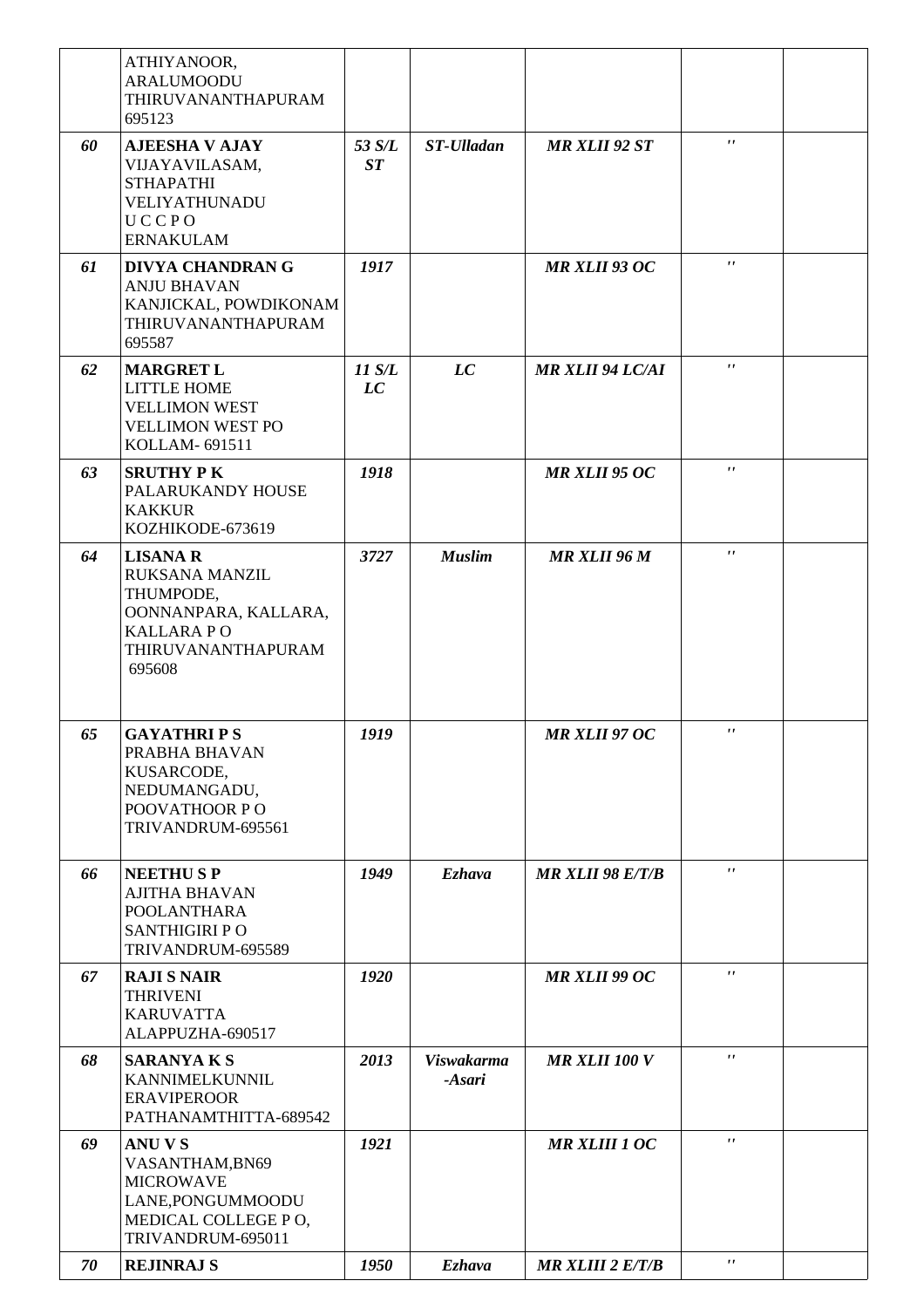|    | <b>TINTU BHAVAN</b><br><b>CHITHARA</b><br>AYIRAKUZHY (PO)<br>KOLLAM-691559                                                            |               |                             |                          |              |  |
|----|---------------------------------------------------------------------------------------------------------------------------------------|---------------|-----------------------------|--------------------------|--------------|--|
| 71 | <b>HARIKRISHNAN V</b><br>SREEPADMAM TC - 49 / C<br>2256<br>KOCHUKALIYIKKAL LANE,<br>STUDIOROAD, NEMOM<br>THIRUVANANTHAPURAM<br>695020 | 1922          |                             | <b>MR XLIII 3 OC</b>     | $\mathbf{r}$ |  |
| 72 | <b>SHAHINA P</b><br>PALLIKKADAN HOUSE<br><b>ANAKKAYAM</b><br>MALAPPURAM- 676509                                                       | 35 DA-<br>H   |                             | <b>Sl.No. 2534 DA-HI</b> | $\mathbf{r}$ |  |
| 73 | <b>ATHIRAK</b><br>PARAYANCODE<br>CHITTUR, CHITTUR POST,<br>PALAKKAD-678101                                                            | 111 S/L<br>SC | <b>SC-Kanakkan</b>          | <b>MR XLIII 4 SC</b>     | $\mathbf{r}$ |  |
| 74 | <b>DINOOP MS</b><br>MUKALUVILAPUTHEN<br><b>VEEDU</b><br>KUZHIMATHICADU<br>KUZHIMATHICADU PO<br><b>KOLLAM</b>                          | 1924          |                             | <b>MR XLIII 5 OC</b>     | $\mathbf{r}$ |  |
| 75 | <b>SALEENAS</b><br>PANAYIL VEEDU<br>KOCHUKARIKKAKATHIL<br>VALAVUPACHA PO<br>KOLLAM-691559                                             | 3728          | <b>Muslim</b>               | <b>MR XLIII 6 M</b>      | $\mathbf{r}$ |  |
| 76 | <b>THOMAS A A</b><br><b>ARACKAL HOUSE</b><br>CHALAKUDY PO, WEST<br><b>CHALAKUDY</b><br><b>THRISSUR -680307</b>                        | 1926          |                             | <b>MR XLIII 7 OC</b>     | $\mathbf{r}$ |  |
| 77 | <b>AMALA THOMAS</b><br><b>MONU NIVAS</b><br><b>KUREEPUZHA</b><br><b>KAVANADU PO</b><br>KOLLAM-691003                                  | 12 S/L<br>LC  | LC                          | <b>MR XLIII 8 LC/AI</b>  | $\mathbf{r}$ |  |
| 78 | <b>AKHILA J S</b><br><b>JAYA BHAVAN</b><br>PACHAKKADU<br>KUTTICHAL,<br>KUTTICHAL PO<br>TRIVANDRUM-,695574                             | 1928          |                             | <b>MR XLIII 9 OC</b>     | $\mathbf{r}$ |  |
| 79 | <b>CHANDRALAKSHMI B J</b><br><b>CHOOROTTU</b><br><b>VARUVILAKOM</b><br>ALAMCODE P O, ATTINGAL<br>THIRUVANANTHAPURAM<br>695102         | 2007          | <b>OBC-Vanika</b><br>Vaisya | <b>MR XLIII 10 OBC</b>   | $\mathbf{r}$ |  |
| 80 | <b>ANULEKSHMI V R</b><br>MADHAVASSERIL PUTHEN<br><b>VEEDU</b><br>RANDALUMMOODU,<br><b>THALAVVOR</b><br>KOLLAM-691508                  | 1936          |                             | <b>MR XLIII 11 OC</b>    | $\mathbf{r}$ |  |
| 81 | <b>DHANYATP</b><br>THEKKEPURAKKAL                                                                                                     | 113 S/L<br>SC | <b>SC-Mannan</b>            | <b>MR XLIII 12 SC</b>    | $\pmb{r}$    |  |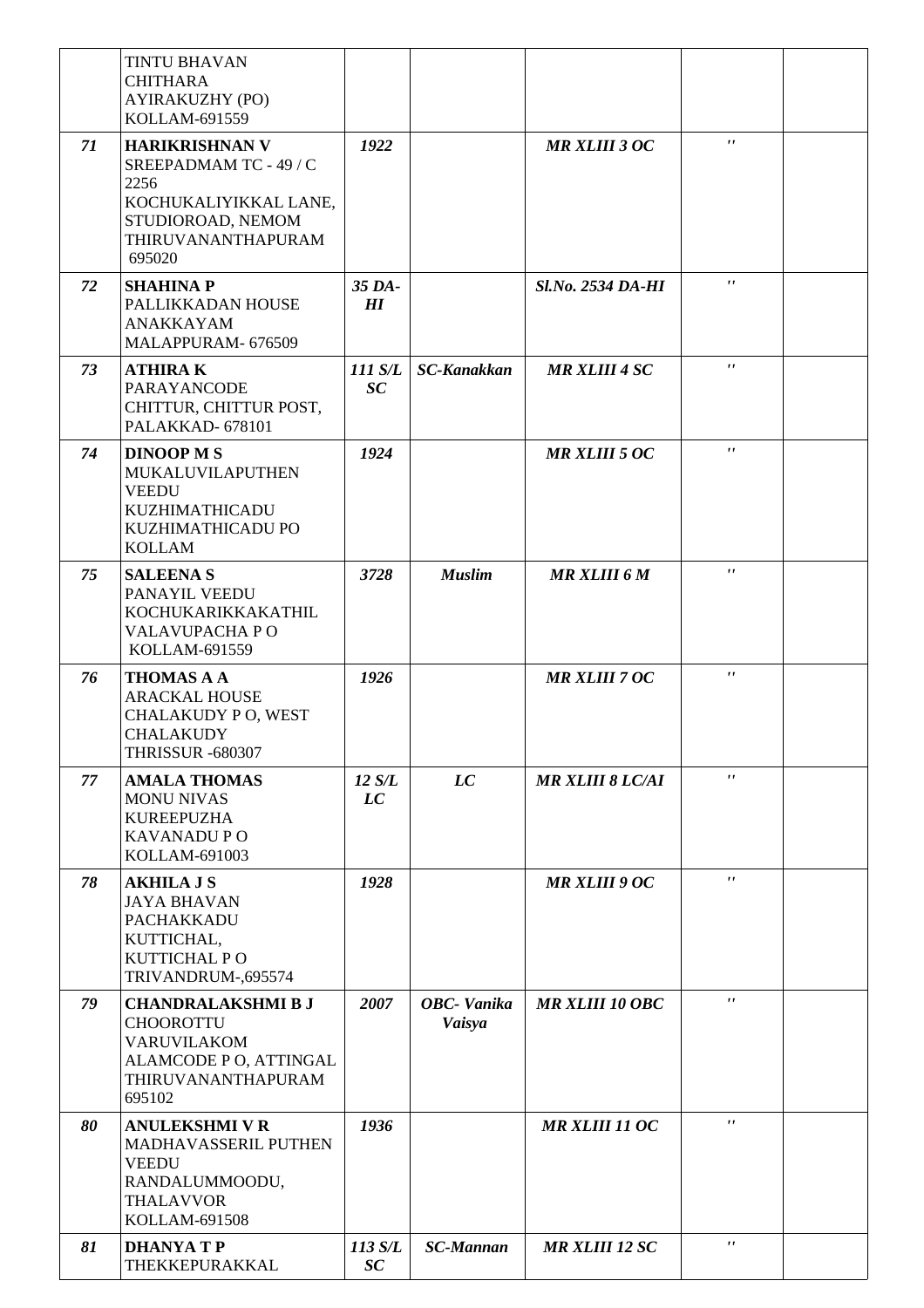|    | <b>KOZHIKKOTTIRI</b><br><b>PALAKKAD</b><br>KOZHIKKOTTIRI                                                                  |              |                             |                          |                           |  |
|----|---------------------------------------------------------------------------------------------------------------------------|--------------|-----------------------------|--------------------------|---------------------------|--|
| 82 | <b>RINSHA DAS K</b><br><b>KRISHNA KRIPA</b><br><b>CHEVAYUR</b><br>KOZHIKODE-673017                                        | 1951         | <b>Thiyya</b>               | MR XLIII 13 OC           | $\mathbf{r}$ $\mathbf{r}$ |  |
| 83 | <b>NITHIN SURENDRAN P</b><br>PARAMBATH<br><b>VATAKARA</b><br>MADAPPALLY COLLEGE<br><b>KOZHIKODE</b>                       | 1952         | <b>Thiyya</b>               | <b>MR XLIII 15 OC</b>    | $\pmb{r}$                 |  |
| 84 | <b>ARCHANA RAJAN</b><br>NIRMALA VILASAM<br><b>MARUTHUMMOODE</b><br><b>TRIVANDRUM</b><br>MITHIRMALA P O-695610             | 1953         | <b>Ezhava</b>               | <b>MR XLIII 17 OC</b>    | $\boldsymbol{r}$          |  |
| 85 | <b>ABDUL NAZAR S</b><br>MUKKIL PEEDIKA HOUSE<br><b>NECHUR</b><br>PALAKKAD - 678722                                        | 3746         | <b>Mappila</b>              | <b>MR XLIII 16 M</b>     | $\pmb{r}$ ,               |  |
| 86 | <b>JIBIN RAJ J</b><br><b>RAJBHAVAN</b><br><b>PERUMON</b><br>KOLLAM-691601                                                 | 1962         | <b>Ezhava</b>               | <b>MR XLIII 23 OC</b>    | $\pmb{r}$                 |  |
| 87 | <b>SANDEEP MA</b><br>MORIYAKKATTU<br>HOUSE, 286<br>MUNAMBAM,<br>PALLIPURAM,<br>PALLIPORT PO<br><b>ERNAKULAM</b>           | 1968         | <b>Ezhava</b>               | <b>MR XLIII 27 OC</b>    | $\pmb{r}$ ,               |  |
| 88 | <b>WILLIAMS CW</b><br><b>CHALISSERY</b><br><b>KUTTUKKARAN</b><br>ERAVU,<br>POERAVU,<br><b>THRISSUR-680620</b>             | 1955         |                             | <b>MR XLIII 19 OC</b>    | $\mathbf{r}$              |  |
| 89 | <b>ASHA S R</b><br>SASIVILASAM<br>KALLIKKADU,<br>KOLIYACODE P O<br>THIRUVANANTHAPURAM<br>695607                           | 2090         | Viswakarma-<br><b>Asari</b> | <b>MR XLIII 20 V</b>     | $\mathbf{r}$              |  |
| 90 | <b>DEEPTHY SKARIAH</b><br>MAMMOOTTIL<br>PUTHENPARAMPIL<br><b>KALLOOPARA</b><br><b>CHENGAROOR</b><br>PATHANAMTHITTA-689594 | 1958         |                             | <b>MR XLIII 21 OC</b>    | $\mathbf{r}$              |  |
| 91 | <b>JERALD DAVID</b><br>NEDUMTHOPPU<br>PURAYIDAM                                                                           | 13 S/L<br>LC | LC                          | <b>MR XLIII 22 LC/AI</b> | $\mathbf{r}$              |  |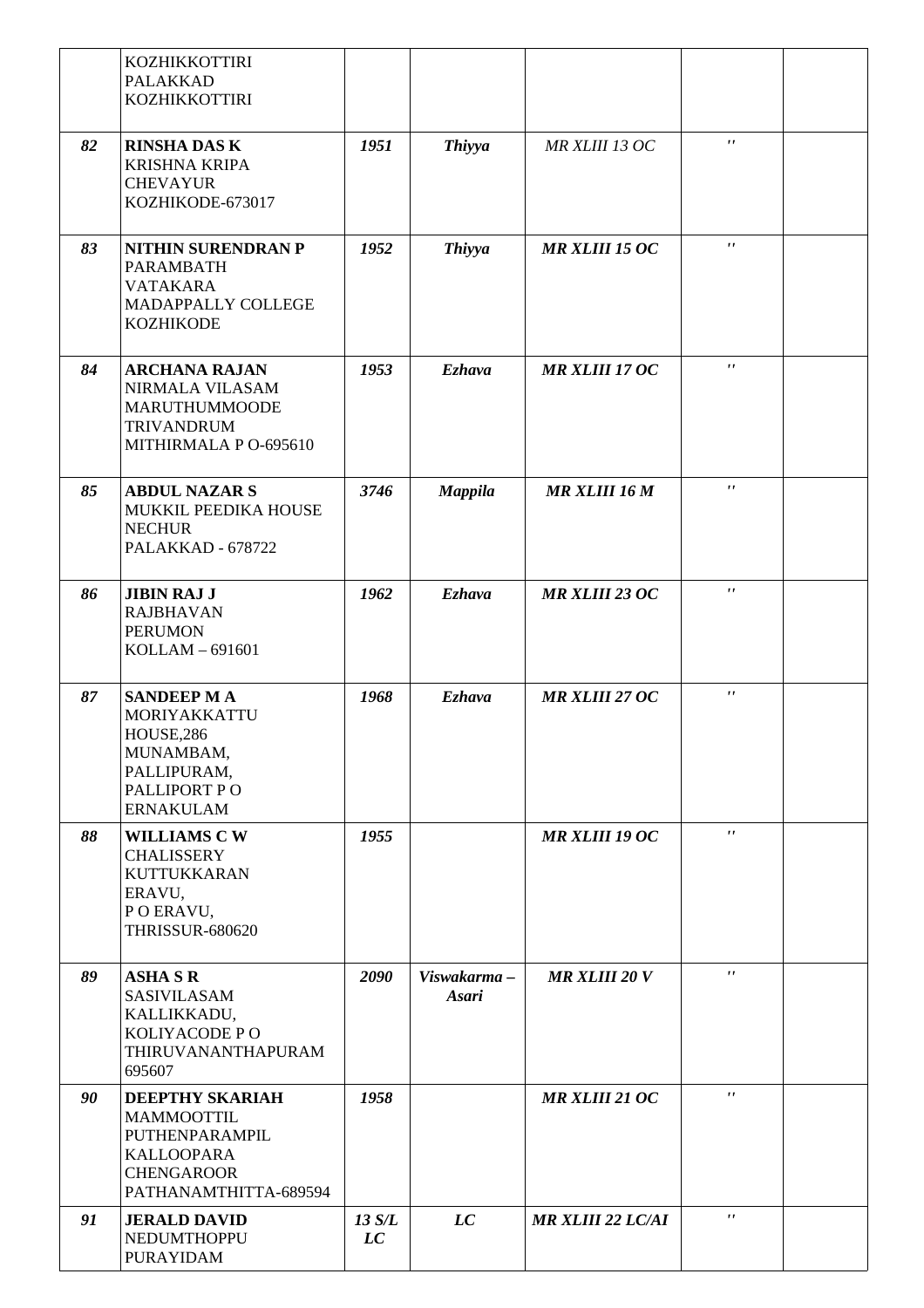|            | VELIMUKKU,<br>ANCHUTHENGU<br>THIRUVANANTHAPURAM<br>695309                                                     |               |                     |                          |                |  |
|------------|---------------------------------------------------------------------------------------------------------------|---------------|---------------------|--------------------------|----------------|--|
| 92         | <b>AMRITHA K DINESAN</b><br><b>KALATHERY</b><br><b>MATHILAKAM</b><br>PO MATHILAKAM,<br><b>THRISSUR-680685</b> | 1977          | <b>Ezhava</b>       | <b>MR XLIII 14 E/T/B</b> | $^{\prime}$    |  |
| 93         | <b>SIVITHAKV</b><br><b>KUTTIPURATH</b><br><b>PERUVALLUR</b><br><b>THRISSUR</b>                                | 114 S/L<br>SC | <b>SC-Pulaya</b>    | <b>MR XLIII 24 SC</b>    | $\mathbf{r}$   |  |
| 94         | <b>LIKHIL PK</b><br><b>SOUPARNIKA</b><br><b>MATTANNUR</b><br>(PO)THILLENKERI,<br><b>KANNUR-670702</b>         | 1964          |                     | <b>MR XLIII 25 OC</b>    | $\mathbf{r}$   |  |
| 95         | <b>THASNEEM NIZAR</b><br>КАРРІТНОТТАМ,<br>MALIKAKADA/280B<br>PATHANAPURAM<br>KOLLAM-/689695                   | 3756          | <b>Muslim</b>       | <b>MR XLIII 26 M</b>     | $\mathbf{r}$   |  |
| 96         | PRANAV CHANDRAN T<br>THAYAMBATH HOUSE<br>KANDOTH EAST ROAD,<br>KANDOTH (PO)<br><b>PAYYANUR</b><br>670307      | 1980          | <b>Thiyya</b>       | <b>MR XLIII 18 E/T/B</b> | $^{\prime}$    |  |
| 97         | <b>ATHISH S</b><br><b>AMBADI</b><br>MUKHATHALA<br>KOLLAM - 691577                                             | 1981          | <b>Ezhava</b>       | <b>MR XLIII 28 E/T/B</b> | $^{\prime}$    |  |
| 98         | <b>VISHNUM</b><br><b>KRISHNAKRIPA</b><br><b>KODUMON EAST</b><br>PATHANAMTHITTA<br>691555                      | 1971          |                     | <b>MR XLIII 29 OC</b>    | $\mathbf{r}$ , |  |
| 99         | <b>NOUSHAD N C</b><br><b>CHETTUVAYIL HOUSE</b><br><b>AREACODE VIA</b><br>KAVANOOR POST,<br>MALAPPUARM- 673639 | 3759          | <b>Muslim</b>       | <b>MR XLIII 30 M</b>     | $\mathbf{r}$   |  |
| <b>100</b> | <b>ARYA G I</b><br>SREEBHAVAN CHOODAL<br>MEENMUTTY PO<br><b>MEENMUTTY</b><br>TRIVANDRUM-695562                | 1972          |                     | <b>MR XLIII 31 OC</b>    | $\mathbf{r}$   |  |
| 101        | <b>RAJEESH C M</b><br><b>CHIRANELLUR HOUSE</b><br><b>KECHERY</b><br><b>THRISSUR-680501</b>                    | 115 S/L<br>SC | $SC-$<br>Perumannan | <b>MR XLIII 32 SC</b>    | $\mathbf{r}$   |  |
| 102        | <b>GANGA LEKSHMY V G</b><br><b>GANGA BHAVAN</b><br><b>PAZHAYAR</b><br>EAST KALLADA PO<br>KOLLAM-691502        | 1979          |                     | <b>MR XLIII 33 OC</b>    | $\mathbf{r}$   |  |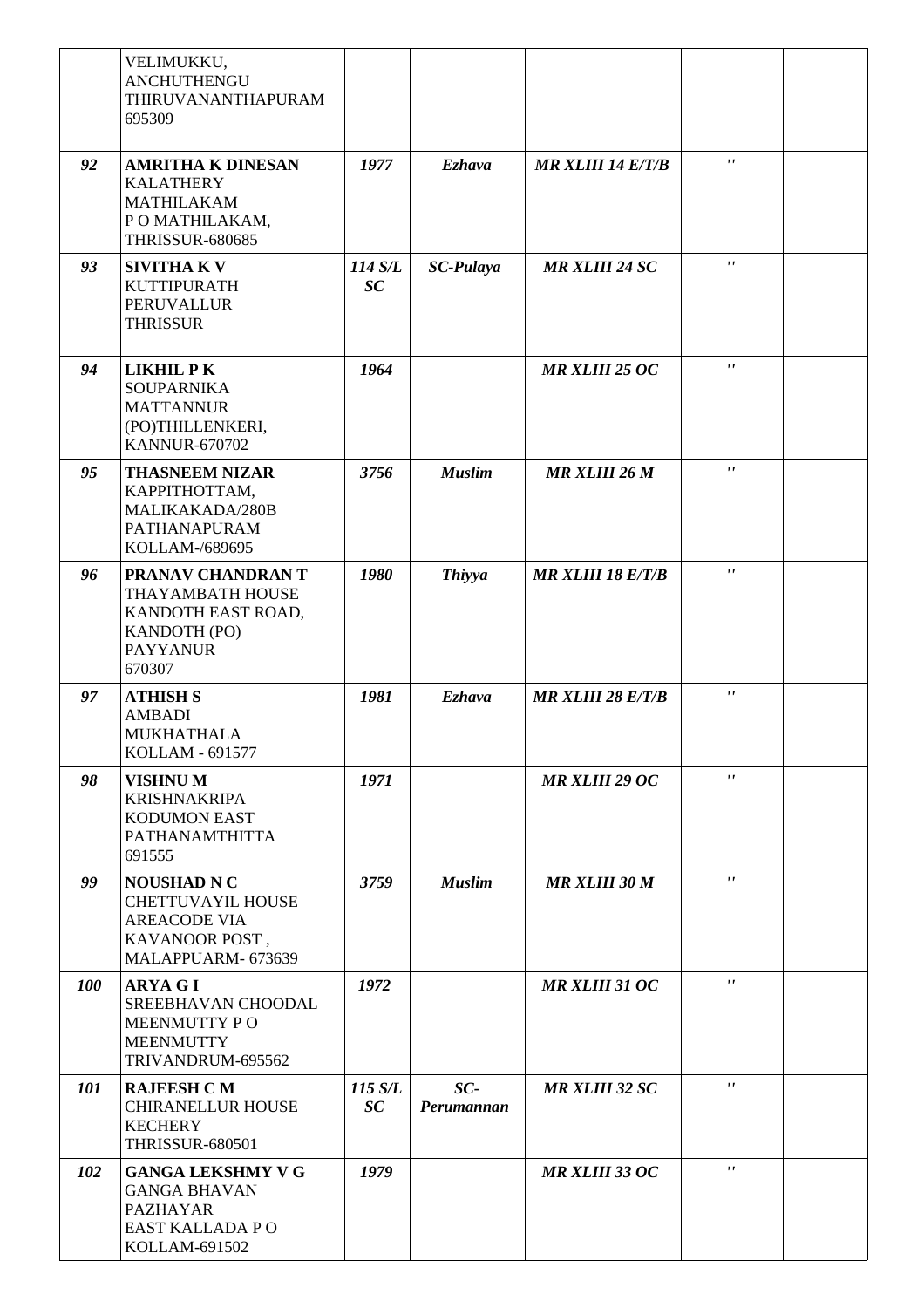| 103        | <b>NEETHI C J</b><br>LAYAM 17/538(9)<br><b>AMBALAPPURAM</b><br>YAKKARA PALAKKAD<br>PALAKKAD-678001                              | 1984            | <b>Ezhava</b>                   | <b>MR XLIII 39 OC</b>    | $\mathbf{r}$ |  |
|------------|---------------------------------------------------------------------------------------------------------------------------------|-----------------|---------------------------------|--------------------------|--------------|--|
| 104        | <b>GOVIND G</b><br><b>KADAPPANAKALAM</b><br><b>CHANGANACHERRY</b><br><b>KOTTAYAM</b>                                            | 1982            |                                 | <b>MR XLIII 35 OC</b>    | $\mathbf{r}$ |  |
| 105        | <b>SHAMNAS</b><br><b>SHYMA MANZIL</b><br>ELAMPALOOR, KUNDARA<br>KUNDARA(PO)<br>KOLLAM-691501                                    | 39 DA-<br>LD/CP |                                 | Sl.No. 2567 DA-<br>LD/CP | $\mathbf{r}$ |  |
| 106        | <b>NASNATT</b><br>MANCHORAMMAL<br><b>KUNNAMANGALAM</b><br>PADANILAM<br><b>KOZHIKODE</b>                                         | 3776            | <b>Mappila</b>                  | <b>MR XLIII 36 M</b>     | $\mathbf{r}$ |  |
| 107        | <b>RAHULSS</b><br><b>SUNEERAM</b><br>PONGUMMOODU<br><b>KOOVALASSERY</b><br>KOOVALASSERY PO,<br>THIRUVANANTHAPURAM<br>PIN 695512 | 1983            |                                 | <b>MR XLIII 37 OC</b>    | $\pmb{r}$    |  |
| 108        | <b>BEENAS</b><br>VALIYA VILA PUTHEN<br><b>VEEDU</b><br>KOLLAKONAM<br><b>AMACHAL</b><br>THIRUVANTHAPURAM<br>695572               | 2121            | <b>SIUC Nadar</b>               | <b>MR XLIII 38 SIUCN</b> | $\pmb{r}$    |  |
| 109        | <b>ANJANA C V</b><br><b>AYILYAM</b><br>NEAR ELIPETTACHIRA,<br>KOOTHUPARAMBA POST<br><b>KANNUR-670643</b>                        | 1987            | <b>Thiyya</b>                   | <b>MR XLIII 41 OC</b>    | $\mathbf{r}$ |  |
| <b>110</b> | <b>ASWATHY M S</b><br><b>ARUN NIVAS</b><br>UDIYANKULANGARA,<br>NEYYATTINKARA<br><b>ARAYOOR PO</b><br><b>TRIVANDRUM</b>          | 2017            | <b>OBC-</b> Udayam<br>Kulangara | <b>MR XLIII 40 OBC</b>   | $\mathbf{r}$ |  |
| 111        | <b>DIVYAPU</b><br>PERINCHAPPATTU<br><b>KARINGAD</b><br><b>KOZHIKODE</b>                                                         | 1993            | <b>Thiyya</b>                   | MR XLIII 43 OC           | $\mathbf{r}$ |  |
| 112        | <b>ROSNA RAJ P</b><br><b>NANDANAM</b><br>KUNNOTHUPARAMBA,<br>THALASSERY<br>CHERUPARAMBA PO,<br><b>KANNUR-670693</b>             | 1994            | <b>Thiyya</b>                   | <b>MR XLIII 45 OC</b>    | $\mathbf{r}$ |  |
| 113        | <b>SRUTHIM</b><br>THEVARKADU HOUSE<br><b>VADAVANNUR</b><br>PALAKKAD-678504                                                      | 1997            | <b>Ezhava</b>                   | <b>MR XLIII 51 OC</b>    | $\mathbf{r}$ |  |
| 114        | <b>REMYAMA</b>                                                                                                                  | 55 S/L          | <b>ST-Marati</b>                | <b>MR XLIII 44 ST</b>    | $\pmb{r}$    |  |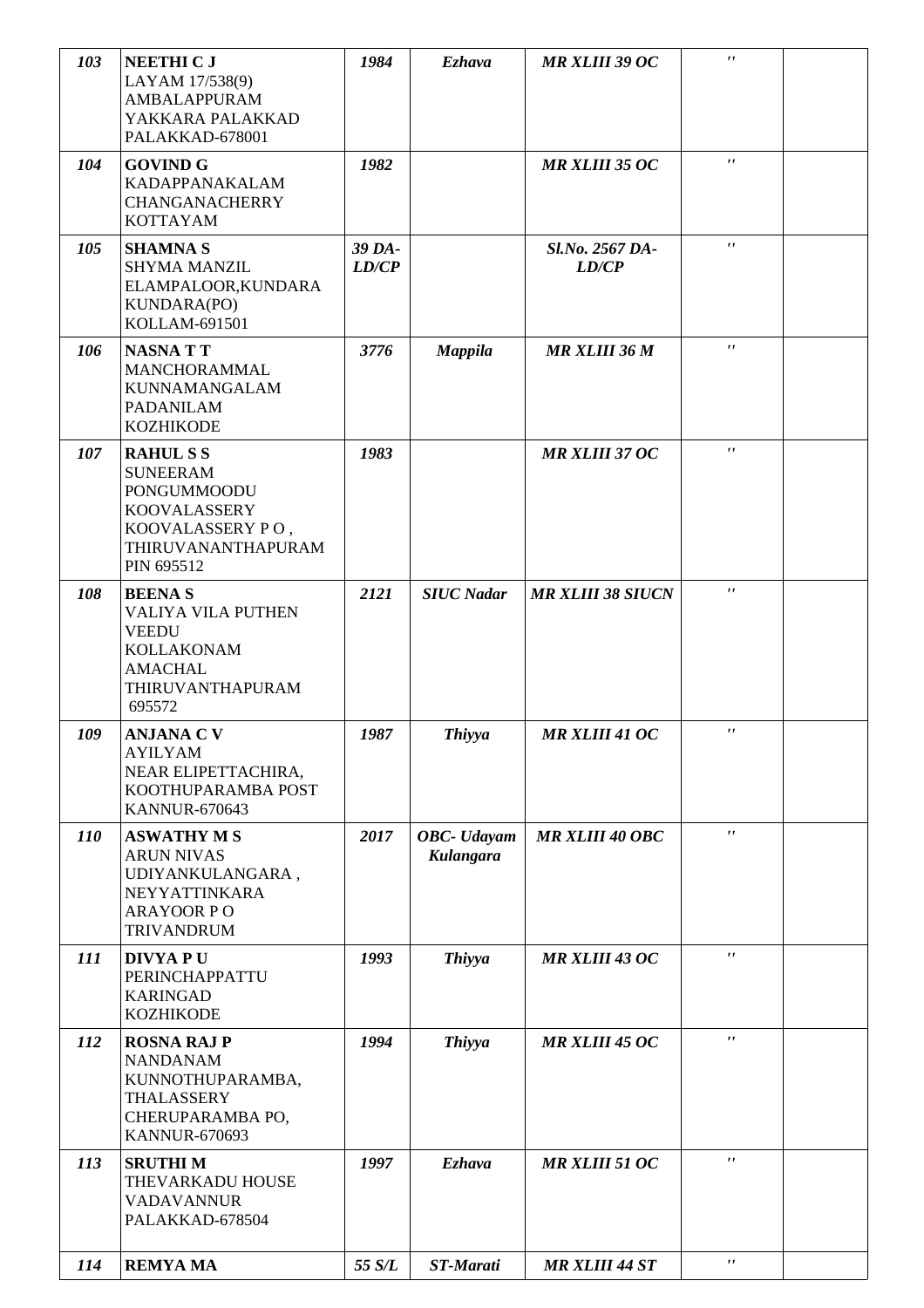|            | THANNIKKAL HOUSE<br><b>NELKALA</b><br>VIDYANAGAR<br>KASARAGOD-671123                                                                | ST                    |                          |                          |                    |  |
|------------|-------------------------------------------------------------------------------------------------------------------------------------|-----------------------|--------------------------|--------------------------|--------------------|--|
| 115        | <b>SREESHMAUS</b><br>KRISHNAVILASAM,<br><b>VADAKKERA</b><br><b>MALAYILKADA</b><br>,MANCHAVILAKAM PO<br>THIRUVANANTHAPURAM<br>695503 | 1998                  | <b>Ezhava</b>            | <b>MR XLIII 34 E/T/B</b> | $\pmb{\mathsf{r}}$ |  |
| <b>116</b> | <b>AJMAL A</b><br><b>SHAMILA MANZIL</b><br>EDAKKULANGARA PO<br>KARUNAGAPPALLY<br><b>EDAKKULANGARA</b><br>KOLLAM- 690523             | 3777                  | <b>Muslim</b>            | <b>MR XLIII 46 M</b>     | $\pmb{\mathsf{r}}$ |  |
| 117        | <b>VIJITHRA C V</b><br>PUNNAVILAKATH VEEDU<br><b>ALAMUKKU</b><br>POOVACHAL PO<br>THIRUVANANTHAPURAM<br>695575                       | 1995                  |                          | <b>MR XLIII 47 OC</b>    | $\mathbf{r}$       |  |
| 118        | <b>AJITH V M</b><br><b>M V BHAVAN</b><br>NALLOORVATTAM<br>PLAMOOTTUKADA P O<br>THIRUVANANTHAPURAM<br>695122                         | 13 S/L<br><b>SCCC</b> | SCCC-<br><b>Cheramar</b> | <b>MR XLIII 48 SCCC</b>  | $\pmb{r}$ ,        |  |
| 119        | <b>RAJIPR</b><br>KIZHAKKUMKARA PUTHEN<br>VEEDU<br>NETTARAKONAM<br>ANAD PO/<br>THIRUVANANTHAPURAM<br>695544                          | 1996                  |                          | <b>MR XLIII 49 OC</b>    | $\pmb{r}$          |  |
| 120        | <b>SAHANA S</b><br><b>GANDHARVANPARAMBU</b><br>THOTTAPPALLY<br>ALAPPUZHA- 688561                                                    | 2186                  | $Dheevara -$<br>Arayan   | <b>MR XLIII 50 D</b>     | $\mathbf{r}$       |  |
| 121        | <b>AJIL P</b><br>PATHAYATHIL<br><b>CHUZHALI</b><br>KOZHIKODE-673517                                                                 | 1999                  | <b>Thiyya</b>            | <b>MR XLIII 42 E/T/B</b> | $\pmb{r}$ ,        |  |
| 122        | VINI V VIJAYAN<br><b>VALLATH HOUSE</b><br>CHIRAKKAL<br><b>KURUMPILAVU</b><br><b>THRISSUR</b>                                        | 116 S/L<br>SC         | <b>SC-Pulaya</b>         | <b>MR XLIII 52 SC</b>    | $\pmb{r}$          |  |
| 123        | <b>ANAGHAK</b><br>KOTTEKKAT HOUSE<br>NEAR KANNANAMKULAM<br><b>AUDITORIUM</b><br>P O CHENTRAPPINNI,<br>THRISSUR-680687               | 2000                  |                          | <b>MR XLIII 53 OC</b>    | $\pmb{r}$ ,        |  |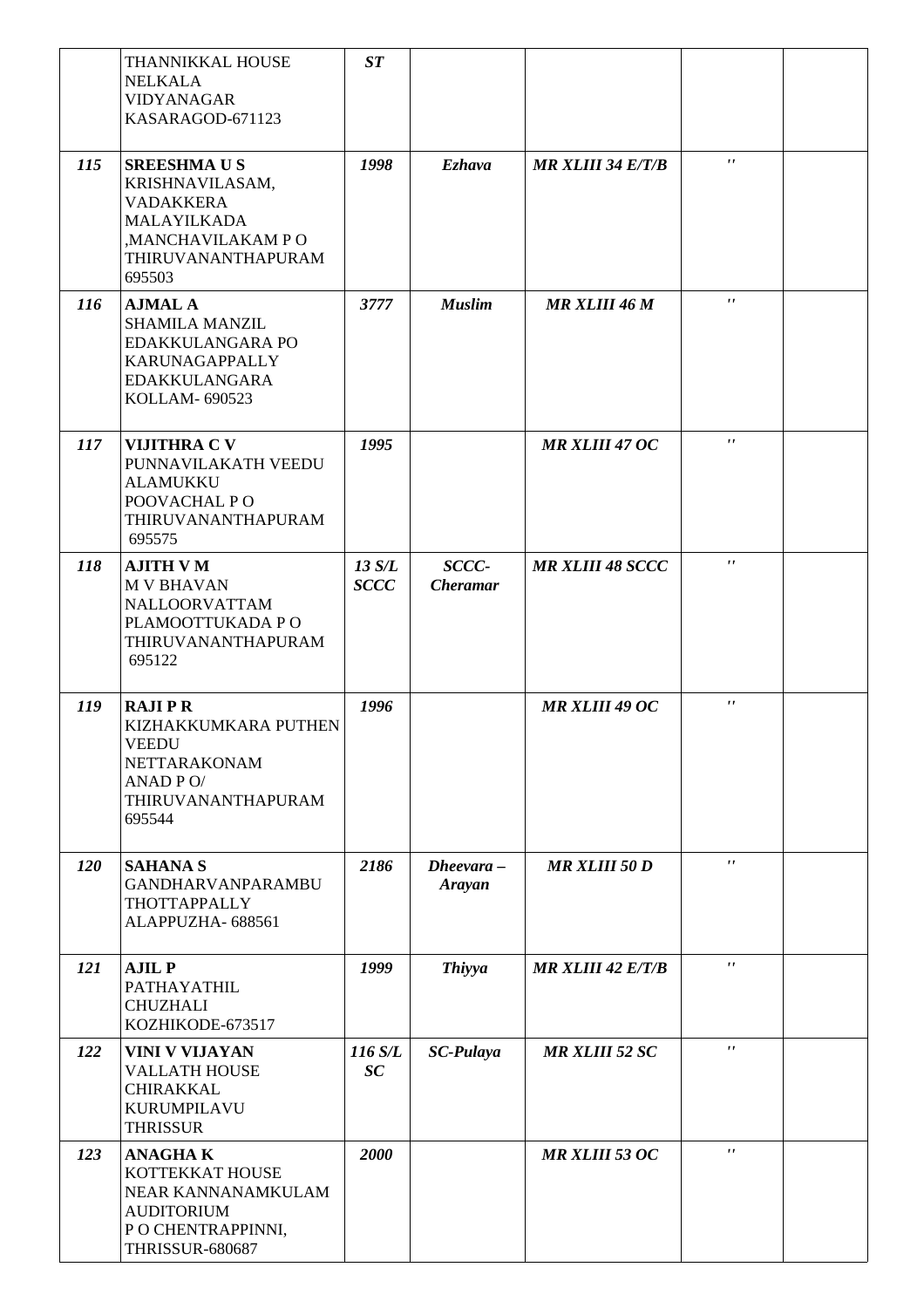| 124 |                                                                                                               |               |                    |                          |                    |  |
|-----|---------------------------------------------------------------------------------------------------------------|---------------|--------------------|--------------------------|--------------------|--|
|     | <b>AKHIL T</b><br>KIZHAKKEVEETTIL<br><b>PERAMBRA</b><br><b>CHENOLI</b><br><b>KOZHIKODE</b>                    | 2011          | <b>Thiyya</b>      | <b>MR XLIII 61 OC</b>    | $\mathbf{r}$       |  |
| 125 | <b>SUMISHATV</b><br>KATAN VALAPPIL HOUSE<br>VELLACHAL<br>PO MAKRERI,<br><b>KANNUR</b><br>PIN 670622           | 2001          |                    | <b>MR XLIII 55 OC</b>    | $\mathbf{r}$       |  |
| 126 | <b>AMINA A S</b><br>KALEELAZHIKATHU<br>VELIYAM WEST PO<br>KOLLAM-691540                                       | 3796          | <b>Muslim</b>      | <b>MR XLIII 56 M</b>     | $\pmb{r}$          |  |
| 127 | <b>LINTUK BABY</b><br>KANATTUKUDIYIL<br>KOTHAMANGALAM<br><b>ERNAKULAM</b>                                     | 2003          |                    | <b>MR XLIII 57 OC</b>    | $\mathbf{r}$       |  |
| 128 | <b>ANOOP AT</b><br>ARAKKAL THAZHATH<br>CHELANNUR(VIA)<br>KANNANKARA(PO)<br>KOZHIKODE-673616                   | 2014          | <b>Thiyya</b>      | <b>MR XLIII 63 OC</b>    | $\mathbf{r}$       |  |
| 129 | <b>AMRUTHA MOHAN</b><br><b>MANALOOR</b><br>CHIRAKKADAVU<br>THEKKETHUKAVALA PO,<br>KOTTAYAM-686519             | 2010          |                    | <b>MR XLIII 59 OC</b>    | $\mathbf{r}$       |  |
| 130 | <b>SANDHYAKP</b><br><b>VADAKKE</b><br>MALANCHARIKU VEEDU<br>THIRUPURAM<br>THIRUPURAM PO<br>THIRUVANANTHAPURAM | 3 S/L<br>HN   | <b>Hindu Nadar</b> | <b>MR XLIII 60 HN</b>    | $\pmb{\mathsf{r}}$ |  |
|     | 695133                                                                                                        |               |                    |                          |                    |  |
| 131 | <b>AKHIL K</b><br>ANCHALANKANDY HOUSE<br>PARAMBIL PEEDIKA<br>MALAPPURAM-676315                                | 2018          | <b>Thiyya</b>      | <b>MR XLIII 65 OC</b>    | $\mathbf{r}$       |  |
| 132 | <b>VISHNU VIJAYAN</b><br>PUTHUPPARAMBIL<br><b>SOUTH ARYAD</b><br><b>AVALOOKKUNNU PO</b><br>ALAPPUZHA-688006   | 2027          | <b>Ezhava</b>      | <b>MR XLIII 54 E/T/B</b> | $\mathbf{r}$       |  |
| 133 | <b>SAJIN RAJ M R</b><br><b>RAJEEVAM</b><br>CHINGELI, KADAKKAL<br>KOLLAM- 691536                               | 2028          | <b>Ezhava</b>      | <b>MR XLIII 58 E/T/B</b> | $\mathbf{r}$       |  |
| 134 | <b>ASHIRVAD E R</b><br><b>ETTUMMAL</b><br><b>NEDUNGAD</b><br>NAYARAMBALAM<br>ERNAKULAM-682509                 | 117 S/L<br>SC | <b>SC-Pulaya</b>   | <b>MR XLIII 64 SC</b>    | $\mathbf{r}$       |  |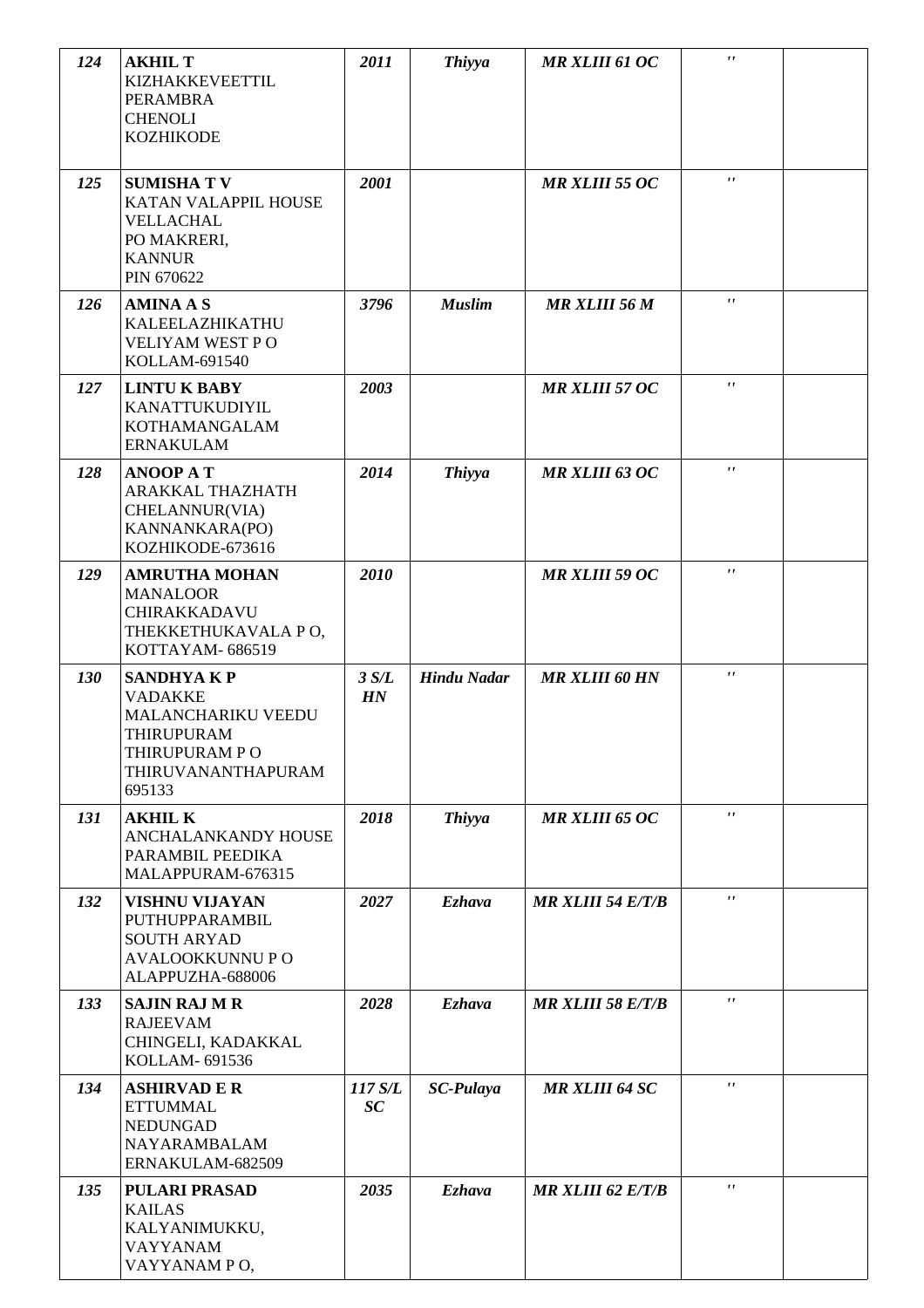|            | KOLLAM-691533                                                                                                                   |               |                            |                          |                                                                                       |  |
|------------|---------------------------------------------------------------------------------------------------------------------------------|---------------|----------------------------|--------------------------|---------------------------------------------------------------------------------------|--|
| 136        | <b>ABDUL BARI A</b><br>PULICKAL KIZAKKETHIL<br><b>PEROOR</b><br>TKMCPO<br>KOLLAM-691005                                         | 3797          | <b>Muslim</b>              | <b>MR XLIII 66 M</b>     | $\mathbf{r}$                                                                          |  |
| 137        | <b>SREEMAR</b><br><b>ANUGRAHA</b><br>POOTHIRIKKAVU ROAD<br>PARUTHIPPULLY POST<br>PALAKKAD-678573                                | 2022          | OBC-<br><b>Ezhuthachan</b> | <b>MR XLIII 67 OC</b>    | $\mathbf{r}$                                                                          |  |
| 138        | <b>JINU MARIA FRANCIS</b><br><b>VADALIVILA</b><br><b>NEAR RAILWAY STATION</b><br>KOTTAYAM-686001                                | 14 S/L<br>LC  | LC                         | <b>MR XLIII 68 LC/AI</b> | $\mathbf{r}$                                                                          |  |
| 139        | <b>NITHIN I</b><br><b>IMBRANGATTAYIL</b><br>PUNNAYURKULAM<br>THRISSUR 679561                                                    | 53 DA-<br>LV  |                            | Sl.No. 2601 DA-LV        | $\mathbf{r}$                                                                          |  |
| <b>140</b> | <b>ANUSHRIN</b><br>NADUVATHINA HOUSE<br><b>CHEVAYUR</b><br>KOZHIKODE-673017                                                     | 2023          |                            | <b>MR XLIII 69 OC</b>    | $\mathbf{r}$                                                                          |  |
| 141        | <b>NITHYANR</b><br>MAHESH BHAVAN,<br><b>AMBALATHUVILA</b><br>POTTAYILKADA,<br><b>ARAYOOR PO</b><br>THIRUVANANTHAPURAM<br>695122 | 2093          | <b>Viswakarma</b>          | <b>MR XLIII 70 V</b>     | $\pmb{\mathsf{r}}$                                                                    |  |
| 142        | <b>ANITHA K M</b><br>KAMARAM KUNNU HOUSE<br><b>AYAKURISSI</b><br><b>NADUVATHUPARA</b><br>PALAKKAD-678574                        | 2025          | OBC - Vaduka               | <b>MR XLIII 71 OC</b>    | $\mathbf{r}$                                                                          |  |
| 143        | <b>RAHUL VARMAN S</b><br>PLAVILA VEEDU<br>PEROOR, KUTTICHIRA<br>TKMC(PO)<br>KOLLAM: 691005                                      | 118 S/L<br>SC | <b>SC-Kurava</b>           | <b>MR XLIII 72 SC</b>    | $\mathbf{r}$                                                                          |  |
| 144        | <b>SREE LEKSHMI D</b><br><b>SREE MANDIRAM</b><br><b>NEDUMPANA</b><br>KOLLAM-691576                                              | 2026          |                            | <b>MR XLIII 73 OC</b>    | $\mathbf{r}$                                                                          |  |
| 145        | JISHNU V J<br><b>VELLUPARAMBIL HOUSE</b><br>CHAKKARAPADAM,<br>PERINJANAM,<br><b>THRISSUR</b>                                    | 2041          | <b>Thiyya</b>              | MR XLIII 74 E/T/B        | <b>Thrissur</b><br><b>Municipal</b><br>Corpon.<br><b>KMCS</b><br>(Electrical<br>Wing) |  |
| 146        | <b>SHYAM KUMAR V</b><br>474<br><b>ERAVIPEROOR</b><br>PATHANAMTHITTA-689542                                                      | 2036          |                            | <b>MR XLIII 75 OC</b>    | <b>KSFE Ltd.</b>                                                                      |  |
| 147        | <b>UMARALIP</b><br>POONTHOTTATHIL HOUSE<br><b>CHAPPANANGADI POST</b>                                                            | 3841          | <b>Mappila</b>             | <b>MR XLIII 76 M</b>     | $^{\prime}$                                                                           |  |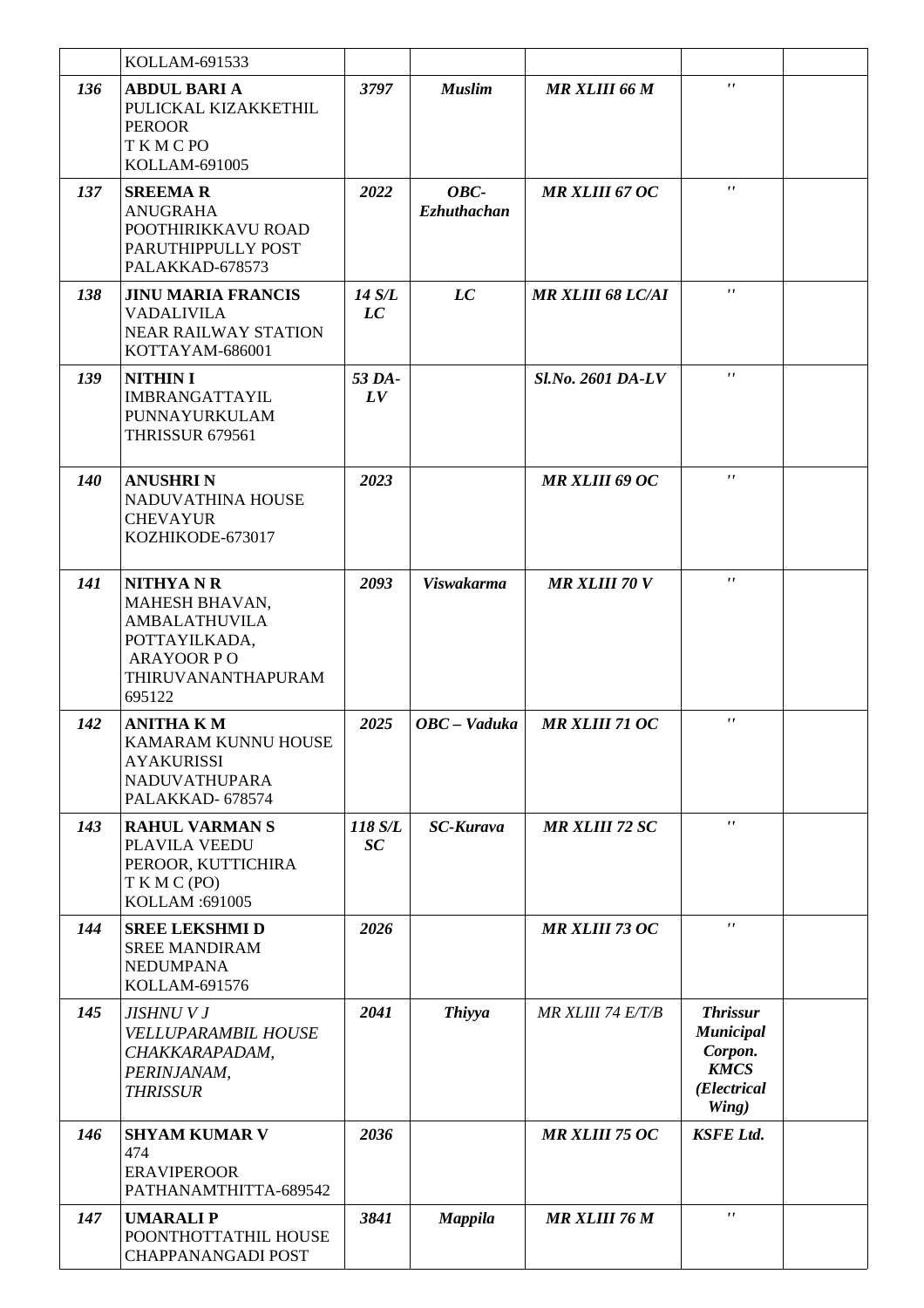|     | MALAPPURAM-676503                                                                                                   |               |                                               |                          |                     |  |
|-----|---------------------------------------------------------------------------------------------------------------------|---------------|-----------------------------------------------|--------------------------|---------------------|--|
| 148 | <b>VISHNURS</b><br><b>RAM NIVAS</b><br>KULAMANCODE,<br>PARAPPARA PO<br>THIRUVANANTHAPURAM<br>695551                 | 2038          |                                               | <b>MR XLIII 77 OC</b>    | $\mathbf{r}$        |  |
| 149 | <b>JISHA S KUMAR</b><br>MANGALATHU<br><b>PUTHENVEEDU</b><br><b>KOVOOR</b><br><b>ARINALLOOR PO</b><br>KOLLAM- 690538 | 2046          | Ezhava                                        | <b>MR XLIII 81 OC</b>    | $\mathbf{r}$        |  |
| 150 | <b>ABY ALEXANDER</b><br>THAIPLAVILATHARAYIL<br><b>ABY BHAVANAM</b><br><b>KOVOOR</b><br>KOLLAM-690538                | 2043          |                                               | <b>MR XLIII 79 OC</b>    | $^{\prime}$         |  |
| 151 | <b>BISMI M</b><br><b>ASHIQ VILLA</b><br>MANGALAPURAM<br>THONNAKKAL<br>TRIVANDRUM-695 317                            | 3843          | <b>Muslim</b>                                 | <b>MR XLIII 80 M</b>     | $\mathbf{r}$        |  |
| 152 | <b>SOORYAM</b><br>THOOTTIPADAM HOUSE<br>VATTEKKAD POST,<br><b>KOLLENGODE</b><br>PALAKKAD-678506                     | 2061          | <b>Ezhava</b>                                 | <b>MR XLIII 91 OC</b>    | $^{\prime}$         |  |
| 153 | <b>DIVYA SATHEESAN</b><br>DEEPTHI BHAVAN<br>MOOLAYIL THOTTAM,<br>KAIKKARA, KAIKKARA PO<br>TRIVANDRUM-695307         | 2062          | <b>Ezhava</b>                                 | <b>MR XLIII 93 OC</b>    | $\mathbf{r}$        |  |
| 154 | <b>VIVEK VM</b><br><b>VELOOR HOUSE</b><br><b>PERUVALA</b><br>PARUTHIPULLY POST<br>PALAKKAD - 678573                 | 2048          | $OBC -$<br><b>Ezhuthahan</b>                  | <b>MR XLIII 83 OC</b>    | $\pmb{r}$           |  |
| 155 | <b>SAHADEVAN V G</b><br>VAZHUKKAPARAKKAL<br><b>KONDAZHY</b><br><b>THRISSUR- 679106</b>                              | 120 S/L<br>SC | <b>SC-Panan</b>                               | <b>MR XLIII 84 SC</b>    | $\mathbf{r}$        |  |
| 156 | <b>VIDHYAVS</b><br>GOKULAM, DEVINAGAR<br>KUNDAMONBHAGAM<br>PEYAD PO<br>THIRUVANANTHAPURAM<br>695573                 | 2056          | $OBC -$<br><b>Veluthedathu</b><br><b>Nair</b> | <b>MR XLIII 85 OC</b>    | $\pmb{r}$ $\pmb{r}$ |  |
| 157 | <b>MUHAMMED ANAS M</b><br>MANKANDIYIL<br>PAINGOTTUPURAM<br>KOZHIKODE-673571                                         | 3862          | <b>Mappila</b>                                | <b>MR XLIII 86 M</b>     | $\pmb{\mathsf{r}}$  |  |
| 158 | <b>PRABIN V P</b><br><b>VELUTHANGATH HOUSE</b><br>NEDUMBAL,<br>THOTTIPPAL PO<br><b>THRISSUR-680310</b>              | 2057          | $OBC -$<br><b>Ezhuthachan</b>                 | <b>MR XLIII 87 OC</b>    | $\pmb{r}$           |  |
| 159 | VIDYA C V                                                                                                           | 2063          | <b>Ezhava</b>                                 | <b>MR XLIII 78 E/T/B</b> | $\pmb{\mathsf{r}}$  |  |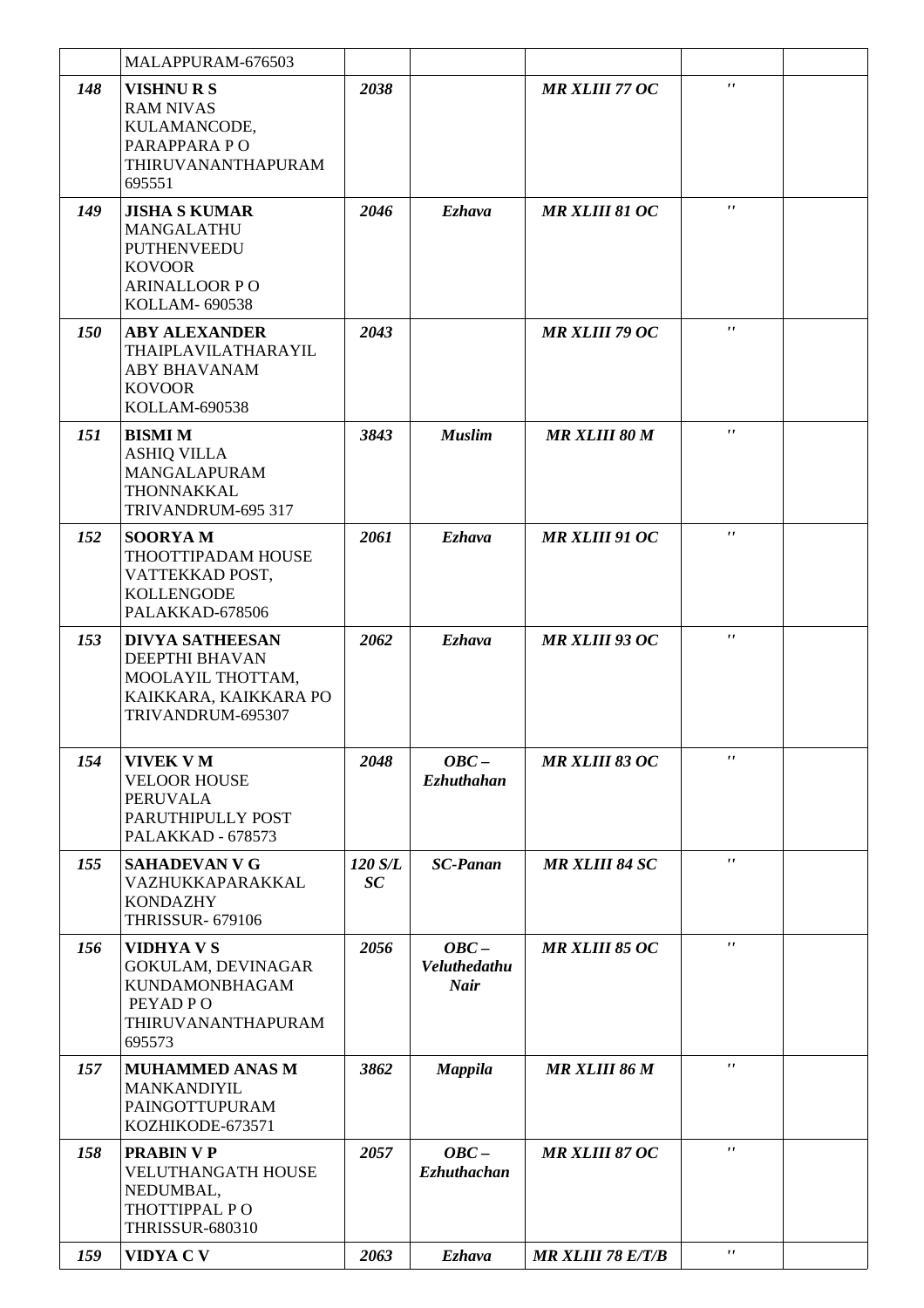|     | <b>VIJAYA BHAVAN</b><br><b>VELIYAMPO</b><br>KOLLAM-691540                                                                      |              |                              |                          |              |  |
|-----|--------------------------------------------------------------------------------------------------------------------------------|--------------|------------------------------|--------------------------|--------------|--|
| 160 | <b>ALAKA S NAIR</b><br><b>THIRUVATHIRA</b><br><b>KIZHUVILAM</b><br>PARAYATHUKONAM<br>THIRUVANANTHAPURAM                        | 2058         |                              | <b>MR XLIII 89 OC</b>    | $\mathbf{r}$ |  |
| 161 | <b>THUSHARA T</b><br>THEKKAN HOUSE<br><b>KANHIRODE</b><br><b>KANNUR-670592</b>                                                 | 2105         | $OBC - Saliya$               | <b>MR XLIII 90 OBC</b>   | $\pmb{r}$ ,  |  |
| 162 | <b>SUMESH A S</b><br><b>AYINIKKATT HOUSE</b><br><b>EDAVILANGU</b><br><b>KODUNGALLUR</b><br><b>TRICHUR</b><br>EDAVILANGU/680671 | 2070         | <b>Ezhava</b>                | MR XLIII 82 E/T/B        | $\mathbf{r}$ |  |
| 163 | <b>SUMIDHA Y SUKU</b><br><b>CHELLAM</b><br>MUNDAKKAL<br>KOLLAM-691001                                                          | 57 S/L<br>ST | $ST - Malai$<br><b>Vedan</b> | <b>MR XLIII 92 ST</b>    | $\pmb{r}$ ,  |  |
| 164 | <b>DIVYA A M</b><br><b>MANAMBILLY HOUSE</b><br>MOTHIRAKKANNY<br><b>TRISSUR-680724</b>                                          | 2072         | <b>Ezhava</b>                | <b>MR XLIII 88 E/T/B</b> | $\mathbf{r}$ |  |
| 165 | <b>NISHA MIRANDA</b><br>SHIRLEY COTTAGE<br>CHIRAYINKEEZHU<br><b>KADAKAMPO</b><br>TRIVANDRUM-695304                             | 15 S/L<br>LC | LC                           | <b>MR XLIII 94 LC/AI</b> | $\pmb{r}$ ,  |  |
| 166 | <b>MANJULA K A</b><br>KOPPARAMBIL HOUSE<br><b>KOTTUVALLY</b><br><b>KAITHARAM</b><br>ERNAKULAM-683519                           | 2071         |                              | <b>MR XLIII 95 OC</b>    | $\pmb{r}$ ,  |  |
| 167 | <b>SHEHANAMOL KA</b><br>KALAPPURACKAMALIL<br><b>CHUNGOM</b><br><b>MARIYATHURUTHU P O</b><br>KOTTAYAM-686017                    | 3883         | <b>Muslim</b>                | <b>MR XLIII 96 M</b>     | $\mathbf{r}$ |  |
| 168 | <b>ASHAK</b><br>SANGEETH, TC 6/102<br>THOPPUMUKKU,<br>VATTIYOORKAVU<br>TRIVANDRUM-695013                                       | 2075         |                              | <b>MR XLIII 97 OC</b>    | $\pmb{r}$ ,  |  |
| 169 | <b>DHANYAT</b><br>KALLUVILA VEEDU, AIKYA<br><b>NAGAR - 202</b><br>MANAKKADU<br>VADAKKEVILA -PO<br><b>KOLLAM</b>                | 2077         | <b>Ezhava</b>                | <b>MR XLIII 99 OC</b>    | $\mathbf{r}$ |  |
| 170 | <b>DIVYA BALAN T</b><br><b>THAIPARAMBIL HOUSE</b><br><b>S N PURAM</b>                                                          | 2079         | <b>Ezhava</b>                | <b>MR XLIV 1 OC</b>      | $\pmb{r}$ ,  |  |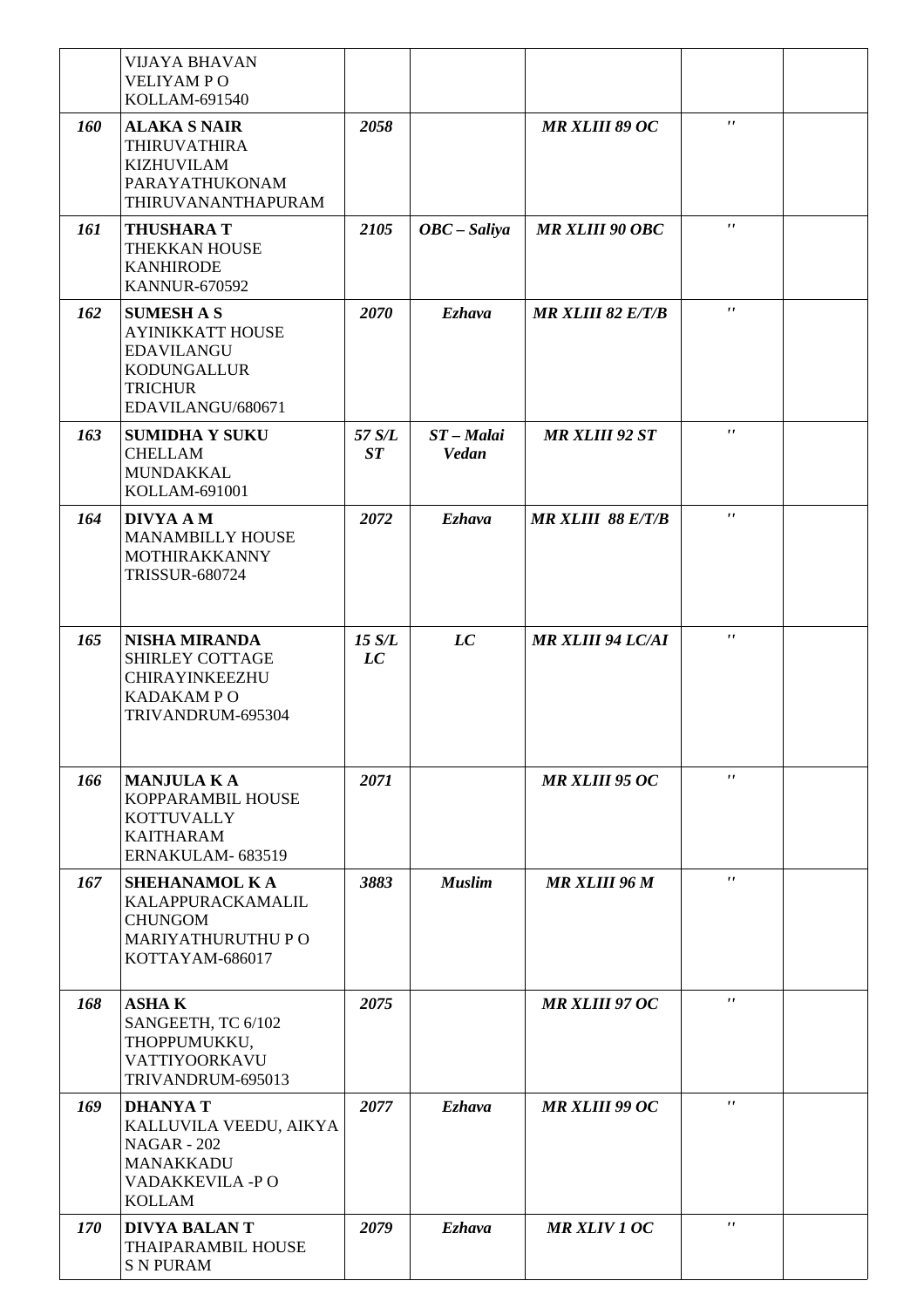|     | PANANGAD PO<br><b>THRISSUR-680665</b>                                                                                  |                 |                              |                          |                |  |
|-----|------------------------------------------------------------------------------------------------------------------------|-----------------|------------------------------|--------------------------|----------------|--|
| 171 | <b>SREEJAMOL R</b><br>BENGLOW PUTHEN VEEDU<br><b>KEERTHI NAGAR 104</b><br>KOLLAM-691002                                | 2116            | Viswakarma -<br><b>Asari</b> | <b>MR XLIII 100 V</b>    | $\mathbf{r}$   |  |
| 172 | PRAJISHA VIJAYAN M<br>MARAKKADAMMAL<br><b>HOUSE</b><br><b>TUVVUR</b><br>TUVVUR POST<br>MALAPPURAM- 679327              | 36 DA-<br>$H$ I |                              | <b>Sl.No. 2634 DA-HI</b> | $\mathbf{r}$   |  |
| 173 | <b>RANIL</b><br>THALAYANTAZHIKOM<br><b>PARAVUR</b><br><b>THEKKUMBHAGOM</b><br>KOLLAM-691319                            | 2080            | <b>Ezhava</b>                | <b>MR XLIV 3 OC</b>      | $\mathbf{r}$   |  |
| 174 | <b>SUJIS</b><br>SIVA BHAVAN,<br><b>CHITTIYOORCODE</b><br>MEPPUKADA,<br>MALAYINKEEZH P O<br>TRIVANDRUM-695571           | 2081            | <b>Ezhava</b>                | <b>MR XLIV 5 OC</b>      | $\mathbf{r}$ , |  |
| 175 | <b>ARYAKP</b><br>KODUVATHOTTY HOUSE<br><b>KRARIYELY</b><br><b>KOMBANAD P O</b><br>ERNAKULAM-683546'                    | 2083            | <b>Ezhava</b>                | <b>MR XLIV 9 OC</b>      | $\mathbf{r}$   |  |
| 176 | <b>ANOOP V</b><br>VADAKKUMBADAN<br>POLLAPOYIL<br><b>KODAKKAD</b><br><b>KASARGOD</b>                                    | 121 S/L<br>SC   | <b>SC-Vannan</b>             | <b>MR XLIV 4 SC</b>      | $\mathbf{r}$ , |  |
| 177 | <b>DEEPA CHANDRAN U</b><br>PATHALIL<br><b>KANGAZHA</b><br>KOTTAYAM-686541                                              | 2091            | <b>Ezhava</b>                | <b>MR XLIV 13 OC</b>     | $\mathbf{r}$ , |  |
| 178 | <b>RIYAS A S</b><br>PARANGAMOOTTIL<br><b>VADAKKATHIL</b><br><b>VADAKKUMTHALA</b><br>VADAKKUMTHALA PO<br>KOLLAM- 690536 | 3887            | <b>Muslim</b>                | <b>MR XLIV 6 M</b>       | $\mathbf{r}$   |  |
| 179 | PREETHI D V<br><b>SREE VAISHNAVAM</b><br>THERIYIL, CHULLIYOOR<br>MARAYAMUTTOM PO,<br>THIRUVANANTHAPURAM<br>695131      | 2082            |                              | <b>MR XLIV 7 OC</b>      | $\mathbf{r}$ , |  |
| 180 | <b>SOJISJ</b><br><b>SJNIVAS</b><br><b>KOTTAMOM</b><br>DHANUVACHAPURAM PO<br>TRIVANDRUM-695503                          | 16 S/L<br>LC    | LC                           | <b>MR XLIV 8 LC/AI</b>   | $\pmb{r}$      |  |
| 181 | <b>SAJITHAKS</b><br>PONGANPARAYIL HOUSE                                                                                | 2094            | <b>Ezhuva</b>                | <b>MR XLIII 98 E/T/B</b> | $\mathbf{r}$   |  |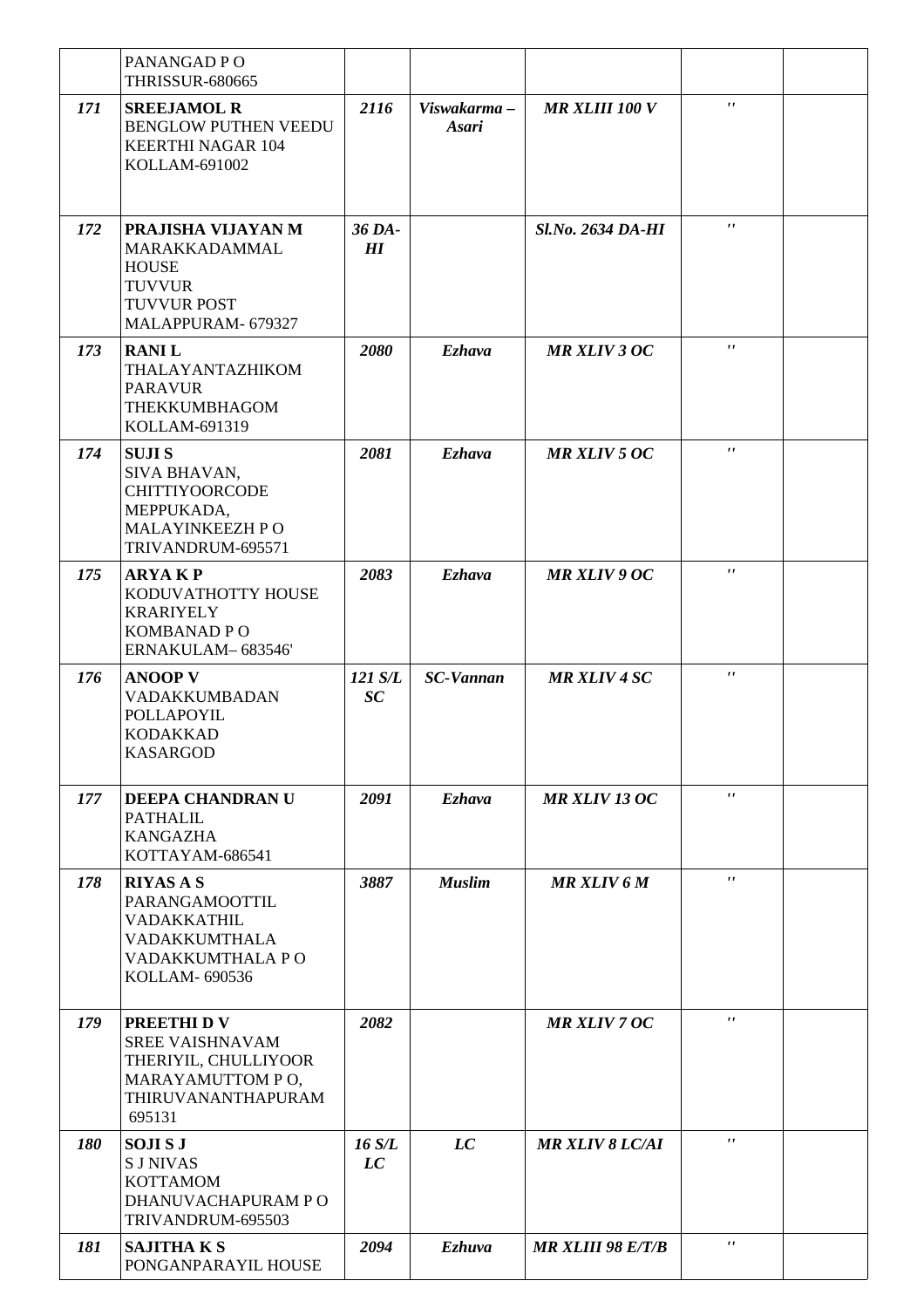|            | CHEMMALAMATTOM PO,<br><b>ERATTUPETTA</b><br>KOTTAYAM-686508                                                |               |                             |                         |              |  |
|------------|------------------------------------------------------------------------------------------------------------|---------------|-----------------------------|-------------------------|--------------|--|
| 182        | <b>SANDHYAKK</b><br><b>KALATHIL</b><br>KANDAKKADAVU<br>ERNAKULAM-682008                                    | 2128          | $OBC -$<br><b>Kudumbis</b>  | <b>MR XLIV 10 OBC</b>   | $\mathbf{r}$ |  |
| 183        | <b>SINDHUV</b><br><b>BEELA BHAVAN</b><br><b>PLAVARA</b><br>PACHA PO<br>THIRUVANANTHAPURAM                  | 2089          |                             | <b>MR XLIV 11 OC</b>    | $\mathbf{r}$ |  |
| 184        | <b>CHITHRA M M</b><br><b>CHITHRAM</b><br><b>POTTASSERRY</b><br><b>MANASSERRY</b><br><b>KOZHIKODE</b>       | 123 S/L<br>SC | <b>SC-Mannan</b>            | <b>MR XLIV 12 SC</b>    | $\mathbf{r}$ |  |
| 185        | PRIYA C V<br><b>PATHMANIVAS</b><br><b>VALIYANNUR</b><br><b>VARAM</b><br><b>KANNUR</b>                      | 2097          | <b>Thiyya</b>               | $MR$ XLIV 2 E/T/B       | $\mathbf{r}$ |  |
| 186        | <b>SHIMNAM</b><br><b>DIVYA HOUSE</b><br>PALAKOTTUVAYAL<br>KOTTAMPARAMBA<br>KOZHIKODE - 673008              | 2110          | <b>Thiyya</b>               | MR XLIV 14 E/T/B        | $\mathbf{r}$ |  |
| 187        | <b>LEKSHMIS</b><br><b>LEKSHMIVILASOM</b><br><b>KAPPIL P O EDAVA</b><br>THIRUVANANTHAPURAM<br>695311        | 2092          |                             | <b>MR XLIV 15 OC</b>    | $\pmb{r}$ ,  |  |
| 188        | <b>JASMIN A</b><br><b>SAJU MANZIL</b><br><b>PULIPPARA</b><br>PANGODE PO<br>THIRUVANANTHAPURAM<br>$-695609$ | 3890          | <b>Muslim</b>               | <b>MR XLIV 16 M</b>     | $\mathbf{r}$ |  |
| 189        | <b>MAYAMOL S</b><br><b>VRINDAVAN</b><br>THAMALLAKKAL<br>THAMALLAKKAL,<br>ALAPPUZHA-690548                  | 2095          |                             | MR XLIV 17 OC           | $\mathbf{r}$ |  |
| <b>190</b> | <b>SHEENAM</b><br>THAYIL HOUSE<br><b>SL PURAM</b><br>SL PURAMPO/<br>ALAPPUZHA-688523                       | 2114          | <b>Ezhava</b>               | <b>MR XLIV 18 E/T/B</b> | $\mathbf{r}$ |  |
| 191        | PRASEEDHAK<br>PINDIYATH HOUSE<br><b>KARUVANNUR</b><br><b>THRISSUR-680711</b>                               | 2096          |                             | <b>MR XLIV 19 OC</b>    | $\mathbf{r}$ |  |
| 192        | <b>NANDUJA A</b><br>PAZHAVILA VEEDU<br>PULIMATHOOR,<br>NANNATTUKAVU<br>THIRUVANANTHAPURAM<br>695584        | 2262          | Viswakarma-<br><b>Asari</b> | <b>MR XLIV 20 V</b>     | $\pmb{r}$ ,  |  |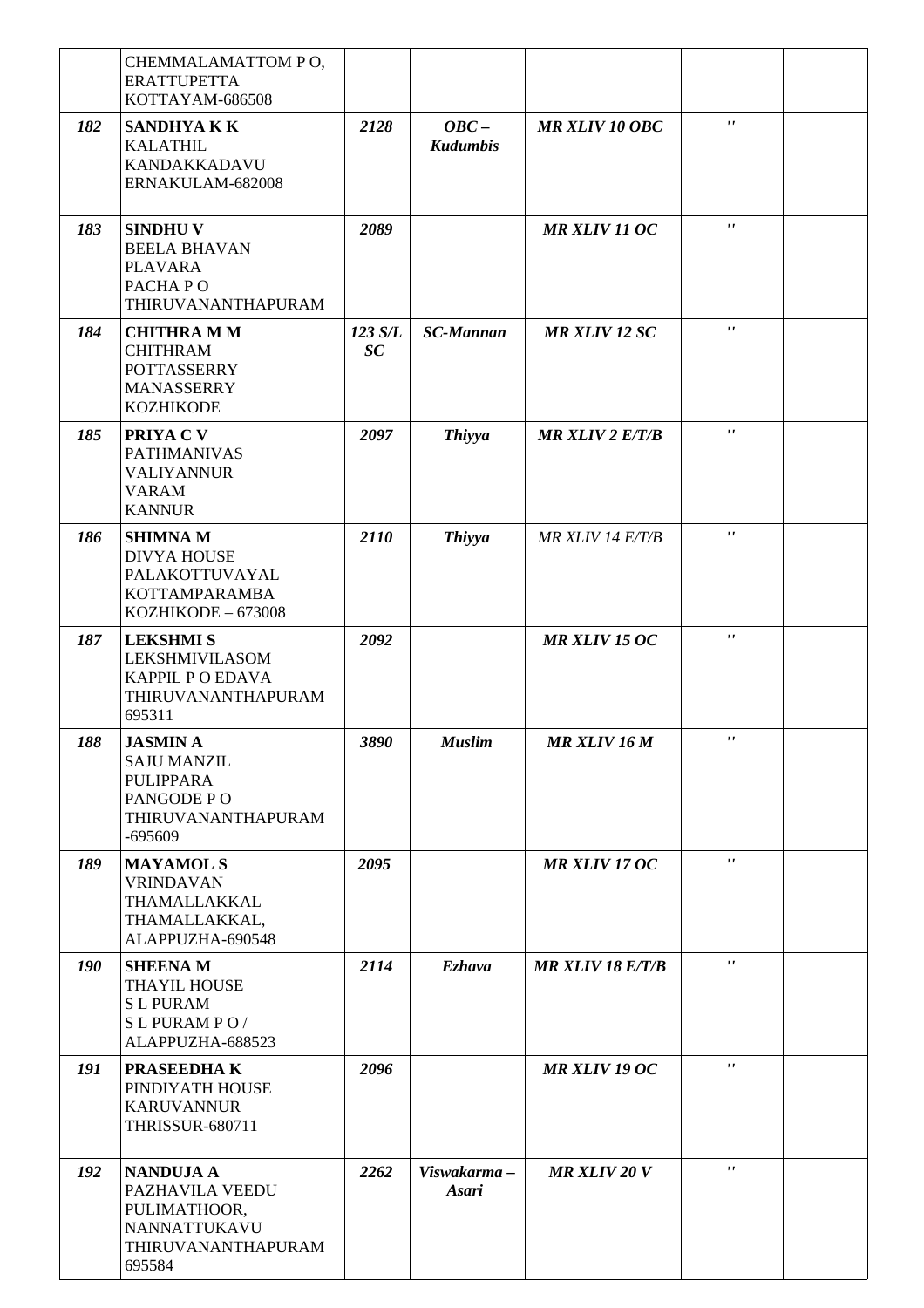| 193 | <b>JITHALR</b><br>KUNNUVILA VEEDU<br>OTTOOR, MANAMPOOR PO<br>THIRUVANANTHAPURAM<br>695611                                                         | 2098                 |                    | MR XLIV 21 OC           | $\mathbf{r}$       |  |
|-----|---------------------------------------------------------------------------------------------------------------------------------------------------|----------------------|--------------------|-------------------------|--------------------|--|
| 194 | <b>SARITHA R</b><br>SATHEESH BHAVAN<br><b>KALAYIL</b><br>PASUVANNARA<br><b>KEEZHAROOR PO</b><br><b>KEEZHAROOR</b><br>THIRUVANANTHAPURAM<br>695130 | 19 S/L<br>LC         | LC                 | <b>MR XLIV 22 LC/AI</b> | $\mathbf{r}$       |  |
| 195 | <b>NEETHUSK</b><br><b>SALEENA</b><br><b>ATTUKAL</b><br>PANAYAMUTTOM PO,<br>THIRUVANANTHAPURAM<br>695541                                           | 2101                 |                    | <b>MR XLIV 23 OC</b>    | $\mathbf{r}$       |  |
| 196 | <b>DEEPIKAK</b><br>KUNJAMMA BHAVANAM<br>KURUDIKKAD<br>PUTHUSSERY POST<br>PALAKKAD-678007                                                          | 125 S/L<br><b>SC</b> | <b>SC-Cheruman</b> | <b>MR XLIV 24 SC</b>    | $\mathbf{r}$       |  |
| 197 | <b>SREEPARVATHY S</b><br><b>GRVNILAYAM</b><br><b>KUTTIYANI</b><br>PANTHALACODE PO<br><b>TRIVANDRUM</b>                                            | 2102                 |                    | <b>MR XLIV 25 OC</b>    | $\mathbf{r}$       |  |
| 198 | <b>REHNAMH</b><br>PARANKIMAMOOTIL<br>PADANAYARKULANGARA<br>NORTH,<br><b>KARUNAGAPPALLY</b><br>KOLLAM-690518                                       | 3967                 | <b>Muslim</b>      | <b>MR XLIV 26 M</b>     | $\pmb{\mathsf{r}}$ |  |
| 199 | <b>ANJALIS</b><br>MOHANA NILAYAM<br>MELOODU P O, ADOOR<br>PATHANAMTHITTA-691523                                                                   | 2107                 |                    | <b>MR XLIV 27 OC</b>    | $\pmb{\mathsf{r}}$ |  |
| 200 | <b>SREEREKHAPM</b><br><b>CHERUPILLIL HOUSE</b><br>EDAYAPPURAM, ALUVA<br>ERNAKULAM-683101                                                          | 2115                 | <b>Ezhava</b>      | <b>MR XLIV 28 E/T/B</b> | $\mathbf{r}$       |  |
| 201 | <b>REMYAJ</b><br><b>VILAYIL VEEDU</b><br>KOTTAPPURAM, PARAVUR<br>KOLLAM-691301                                                                    | 2108                 |                    | <b>MR XLIV 29 OC</b>    | $\pmb{\mathsf{r}}$ |  |
| 202 | <b>MUBEENA M M</b><br><b>MEMANNIL</b><br>CHERIYAKUMBALAM<br><b>PALERI</b><br>KOZHIKODE- - 673508                                                  | 3984                 | <b>Muslim</b>      | <b>MR XLIV 30 M</b>     | $\mathbf{r}$       |  |
| 203 | <b>ASHAR</b><br>PARAYIL VEEDU<br><b>ALATHUKAVU</b><br><b>TRIVANDRUM</b>                                                                           | 2111                 |                    | <b>MR XLIV 31 OC</b>    | $\mathbf{r}$       |  |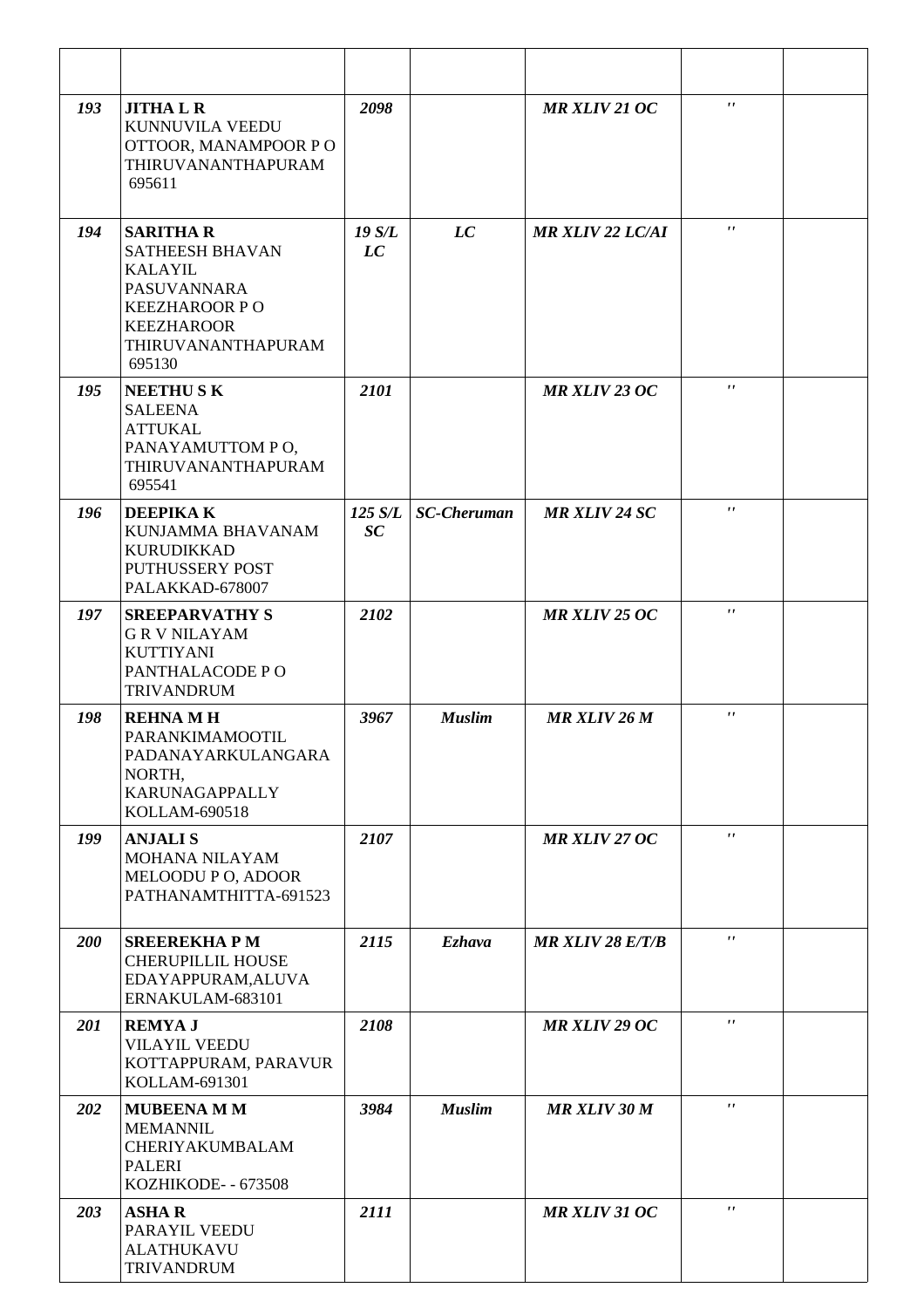|     | PONGANADU P O- 695601                                                                                                        |                 |                   |                         |                           |  |
|-----|------------------------------------------------------------------------------------------------------------------------------|-----------------|-------------------|-------------------------|---------------------------|--|
| 204 | <b>SUDHIN P VASU</b><br>PALIYAN HOUSE<br><b>MADAVAKKARA</b><br><b>CHITTISSERY</b><br><b>THRISSUR- 680301</b>                 | 128 S/L<br>SC   | <b>SC-Pulaya</b>  | <b>MR XLIV 32 SC</b>    | $\mathbf{r}$              |  |
| 205 | <b>JIJIMOL KR</b><br>KUTTANPARAMBATH<br><b>HOUSE</b><br>VATANAPILLY BEACH<br>P O VATANAPILLY BEACH<br><b>THRISSUR-680614</b> | 40 DA-<br>LD/CP |                   | Sl.No 2667 DA-<br>LD/CP | $\mathbf{r}$ $\mathbf{r}$ |  |
| 206 | <b>DIVYAP</b><br>PAYYADAKATH HOUSE<br>ALAKKAD KANKOL<br><b>PAYYANUR</b><br><b>KANNUR-670307</b>                              | 2112            |                   | <b>MR XLIV 33 OC</b>    | $\pmb{\mathsf{r}}$        |  |
| 207 | <b>TINTU V S</b><br><b>SOUPARNNIKA</b><br><b>ATTINGAL</b><br>POIKAMUKKU PO<br>THIRUVANANTHAPURAM<br>695103                   | 2119            | <b>Ezhava</b>     | <b>MR XLIV 34 E/T/B</b> | $\pmb{\mathsf{r}}$        |  |
| 208 | <b>ARUNKV</b><br>KIZHAKKE VEETTIL<br><b>NANMINDA</b><br>CALICUT-673613                                                       | 2118            |                   | <b>MR XLIV 35 OC</b>    | $\pmb{\mathsf{r}}$        |  |
| 209 | <b>SUHANA SANAM M</b><br>TC 62/1820 SAMADARSINI<br><b>NAGAR</b><br><b>MANACAUD</b><br>TRIVANDRUM- 695 009                    | 3986            | <b>Muslim</b>     | <b>MR XLIV 36 M</b>     | $\mathbf{r}$              |  |
| 210 | <b>SARIKA G S</b><br><b>KARUNA</b><br>CHAMPAD, THALASSERI<br>CHAMPAD PO,<br><b>KANNUR-670694</b>                             | 2120            |                   | <b>MR XLIV 37 OC</b>    | $\pmb{r}$ $\pmb{r}$       |  |
| 211 | <b>AABRILA ANS J S</b><br><b>VACHANA</b><br><b>CHANI</b><br>KANJIRAMKULAM PO-<br>THIRUVANANTHAPURAM<br>695524                | 2658            | <b>SIUC Nadar</b> | <b>MR XLIV 38 SIUCN</b> | $\mathbf{r}$              |  |
| 212 | <b>DINSHAK</b><br><b>SREERAGAM HOUSE</b><br>THALAKKULATHUR<br>THALAKKULATHUR PO<br>KOZHIKODE-673317                          | 2123            | <b>Thiyya</b>     | <b>MR XLIV 39 OC</b>    | $\pmb{r}$ ,               |  |
| 213 | <b>AMRUTHA K V</b><br>651<br><b>KARIVELLUR</b><br><b>KANNUR-670521</b>                                                       | 2168            | <b>OBC-Saliya</b> | <b>MR XLIV 40 OBC</b>   | $\mathbf{r}$              |  |
| 214 | <b>NIKHISHA CK</b><br><b>SREEMANIKYANIVAS</b><br><b>NADAPURAM</b>                                                            | 2125            | <b>Thiyya</b>     | <b>MR XLIV 41 OC</b>    | $\mathbf{r}$              |  |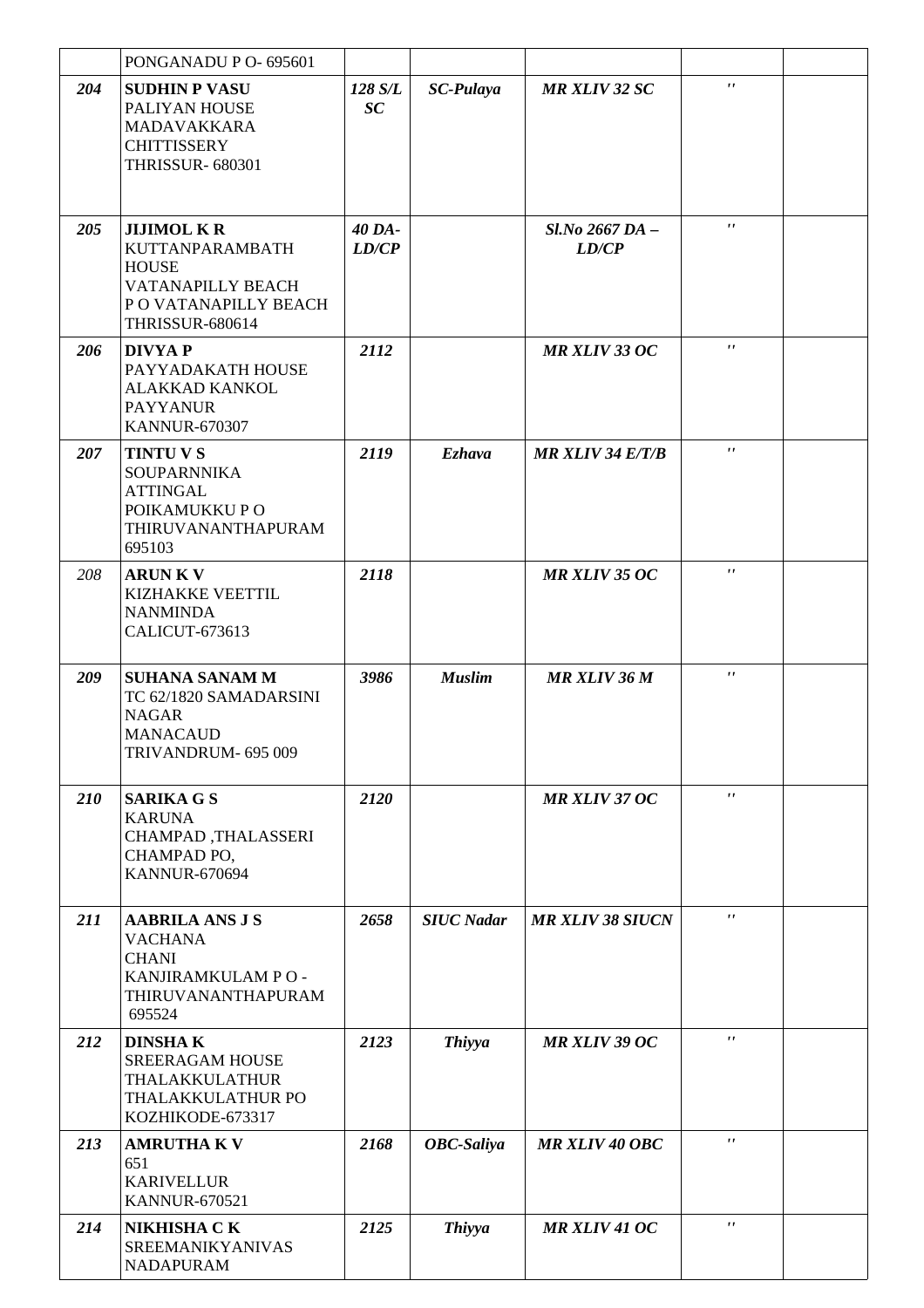|     | ROAD/VATAKARA<br>KOZHIKODE-673102                                                                                  |                       |                          |                        |                |  |
|-----|--------------------------------------------------------------------------------------------------------------------|-----------------------|--------------------------|------------------------|----------------|--|
| 215 | <b>SAJNA RAVI</b><br>MUNDENGATTU HOUSE<br><b>PAYYANUR</b><br>KANDANGALI (PO)<br><b>KANNUR- 670307</b>              | 2136                  | <b>Thiyya</b>            | <b>MR XLIV 51 OC</b>   | $\mathbf{r}$   |  |
| 216 | <b>SARANYA SASANKAN</b><br>PUTHIYAVEEDU<br><b>AMARAVATHY</b><br><b>KARINALAM PO</b><br>KOTTAYAM-686513             | 2130                  |                          | <b>MR XLIV 43 OC</b>   | $\mathbf{r}$   |  |
| 217 | <b>NEMIRAJA A</b><br><b>ARAMANGILA HOUSE</b><br><b>PERLA</b><br>KASARGOD-671552                                    | 59 S/L<br>ST          | ST-Marati                | <b>MR XLIV 44 ST</b>   | $\mathbf{r}$   |  |
| 218 | <b>FIDHA FATHIMA</b><br><b>MANU BHAVAN</b><br>THAZHUTHALA<br><b>KOTTIYAM</b><br>KOLLAM-691571                      | 2131                  |                          | <b>MR XLIV 45 OC</b>   | $\mathbf{r}$   |  |
| 219 | <b>KHADEEJA T A</b><br>THAIKKAVU PARAMBIL<br><b>CHUTTUPADUKARA</b><br>ERNAKULAM-682024                             | 3995                  | <b>Muslim</b>            | MR XLIV 46 M           | $\mathbf{r}$   |  |
| 220 | <b>SWAPNAD</b><br>SOORAJ BHAVANAM<br>PERUMKULAM,<br><b>KOTTARAKKARA</b><br><b>KOLLAM</b>                           | 2132                  |                          | <b>MR XLIV 47 OC</b>   | $\mathbf{r}$   |  |
| 221 | <b>JOEL R</b><br><b>RANICOIL ESTATE</b><br>RANICOIL, PEERMADE<br><b>LAKSHMI COIL</b><br><b>IDUKKI</b>              | 15 S/L<br><b>SCCC</b> | SCCC-<br><b>Sambavar</b> | <b>MR XLIV 48 SCCC</b> | $\mathbf{r}$   |  |
| 222 | <b>SARANYA M V</b><br><b>SOURABHYA</b><br><b>ARASUMOODU</b><br><b>KULATHOOR PO</b><br>THIRUVANANTHAPURAM<br>695583 | 2134                  |                          | MR XLIV 49 OC          | $\mathbf{r}$   |  |
| 223 | <b>ADISH S</b><br><b>EDAYILAVEEDU</b><br>PANDARATHURUTHU<br>CHERIYAZHEEKAL PO<br><b>KOLLAM</b>                     | 2214                  | $Dheevara -$<br>Arayan   | <b>MR XLIV 50 D</b>    | $\mathbf{r}$ , |  |
| 224 | <b>SHIBIN K B</b><br>KOCHATH HOUSE<br><b>MAMPILLY</b><br><b>THRISSUR-680613</b>                                    | 2145                  | <b>Ezhava</b>            | $MR$ XLIV 42 $E/T/B$   | $\mathbf{r}$   |  |
| 225 | <b>SAKHIPRIYA P K</b><br>POOTHAKUZHIYIL HOUSE<br>504 COLONY<br>PUNCHAVAYAL PO,<br>KOTTAYAM-686513                  | 130 S/L<br>SC         | <b>SC-Cheramar</b>       | <b>MR XLIV 52 SC</b>   | $\mathbf{r}$ , |  |
| 226 | <b>REMYAK</b><br>DEVIKRIPA,                                                                                        | 2138                  |                          | <b>MR XLIV 53 OC</b>   | $\mathbf{r}$   |  |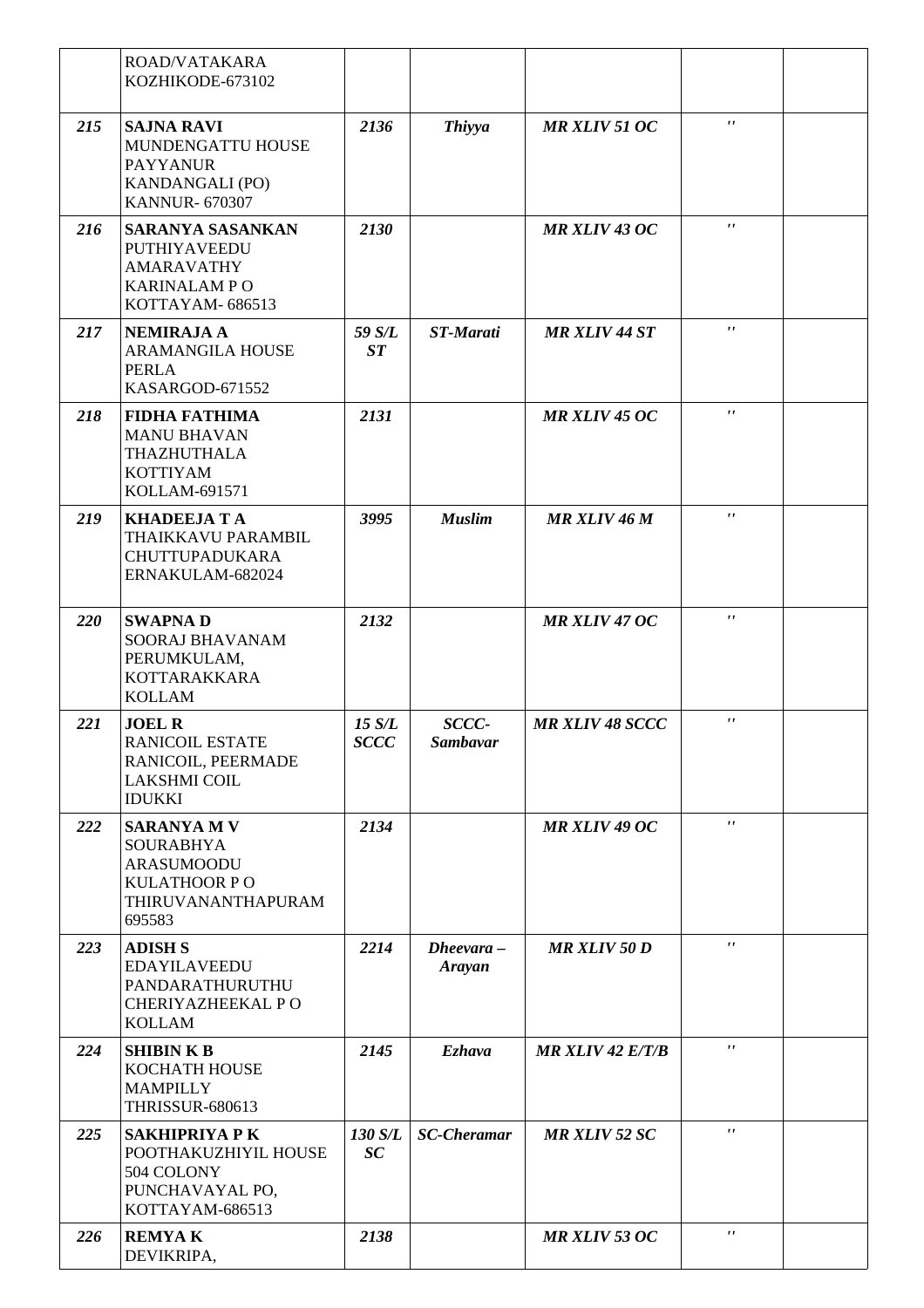|     | <b>MANALATHODI</b><br>CHERAYA, KONGAD<br>PALAKKAD-678631                                                             |               |                    |                         |                           |  |
|-----|----------------------------------------------------------------------------------------------------------------------|---------------|--------------------|-------------------------|---------------------------|--|
| 227 | <b>DEEPTHIPP</b><br>KUTHIRUMMAL HOUSE<br>NEDUMKUNNU<br><b>ARAVANCHAL</b><br><b>KANNUR-670307</b>                     | 2154          | <b>Thiyya</b>      | <b>MR XLIV 54 E/T/B</b> | $\mathbf{r}$ $\mathbf{r}$ |  |
| 228 | <b>LEKSHMI S NAIR</b><br><b>PANCHAVADI</b><br><b>CHEMBOOR</b><br>THIRUVANANTHAPURAM<br>OTTASEKHARAMANGALAM<br>695125 | 2141          |                    | <b>MR XLIV 55 OC</b>    | $\pmb{r}$ ,               |  |
| 229 | <b>UMMUSHABEEBA P T</b><br><b>PILASSERY</b><br>KATTANGAL/REC<br>NIT,<br>CALICUT-673601                               | 4007          | <b>Mappila</b>     | <b>MR XLIV 56 M</b>     | $\mathbf{r}$              |  |
| 230 | <b>RAKHIT</b><br>THANIKKATTUMEETHAL<br><b>MANASSERY</b><br><b>MUKKAM</b><br>KOZHIKODE-673602                         | 2142          |                    | <b>MR XLIV 57 OC</b>    | $\mathbf{r}$              |  |
| 231 | <b>SINIV</b><br><b>CHATHAPADAM</b><br><b>PATTANCHERY</b><br>PALAKKAD-678532                                          | 2172          | <b>Ezhava</b>      | <b>MR XLIV 58 E/T/B</b> | $\mathbf{r}$              |  |
| 232 | <b>APARNAMC</b><br><b>SREEPADMAM</b><br>NOCHAD,<br>NADUVANNUR-VIA<br>NOCHAD(PO)<br>KOZHIKODE- 673614                 | 2144          |                    | <b>MR XLIV 59 OC</b>    | $\pmb{r}$ ,               |  |
| 233 | <b>AISWARYA A</b><br>KARIKKAKAMTHALA<br>PUTHEN VEEDU<br><b>ONAMCODE</b><br>THANNIMOODU-695123                        | 4 S/L<br>HN   | <b>Hindu Nadar</b> | <b>MR XLIV 60 HN</b>    | $\mathbf{r}$              |  |
| 234 | <b>DHANUJA P A</b><br>PANAYIL VEEDU<br>PANAYAMCHERY<br><b>ANCHAL</b><br><b>KOLLAM</b>                                | 2146          |                    | <b>MR XLIV 61 OC</b>    | $\mathbf{r}$              |  |
| 235 | <b>AKHILA A R</b><br><b>AROLICKAL</b><br>THALANADU<br>THALANADU PO<br>KOTTAYAM-686580                                | 2176          | <b>Ezhava</b>      | <b>MR XLIV 62 E/T/B</b> | $\pmb{r}$ ,               |  |
| 236 | DIVYA JAYARAM V A<br>KONANGAMPARAMBATH<br><b>HOUSE</b><br><b>ENGANDIYOOR</b><br><b>THRISSUR-680615</b>               | 2147          |                    | <b>MR XLIV 63 OC</b>    | $\pmb{r}$                 |  |
| 237 | <b>VISHNU DATH S</b><br>PUTHEN VEEDU<br>CHERAVALLY,                                                                  | 132 S/L<br>SC | <b>SC-Sambava</b>  | <b>MR XLIV 64 SC</b>    | $\pmb{r}$ ,               |  |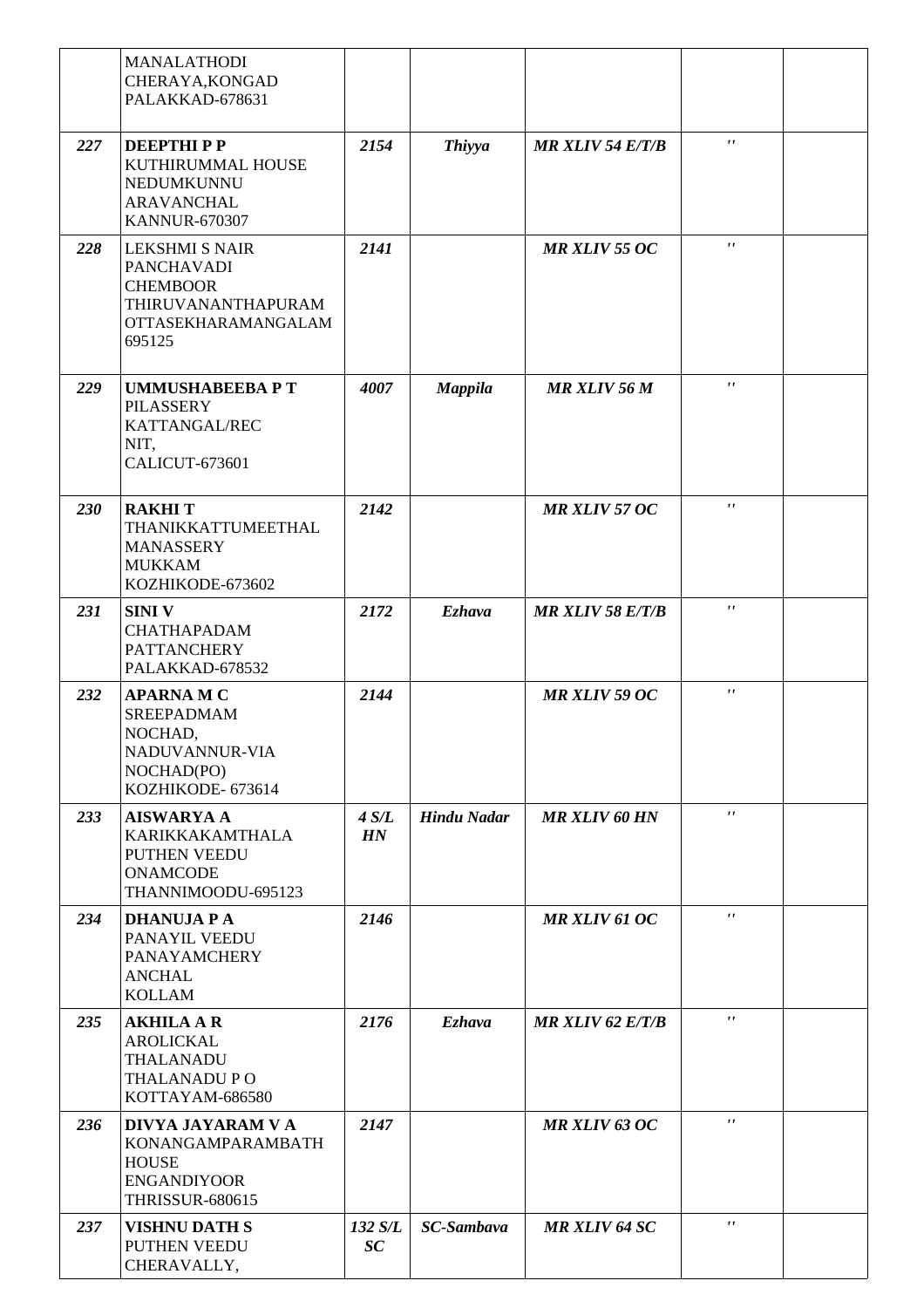|     | KAYAMKULAM P O<br>ALAPPUZHA-690502                                                                                    |               |                   |                          |                |  |
|-----|-----------------------------------------------------------------------------------------------------------------------|---------------|-------------------|--------------------------|----------------|--|
| 238 | <b>JYOTHI LEKSHMY M</b><br><b>CHARUVILA</b><br>VADAKKETHIL<br><b>KOTTARAKKARA</b><br>PERUMKULAM PO<br>KOLLAM- 691566  | 2148          |                   | <b>MR XLIV 65 OC</b>     | $\mathbf{r}$   |  |
| 239 | <b>THARAKANTH S</b><br><b>SURYA</b><br><b>PALODE</b><br>KARIMANCODE PO,<br>THIRUVANANTHAPURAM<br>695562               | 54 DA-<br>LV  |                   | <b>Sl.No. 2701 DA-LV</b> | $\mathbf{r}$ , |  |
| 240 | <b>SIYAD M MOIDEEN</b><br>MADATHANIYIL<br><b>PARAPPU</b><br><b>AYYAPPANCOIL PO</b><br><b>IDUKKI-685507</b>            | 4047          | <b>Muslim</b>     | MR XLIV 66 M             | $\pmb{r}$ ,    |  |
| 241 | <b>CHINJUNK</b><br><b>GAYATHRI HOUSE</b><br><b>KUMARAMPUTHUR</b><br>KUMARAMPUTHUR POST<br>PALAKKAD-678583             | 2151          |                   | <b>MR XLIV 67 OC</b>     | $\mathbf{r}$ , |  |
| 242 | <b>SANJUY</b><br>PARAPPURATHU VEEDU<br><b>KALAKKODU</b><br>KALAKKODU P O<br>KOLLAM-691302                             | 21 S/L<br>LC  | LC                | <b>MR XLIV 68 LC/AI</b>  | $\mathbf{r}$ , |  |
| 243 | <b>MUKIL B</b><br><b>LEKSHMI BHAVAN</b><br>THOTTAKKADU<br>THOTTAKKADU P O<br>THIRUVANANTHAPURAM<br>695605             | 2153          |                   | <b>MR XLIV 69 OC</b>     | $\mathbf{r}$ , |  |
| 244 | <b>SREEJAKS</b><br><b>SREEVALSAM</b><br>JAYANTHI ROAD,<br><b>KUMBALAM</b><br>ERNAKULAM-682506                         | 2525          | <b>Viswakarma</b> | <b>MR XLIV 70 V</b>      | $\mathbf{r}$ , |  |
| 245 | <b>ASWATHY NAIR P</b><br><b>LALITHA VILASOM</b><br>PUTHEN VEEDU<br><b>OOKKODU</b><br>OOKKODUPO,<br>TRIVANDRUM- 695020 | 2156          |                   | MR XLIV 71 OC            | $\mathbf{r}$   |  |
| 246 | <b>ABHIJITH V S</b><br><b>CHARUVILA VEEDU</b><br>PATHAYAKKODY<br>KOTTIYAM PO<br>KOLLAM-691571                         | 134 S/L<br>SC | <b>SC-Pulaya</b>  | <b>MR XLIV 72 SC</b>     | $\mathbf{r}$   |  |
| 247 | <b>ANILA R KURUP</b><br><b>POORNIMA</b><br>PULIYOORKONAM                                                              | 2157          |                   | MR XLIV 73 OC            | $\mathbf{r}$   |  |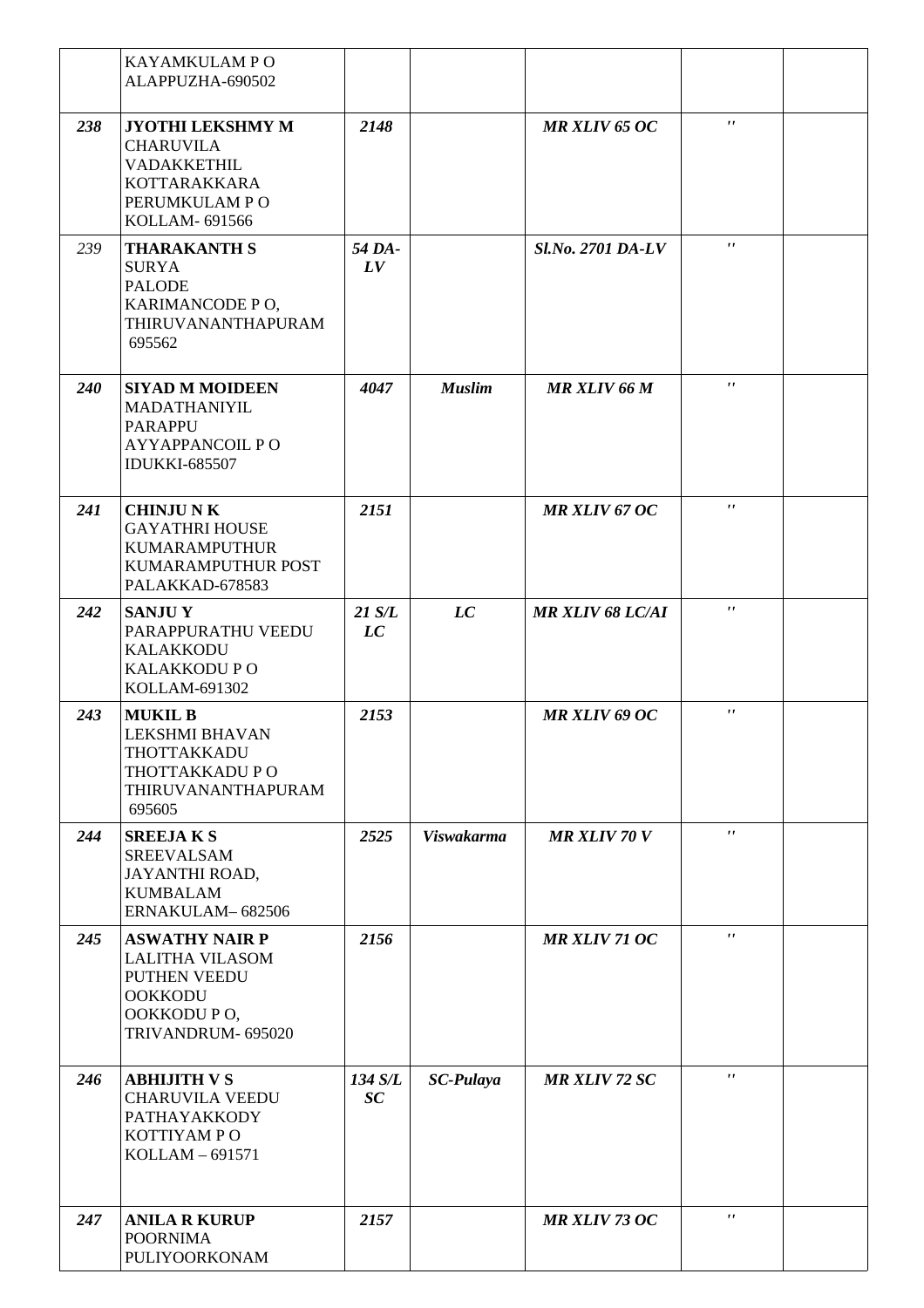|     | PULIYOORKONAM PO<br>THIRUVANANTHAPURAM                                                                               |               |                    |                         |                    |  |
|-----|----------------------------------------------------------------------------------------------------------------------|---------------|--------------------|-------------------------|--------------------|--|
|     | PIN-695604                                                                                                           |               |                    |                         |                    |  |
| 248 | <b>SANOJ N N</b><br><b>NALMAKEL</b><br><b>CHAZHOOR</b><br><b>THRISSUR-680571</b>                                     | 2178          | <b>Ezhava</b>      | <b>MR XLIV 74 E/T/B</b> | $\mathbf{r}$       |  |
| 249 | <b>LEKSHMI CA</b><br><b>CHERUTHITTA</b><br><b>MAVELIKARA</b><br>THATTARAMBALAM<br>ALAPPUZHA-690103                   | 2158          |                    | <b>MR XLIV 75 OC</b>    | $\pmb{r}$ ,        |  |
| 250 | <b>HUSNAEU</b><br>ELAMPULAVIL HOUSE<br>VELLIYANCHERY (PO),<br><b>MELATTUR</b><br>MALAPPURAM-679326                   | 4049          | <b>Mappila</b>     | <b>MR XLIV 76 M</b>     | $\mathbf{r}$       |  |
| 251 | <b>ARJUNM</b><br>34/854 A SARADAM<br><b>BEENA ANCHUMANA</b><br><b>ROAD</b><br>EDAPALLY PO, KOCHI<br>ERNAKULAM-682024 | 2159          |                    | <b>MR XLIV 77 OC</b>    | $\mathbf{r}$       |  |
| 252 | <b>SARANYA P R</b><br>PURATHEKARAYIL<br>KUMARAKAMMETTU<br>BALAGRAM PO,<br><b>IDUKKI-685552</b>                       | 2179          | <b>Ezhava</b>      | <b>MR XLIV 78 E/T/B</b> | $\pmb{\mathsf{r}}$ |  |
| 253 | <b>NIKHILA MARIET JOSE</b><br><b>KOCHETTONNIL</b><br>THALANADU<br><b>KOTTAYAM</b>                                    | 2160          |                    | <b>MR XLIV 79 OC</b>    | $\mathbf{r}$       |  |
| 254 | <b>MISNY CM</b><br>KOPRAMPIL HOUSE<br>MARAMPILLY<br>ERNAKULAM-683105                                                 | 4052          | <b>Mappila</b>     | <b>MR XLIV 80 M</b>     | $\mathbf{r}$       |  |
| 255 | <b>NIDHIN C V</b><br><b>MOHANAM</b><br><b>EACHUR</b><br><b>KANNUR</b>                                                | 2161          |                    | <b>MR XLIV 81 OC</b>    | $\mathbf{r}$       |  |
| 256 | <b>PRAMOD P B</b><br><b>ROHINIVILASOM</b><br>KODAMTHURUTH<br>EZHUPUNNA SOUTH PO<br>ALAPPUZHA- 688550                 | 2183          | <b>Ezhava</b>      | <b>MR XLIV 82 E/T/B</b> | $\mathbf{r}$       |  |
| 257 | <b>SRUTHIS</b><br><b>MUNDOKALAM</b><br>PATHAYAPURA<br>PATHAMKULAM<br><b>PALAKKAD - 679522</b>                        | 2166          |                    | <b>MR XLIV 83 OC</b>    | $\mathbf{r}$       |  |
| 258 | <b>SARITHADP</b><br>THACHARATHODI PURAYA<br><b>VAZHAYOOR</b><br><b>VAZHAYOOR EAST PO/</b><br>MALAPPURAM-673633       | 135 S/L<br>SC | <b>SC-kanakkan</b> | <b>MR XLIV 84 SC</b>    | $\mathbf{r}$       |  |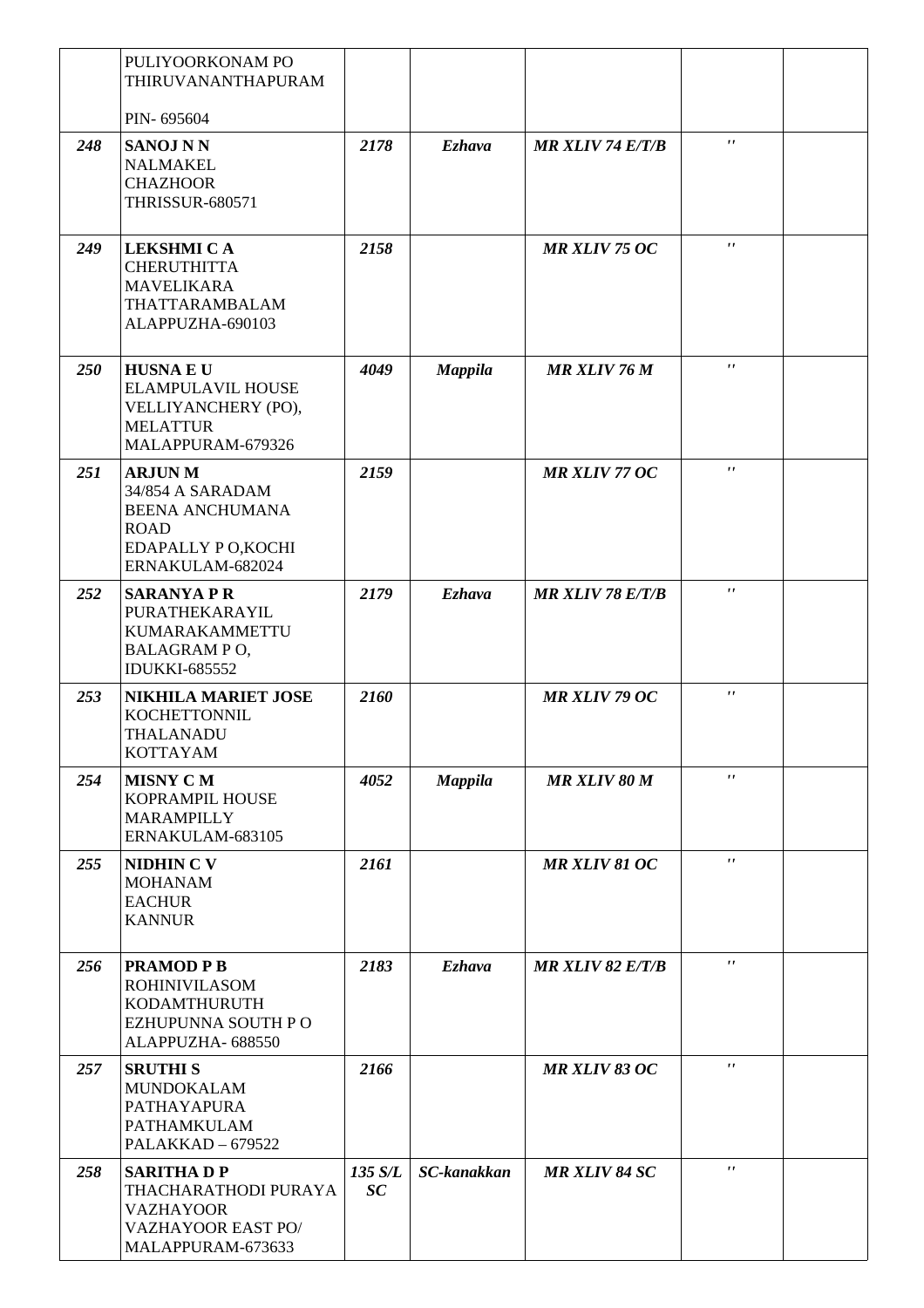| 259 | <b>MIDHUN MOHAN</b><br><b>MIDHUNAM</b><br><b>KARUNAGAPPALLI</b><br>KOLLAM-690542                                         | 2167          |                                        | <b>MR XLIV 85 OC</b>    | $\pmb{\mathsf{r}}$ |  |
|-----|--------------------------------------------------------------------------------------------------------------------------|---------------|----------------------------------------|-------------------------|--------------------|--|
| 260 | <b>THANOOJ J S</b><br>THAJU MANZIL<br>CHUMADUTHANGI,<br><b>MUDAPURAM</b><br><b>MUDAPURAM PO</b><br>TRIVANDRUM- 695314    | 4067          | <b>Muslim</b>                          | MR XLIV 86 M            | $\pmb{\mathsf{r}}$ |  |
| 261 | <b>SUDARSANAN M</b><br>KOLLEYANKAD HOUSE<br>CHATHAMANGALAM<br>PALAKKAD-678508                                            | 2170          | <b>OBC-Telungu</b><br><b>Chetties</b>  | <b>MR XLIV 87 OC</b>    | $\pmb{r}$          |  |
| 262 | <b>GEETHUK</b><br><b>KUNNOTH HOUSE</b><br><b>CHAMPAD</b><br><b>KANNUR-670694</b>                                         | 2189          | <b>Thiyya</b>                          | <b>MR XLIV 88 E/T/B</b> | $\pmb{\mathsf{r}}$ |  |
| 263 | <b>GREESHMA MOHAN</b><br>MEGHALAYAM<br>SANATHANAPURAM,<br><b>KAITHAVANA</b><br><b>ALAPPUZHA</b>                          | 2173          | $OBC -$<br>Veluthedathu<br><b>Nair</b> | <b>MR XLIV 89 OC</b>    | $\pmb{r}$          |  |
| 264 | <b>SIDHARTH T</b><br><b>RAM NIVAS</b><br>AMBILAD,<br><b>KUTHUPARAMBA</b><br><b>KANNUR-670643</b>                         | 2207          | $OBC - Saliya$                         | <b>MR XLIV 90 OBC</b>   | $\mathbf{r}$       |  |
| 265 | <b>REMYA RAJAN</b><br>KULAMANPOIKAYIL<br><b>HOUSE</b><br><b>ERAVIPEROR</b><br><b>PURAMATTOM</b><br>PATHANAMTHITTA-689543 | 2174          |                                        | MR XLIV 91 OC           | $\pmb{r}$          |  |
| 266 | <b>SHINU V</b><br>696<br>VANCHIVAYAL<br><b>IDUKKI-685533</b>                                                             | 60 S/L<br>ST  | ST-Uraly                               | <b>MR XLIV 92 ST</b>    | $\mathbf{r}$       |  |
| 267 | <b>SHONGS</b><br><b>KAVERIVILAKATHU</b><br>VEEDU, MULLOOR<br>THIRUVANANTHAPURAM<br>695521                                | 2177          |                                        | <b>MR XLIV 93 OC</b>    | $\mathbf{r}$       |  |
| 268 | <b>AJOXAVIOUR</b><br><b>JYOTHIS</b><br>PLAVARTHALA<br><b>KANNARAVILA</b><br>NELLIMOODU<br>THIRUVANANTHAPURAM<br>695524   | 23 S/L<br>L C | LC                                     | <b>MR XLIV 94 LC/AI</b> | $\pmb{r}$          |  |
| 269 | <b>NIDHIN CHANDRAN</b><br><b>EDACHERY VEEDU</b><br>PULLANHODE<br><b>KAKKAYANGAD</b><br><b>KANNUR-670673</b>              | 2181          |                                        | <b>MR XLIV 95 OC</b>    | $\mathbf{r}$       |  |
| 270 | <b>FASNA A A</b><br>ARACKAKKUDY MUNDETH<br>PONJASSERY PO,<br>HIDAYATH NAGAR,<br><b>PERUMBAVOOR</b>                       | 4083          | <b>Muslim</b>                          | <b>MR XLIV 96 M</b>     | $\pmb{r}$          |  |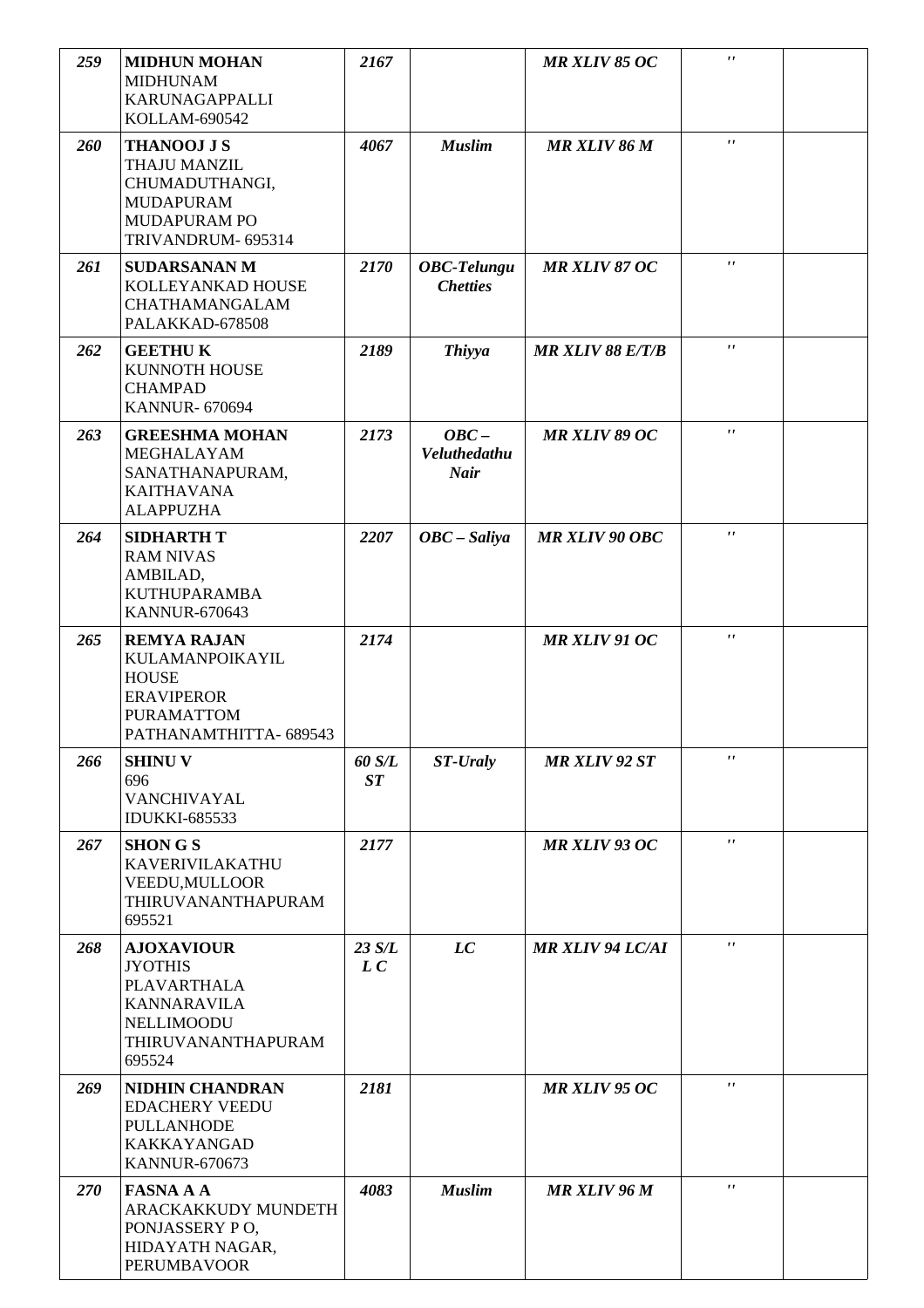|     | ERNAKULAM-683547                                                                                         |               |                   |                          |                     |  |
|-----|----------------------------------------------------------------------------------------------------------|---------------|-------------------|--------------------------|---------------------|--|
| 271 | <b>SRUTHI KM</b><br>KANAMEETHALE VEETIL<br><b>ERAMAM</b><br><b>KANNUR-670307</b>                         | 2182          |                   | <b>MR XLIV 97 OC</b>     | $\mathbf{r}$        |  |
| 272 | <b>JINU JOHN</b><br>PLACKIYIL HOUSE<br>NEAR KSEB,<br>THALAYOLAPARAMBU<br>KOTTAYAM-686605                 | 37 DA-<br>H   |                   | <b>Sl.No. 2734 DA-HI</b> | $\pmb{r}$ $\pmb{r}$ |  |
| 273 | <b>RUMA-K</b><br>VIJAYA NIVAS/1/87<br><b>ERUTHEMPATHI</b><br>PALAKKAD-678555                             | 2196          | <b>Ezhava</b>     | <b>MR XLV 5 OC</b>       | $\pmb{\mathsf{r}}$  |  |
| 274 | <b>SREENATH S G</b><br>PARAKKAL SREEJA<br><b>VILASOM</b><br>KADAVOOR, PERINAD PO<br>KOLLAM-691601        | 2190          |                   | <b>MR XLIV 99 OC</b>     | $\pmb{r}$ $\pmb{r}$ |  |
| 275 | <b>SREEJAP</b><br><b>ROHINI</b><br><b>ALUKUNNAM</b><br>PULIPPARA PO,<br>KOLLAM-691536                    | 2526          | <b>Viswakarma</b> | <b>MR XLIV 100 V</b>     | $\mathbf{r}$        |  |
| 276 | <b>ALEN SUNNY</b><br><b>ANJILIMOOTTIL HOUSE</b><br><b>TRIPUNITHURA</b><br>ERNAKULAM-682301               | 2191          |                   | <b>MR XLV 1 OC</b>       | $\pmb{\mathsf{r}}$  |  |
| 277 | <b>AKSHAY P</b><br>LEKHALAYAM<br>AYILAM,<br><b>AVANAVANCHERY</b><br>THIRUVANANTHAPURAM<br>695103         | 2204          | <b>Ezhava</b>     | <b>MR XLV 13 OC</b>      | $\pmb{\mathsf{r}}$  |  |
| 278 | <b>ANUJA V S</b><br>PERETHEKKETHIL VEEDU<br>KULAKKADA EAST<br><b>KULAKKADA</b><br>KOLLAM-691521          | 2193          |                   | <b>MR XLV 3 OC</b>       | $\mathbf{r}$        |  |
| 279 | <b>NIMAES</b><br>ENJIPULLUPARAMBIL<br><b>HOUSE</b><br><b>KADUPPASSERY</b><br><b>THRISSUR-680683</b>      | 136 S/L<br>SC | <b>SC-Pulaya</b>  | <b>MR XLV 4 SC</b>       | $\mathbf{r}$        |  |
| 280 | <b>RENJINI MOLKR</b><br>KOLAPPALLIL HOUSE<br>THENGELIPO,<br>KUTTOOR, THIRUVALLA<br>PATHANAMTHITTA-689106 | 2205          | <b>Ezhava</b>     | <b>MR XLIV 98 E/T/B</b>  | $\mathbf{r}$        |  |
| 281 | <b>FATHIMI KN</b><br>KANJIRAPPALLIL VILLA<br><b>KOLLAKAPO</b><br>KOLLAM-690536                           | 4090          | <b>Muslim</b>     | <b>MR XLV 6 M</b>        | $\pmb{r}$ ,         |  |
| 282 | <b>RIJANV</b><br>PARAYIL VALAPPIL<br><b>PUNNAD</b><br><b>KANNUR- 670703</b>                              | 2198          |                   | <b>MR XLV 7 OC</b>       | $\mathbf{r}$        |  |
| 283 | <b>JOSEPH XAVIER</b><br>DIVYA HOUSE                                                                      | 24 S/L<br>LC  | LC                | <b>MR XLV 8 LC/AI</b>    | $\pmb{r}$ ,         |  |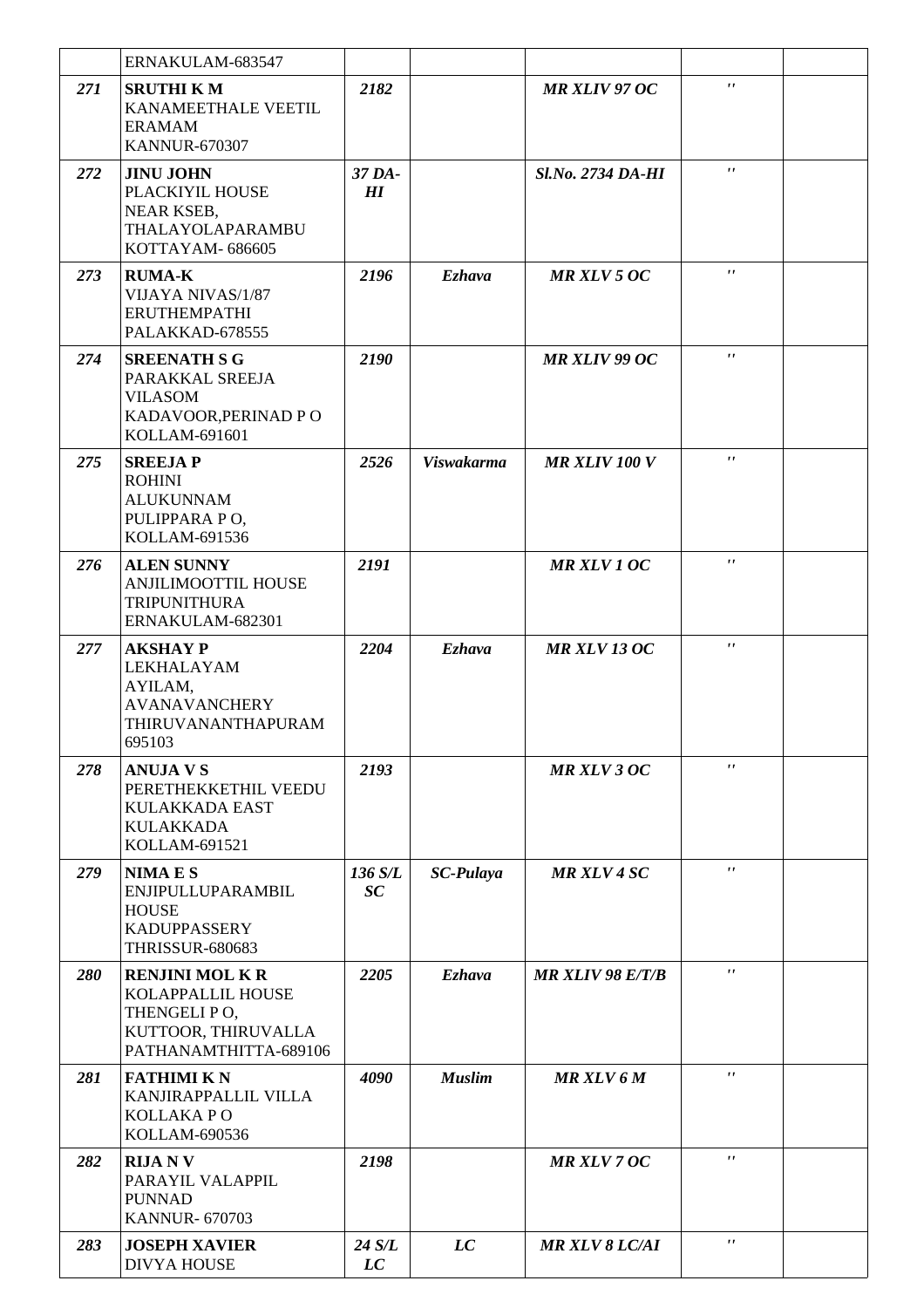|     | PUTHENTHOPE PO<br>THIRUVANANTHAPURAM<br>695586                                                                                      |               |                            |                       |                    |  |
|-----|-------------------------------------------------------------------------------------------------------------------------------------|---------------|----------------------------|-----------------------|--------------------|--|
| 284 | <b>VEENA VIJAYAN</b><br><b>MATTAYHIL</b><br><b>POLLETHAI</b><br>POLLETHAI PO<br><b>ALAPPUZHA</b>                                    | 2199          |                            | <b>MR XLV 9 OC</b>    | $\mathbf{r}$       |  |
| 285 | <b>PREEMADS</b><br>DEVASWAM PARAMBIL<br>KOTTUVALLY SOUTH,<br><b>NORTH PARAVUR</b><br>KAITHARAM PO<br>ERNAKULAM-683519               | 2212          | $OBC -$<br><b>Kudumbis</b> | <b>MR XLV 10 OBC</b>  | $\mathbf{r}$       |  |
| 286 | <b>MEERA B NAIR</b><br><b>UTHRADOM</b><br><b>NEDUMPARA</b><br>THATTATHUMALA PO<br>THIRUVANANTHAPURAM<br>695614                      | 2203          |                            | <b>MR XLV 11 OC</b>   | $\mathbf{r}$       |  |
| 287 | <b>SUPRIYAK</b><br>ETTUKANDATHIL HOUSE<br>EROOR WEST PO,<br><b>TRIPUNITHURA</b><br>ERNAKULAM-682306                                 | 137 S/L<br>SC | <b>SC-Pualaya</b>          | <b>MR XLV 12 SC</b>   | $\mathbf{r}$       |  |
| 288 | <b>ATHIRAKS</b><br>MANAPPILLITHARA<br><b>MANAKKODAM</b><br>CHENDAMANGALAM<br><b>ERNAKULAM</b>                                       | 2206          | <b>Ezhava</b>              | <b>MR XLV 2 E/T/B</b> | $\mathbf{r}$       |  |
| 289 | <b>DEEPTHIV</b><br>ANGOOD HOUSE<br><b>MOOLAMCODE</b><br>MOOLAMCODE POST,<br>PALAKKAD-678684                                         | 2213          | <b>Ezhava</b>              | MR XLV 14 E/T/B       | $\pmb{\mathsf{r}}$ |  |
| 290 | <b>RAJEENESH V</b><br><b>SAMI NILAYAM</b><br>PARAKKAL<br><b>MAHE</b><br><b>MAHE 673310</b>                                          | 2208          |                            | <b>MR XLV 15 OC</b>   | $\mathbf{r}$       |  |
| 291 | <b>JISHAM</b><br>RAMACHANDRAN NIVAS<br>PANDHAKKALMEDU<br><b>THENKURUSSI</b><br><b>PALAKKAD</b>                                      | 4129          | <b>Muslim</b>              | <b>MR XLV 16 M</b>    | $\mathbf{r}$       |  |
| 292 | <b>ANUSREE S S</b><br><b>AVITTOM</b><br>KOCHUKARIKKAKAM,<br>NEDUMANGAD<br><b>MANNOORKONAM PO</b><br>THIRUVANANTHAPURAM<br>$-695541$ | 2210          |                            | <b>MR XLV 17 OC</b>   | $\mathbf{r}$       |  |
| 293 | <b>ANJALY JAYASINGH</b><br>EYYANATHU HOUSE<br><b>SAKTHIKULANGARA</b><br>SAKTHIKULANGARA PO<br>KOLLAM- 691581                        | 2215          | <b>Ezhava</b>              | <b>MR XLV 19 OC</b>   | $\mathbf{r}$       |  |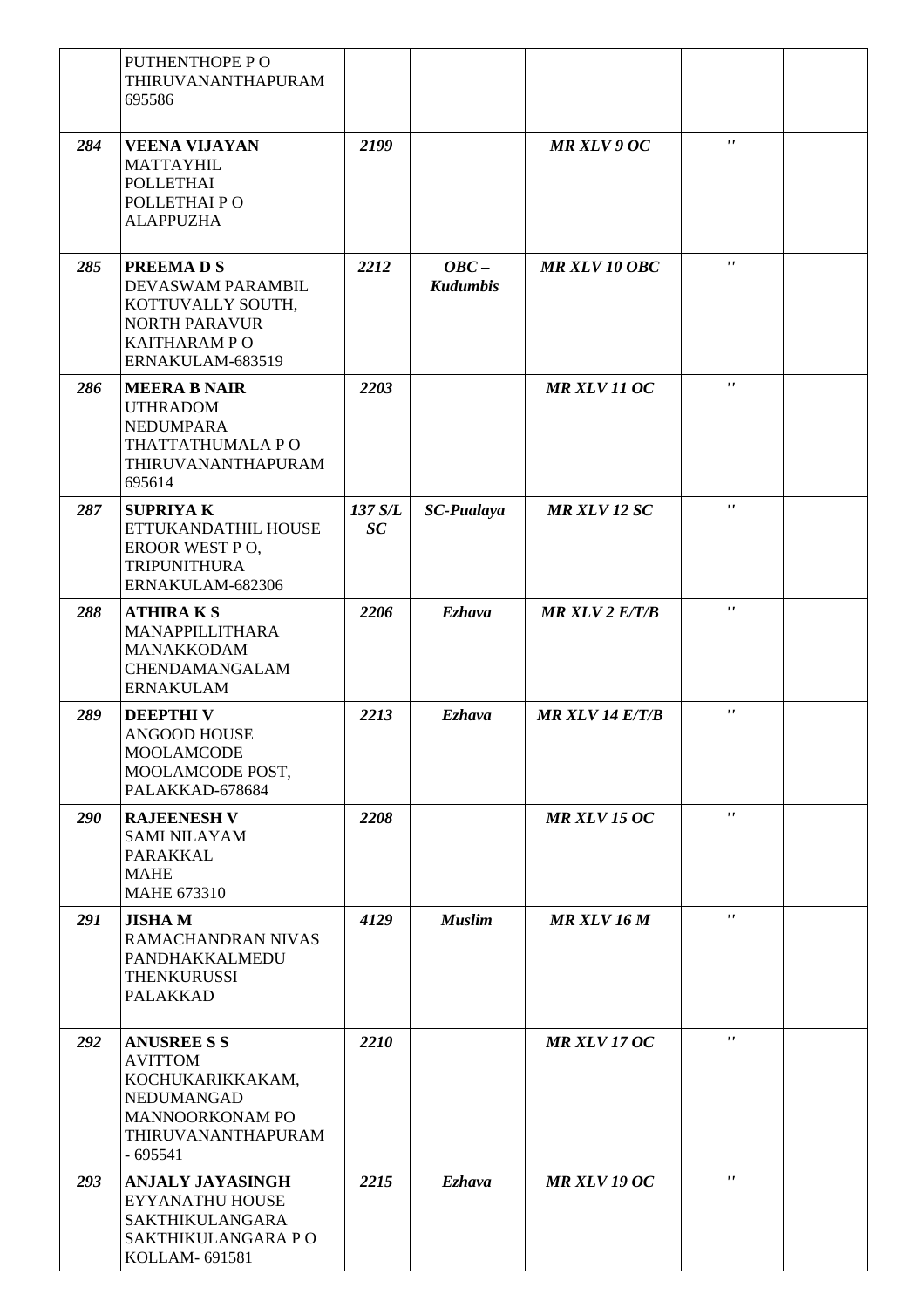| 294 | <b>VEENA CS</b><br>POIKA THEKKATHIL<br>MYNAGAPPALLY<br>NORTH MYNAGAPPALLY PO,<br>KOLLAM- 690519                              | 2218            | <b>Ezhava</b>                 | <b>MR XLV 25 OC</b>      | $\pmb{r}$ ,               |  |
|-----|------------------------------------------------------------------------------------------------------------------------------|-----------------|-------------------------------|--------------------------|---------------------------|--|
| 295 | <b>MAHITHA AK</b><br><b>THIRUVATHIRA</b><br><b>ANNUR</b><br><b>KANNUR-670332</b>                                             | 2550            | Viswakarma-<br><b>Kammala</b> | <b>MR XLV 20 V</b>       | $\mathbf{r}$              |  |
| 296 | VIDYA U V<br><b>V V BHAVAN</b><br>NADOORKOLLA<br>THIRUVANANTHAPURAM<br>695122                                                | 2216            |                               | <b>MR XLV 21 OC</b>      | $\mathbf{r}$ $\mathbf{r}$ |  |
| 297 | <b>ASHAN</b><br><b>ERAYAMANTHURA</b><br><b>PURAYIDAM</b><br><b>PULLUVILA</b><br>PULLUVILA PO<br>THIRUVANANTHAPURAM<br>695526 | 25 S/L<br>LC    | LC                            | <b>MR XLV 22 LC/AI</b>   | $\mathbf{r}$              |  |
| 298 | <b>ATHIRA S</b><br>MADHAVI MANDIRAM<br>CHENDAMANGALAM<br><b>JUNCTION N PARAVUR</b><br>ERNAKULAM-683513                       | 2217            |                               | <b>MR XLV 23 OC</b>      | $\pmb{\mathsf{r}}$        |  |
| 299 | <b>VIJESH C</b><br><b>CHELLERIYAN HOUSE</b><br><b>KATTIAM</b><br><b>AROLI</b><br><b>KANNUR-670561</b>                        | 138 S/L<br>SC   | <b>SC-Pulayan</b>             | <b>MR XLV 24 SC</b>      | $\mathbf{r}$              |  |
| 300 | <b>VIDYAB</b><br>THAKARAKKAD HOUSE<br><b>ETHANUR POST</b><br>PALAKKAD-678502                                                 | 2223            | Ezhava                        | MR XLV 31 OC             | $\pmb{\mathsf{r}}$        |  |
| 301 | <b>SANOJ KHAN S K</b><br>VALIYAVILAKOM HOUSE<br>MANGALAPURAM<br>THONNAKKAL<br>THIRUVANANTHAPURAM<br>695317                   | 4144            | <b>Muslim</b>                 | <b>MR XLV 26 M</b>       | $\pmb{\mathsf{r}}$        |  |
| 302 | <b>PRAVEEN KUMAR S B</b><br>TC 11/193<br>VAZHAVILAKATHU VEEDU<br><b>NEMOM</b><br>THIRUVANANTHAPURAM<br>695020                | 2219            |                               | <b>MR XLV 27 OC</b>      | $\mathbf{r}$              |  |
| 303 | <b>AKHILUS</b><br><b>KARTHIKA</b><br>DHANUVACHAPURAM<br>THIRUVANATHAPURAM<br>695503                                          | 2229            | <b>Ezhava</b>                 | <b>MR XLV 18 E/T/B</b>   | $\pmb{\mathsf{r}}$        |  |
| 304 | SANKARA PRASAD T E<br>THALAKKULATH ILLAM<br><b>VELLUR</b><br><b>KANNUR</b>                                                   | 2221            |                               | <b>MR XLV 29 OC</b>      | $\pmb{r}$                 |  |
| 305 | <b>KRISHNAN UNNI C M</b><br>SIVAPURAM,                                                                                       | 41 DA-<br>LD/CP |                               | Sl.NO. 2767 DA-<br>LD/CP | $\pmb{r}$ ,               |  |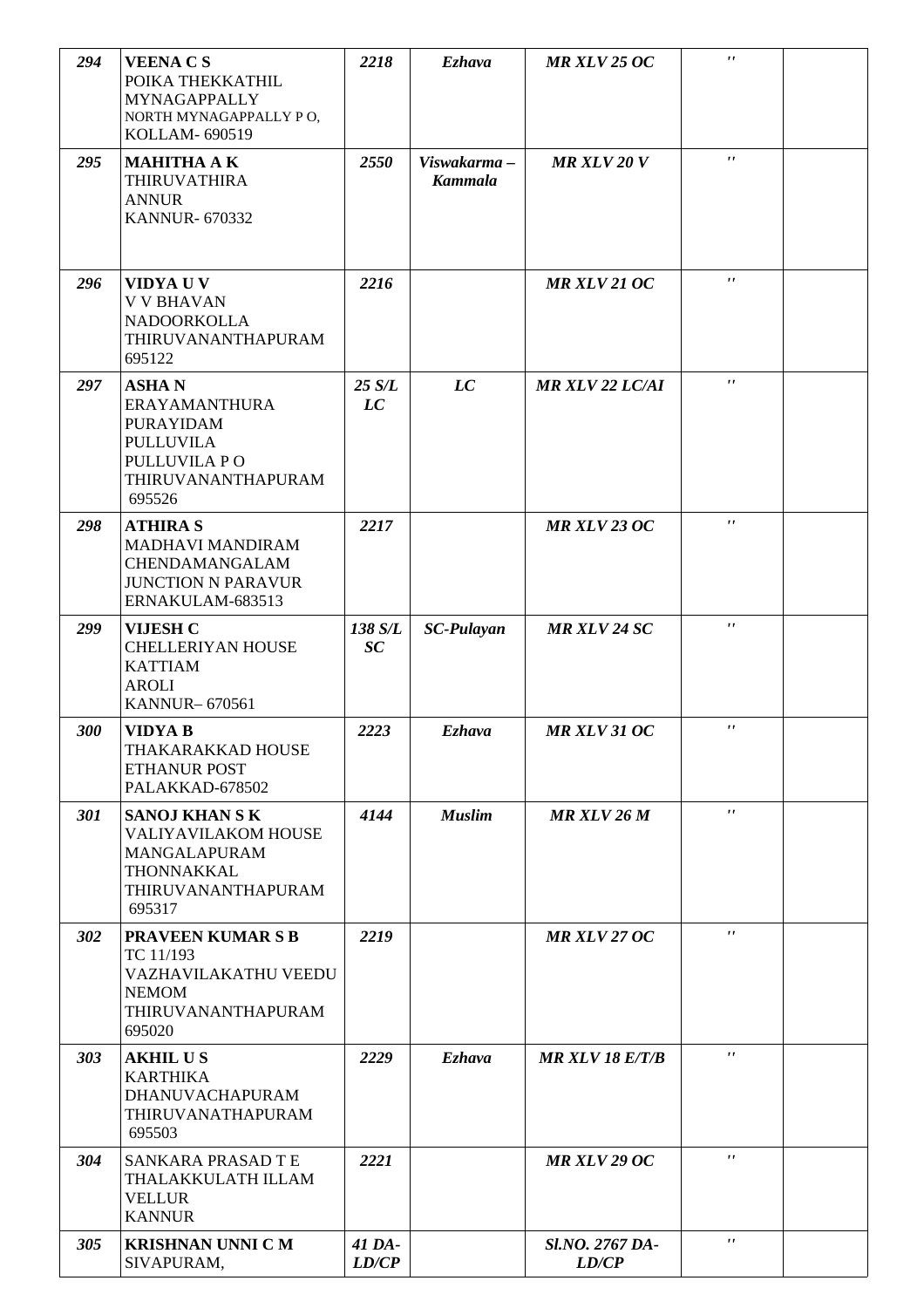|     | T C 22/1412 VRA-43<br><b>MANNAMOOLA</b><br>PEROORKADA PO<br>THIRUVANANTHAPURAM<br>695005                                           |               |                   |                        |                |  |
|-----|------------------------------------------------------------------------------------------------------------------------------------|---------------|-------------------|------------------------|----------------|--|
| 306 | <b>NOUFAL K KARIM</b><br>KUMARACHENPARAMBIL<br>CHENAPPADY/<br><b>KANJIRAPPALLY</b><br><b>CHENAPPADY PO</b><br>KOTTAYAM686520       | 4146          | <b>Muslim</b>     | <b>MR XLV 30 M</b>     | $\mathbf{r}$   |  |
| 307 | <b>ATHIRAKK</b><br>KAITHERIKUNDIL HOUSE<br><b>CHENDAYAD</b><br><b>KANNUR-670692</b>                                                | 2231          | <b>Thiyya</b>     | <b>MR XLV 28 E/T/B</b> | $\pmb{r}$ ,    |  |
| 308 | <b>KIRAN I K</b><br><b>IYYANI HOUSE</b><br>PUTHENVETTUVAZHI<br><b>THRISSUR-680574</b>                                              | 139 S/L<br>SC | <b>SC-Pulaya</b>  | <b>MR XLV 32 SC</b>    | $\pmb{r}$      |  |
| 309 | <b>REVATHY RAJAN</b><br>VADAKKEPUKKATTU<br><b>HOUSE</b><br><b>KESARI COLLEGE ROAD</b><br><b>NORTH PARAVOOR</b><br>ERNAKULAM-683513 | 2224          |                   | <b>MR XLV 33 OC</b>    | $\pmb{r}$ ,    |  |
| 310 | <b>SYAM PRAKASH</b><br>SOORYA PRASAD VILASOM<br>SOWHRIDHA NAGAR 159<br><b>ERAVIPURAM</b><br>KOLLAM-691011                          | 2233          | <b>Ezhava</b>     | <b>MR XLV 34 E/T/B</b> | $\mathbf{r}$   |  |
| 311 | <b>ANILA NA</b><br>NAGAMPURATH HOUSE<br><b>THOLPETTY</b><br>THOLPETTY POST,<br>WAYANAD-670646                                      | 2225          |                   | <b>MR XLV 35 OC</b>    | $\pmb{r}$ ,    |  |
| 312 | <b>RESHMA J</b><br><b>JAMEELA MANZIL</b><br><b>NEAR PRIMARY HEALTH</b><br>CENTRE,<br>VIZHINJAM.PO<br>TRIVANDRUM-695 521            | 4165          | <b>Muslim</b>     | <b>MR XLV 36 M</b>     | $\mathbf{r}$ , |  |
| 313 | <b>LAKSHMI S</b><br>PULIMOOTTIL<br><b>MARU SOUTH</b><br>ALUMKADAVU.PO<br>KOLLAM-690 573                                            | 2226          |                   | MR XLV 37 OC           | $\mathbf{r}$   |  |
| 314 | <b>RAJI R B</b><br>THADATHARIKATHU<br><b>VEEDU</b><br>CHOORAKUZHY,<br>KULAPPADA PO<br>THIRUVANANTHAPURAM<br>695542                 | 2692          | <b>SIUC Nadar</b> | <b>MR XLV 38 SIUCN</b> | $\pmb{r}$ ,    |  |
| 315 | <b>ALDRIN JOSEPH</b><br>KARIMBANADIYIL<br>MOOZHIKKAL<br>CHELAVOOR (PO)<br>KOZHIKODE-673571                                         | 2228          |                   | <b>MR XLV 39 OC</b>    | $\mathbf{r}$   |  |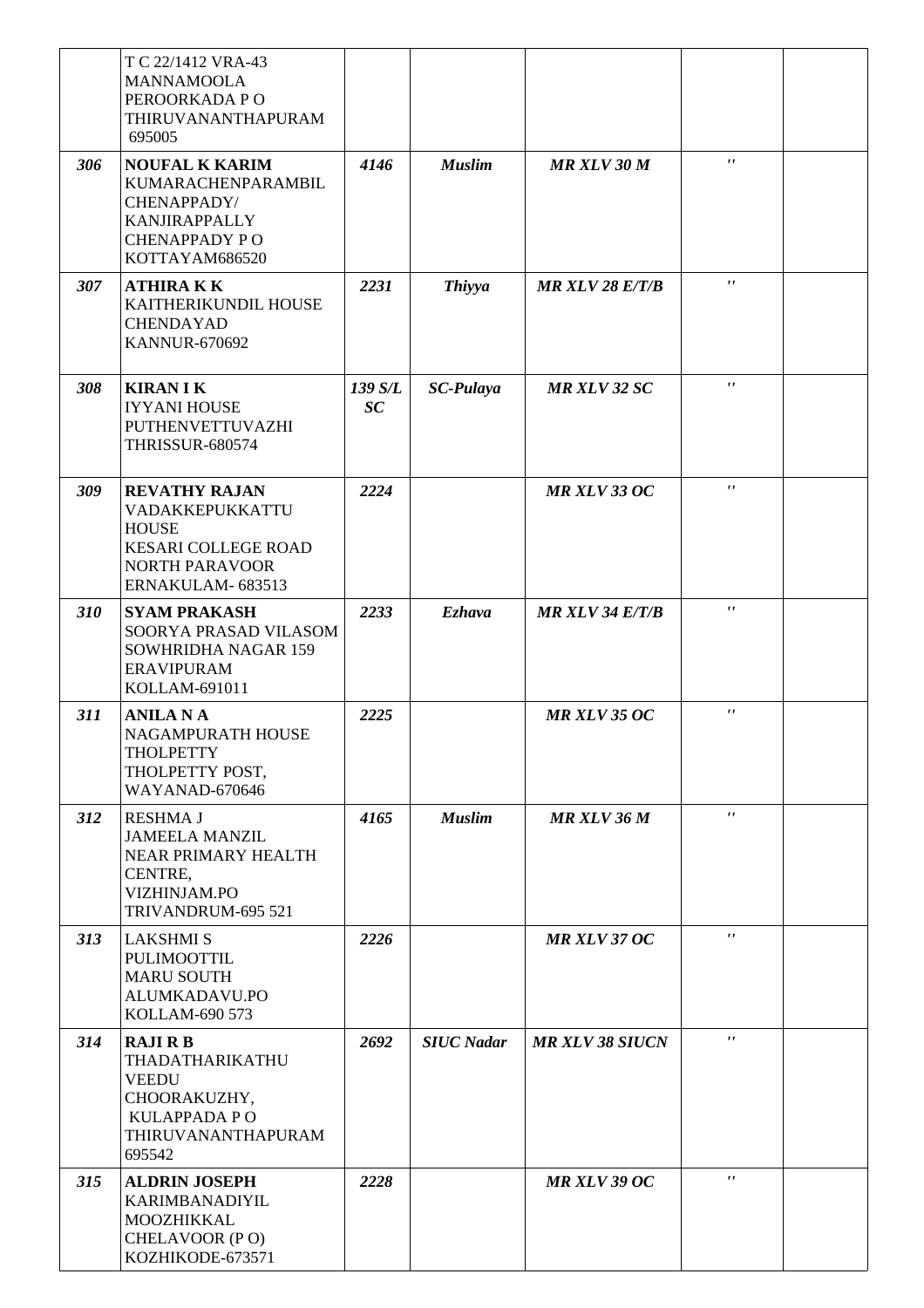| 316 | <b>ATHULYASS</b><br>MADAYARAKKAL VEEDU<br><b>KARODE</b><br><b>KARODE PO</b><br>THIRUVANANTHAPURAM<br>695506                        | 2260         | OBC-<br><b>Vilakkithala</b><br><b>Nair</b> | <b>MR XLV 40 OBC</b>          | $\pmb{r}$    |                         |
|-----|------------------------------------------------------------------------------------------------------------------------------------|--------------|--------------------------------------------|-------------------------------|--------------|-------------------------|
| 317 | <b>TINUPK</b><br>PERUMANNOOR HOUSE<br><b>KUMALY</b><br>AMARAVATHY,<br><b>IDUKKI-685509</b>                                         | 2230         |                                            | MR XLV 41 OC                  | $\mathbf{r}$ |                         |
| 318 | <b>RAJIMOL R G</b><br><b>RAJINIVAS</b><br>THYCKAL PO, CHERTHALA<br>ALAPPUZHA -688530                                               | 2236         | <b>Ezhava</b>                              | <b>MR XLV 42 E/T/B</b>        | $\mathbf{r}$ |                         |
| 319 | <b>VARUN S NAIR</b><br><b>SHEEJA BHAVAN</b><br>PANTHALAKKODU,<br><b>MAMOM</b><br><b>KIZHUVILAM</b><br>THIRUVANANTHAPURAM<br>695104 | 2232         |                                            | <b>MR XLV 43 OC</b>           | $\mathbf{r}$ |                         |
| 320 | <b>FARISA V</b><br><b>VENMARATHIL HOUSE</b><br>CHOTTUR/ VALANCHERY<br><b>KARIPPOL</b><br>MALAPPURAM-676552                         | 4171         | <b>Mappila</b>                             | <b>MR XXVII 56 M</b>          | $\mathbf{r}$ | NJD<br><b>Satisfied</b> |
| 321 | <b>PRADEEP G</b><br>A G BHAVAN<br><b>CHENTHAPURE</b><br>DECENT JUNCTION<br>KOLLAM-691577                                           | 38 DA-<br>H  |                                            | <b>Sl.No.1534 DA-HI</b>       | $\mathbf{r}$ | $\mathbf{r}$            |
| 322 | <b>SUNITHASS</b><br><b>SREE BHAVAN</b><br>MEKKEKUZHIMALA<br>PERUMPAZHUTHOOR PO/<br>THIRUVANANTHAPURAM<br>695126                    | 55 DA-<br>LV |                                            | Sl.No. 1601 DA-LV             | $\pmb{r}$ ,  | $\pmb{r}$ ,             |
| 323 | <b>NAVAS MON M</b><br>MOZHIKKAL<br><b>POOKKOTTUR</b><br>MALAPPURAM-676517                                                          | 4176         | <b>Mappila</b>                             | <b>MR XXXIV 30M</b>           | $\mathbf{r}$ | $\mathbf{r}$            |
| 324 | PRABHU KRISHNAN A<br>PUTHENVILAYIL<br><b>AYIKKUNNAM</b><br>SASTHAMCOTTA<br>KOLLAM- 690521                                          | 2234         |                                            | <b>MR XXXVIII 59 OC</b>       | $\mathbf{r}$ | $\mathbf{r}$            |
| 325 | <b>PARVATHY L</b><br><b>VENU BHAVANAM</b><br>SASTHAMCOTTA<br>VENGA PO,<br>KOLLAM-690569                                            | 2237         |                                            | <b>MR XXXVIII 67 OC</b>       | $\mathbf{r}$ | $\mathbf{r}$            |
| 326 | <b>ROSMY CS</b><br>KOLLASSERIL HOUSE<br>EZHUPUNNA SOUTH PO<br>ALAPPUZHA-688550                                                     | 26 S/L<br>LC | LC                                         | <b>MR XXXVIII 94</b><br>LC/AI | $\mathbf{r}$ | $\mathbf{r}$            |
| 327 | <b>SHAREENA S</b>                                                                                                                  | 4193         | <b>Muslim</b>                              | <b>MR XXXIX 6 M</b>           | $\mathbf{r}$ | $\mathbf{r}$            |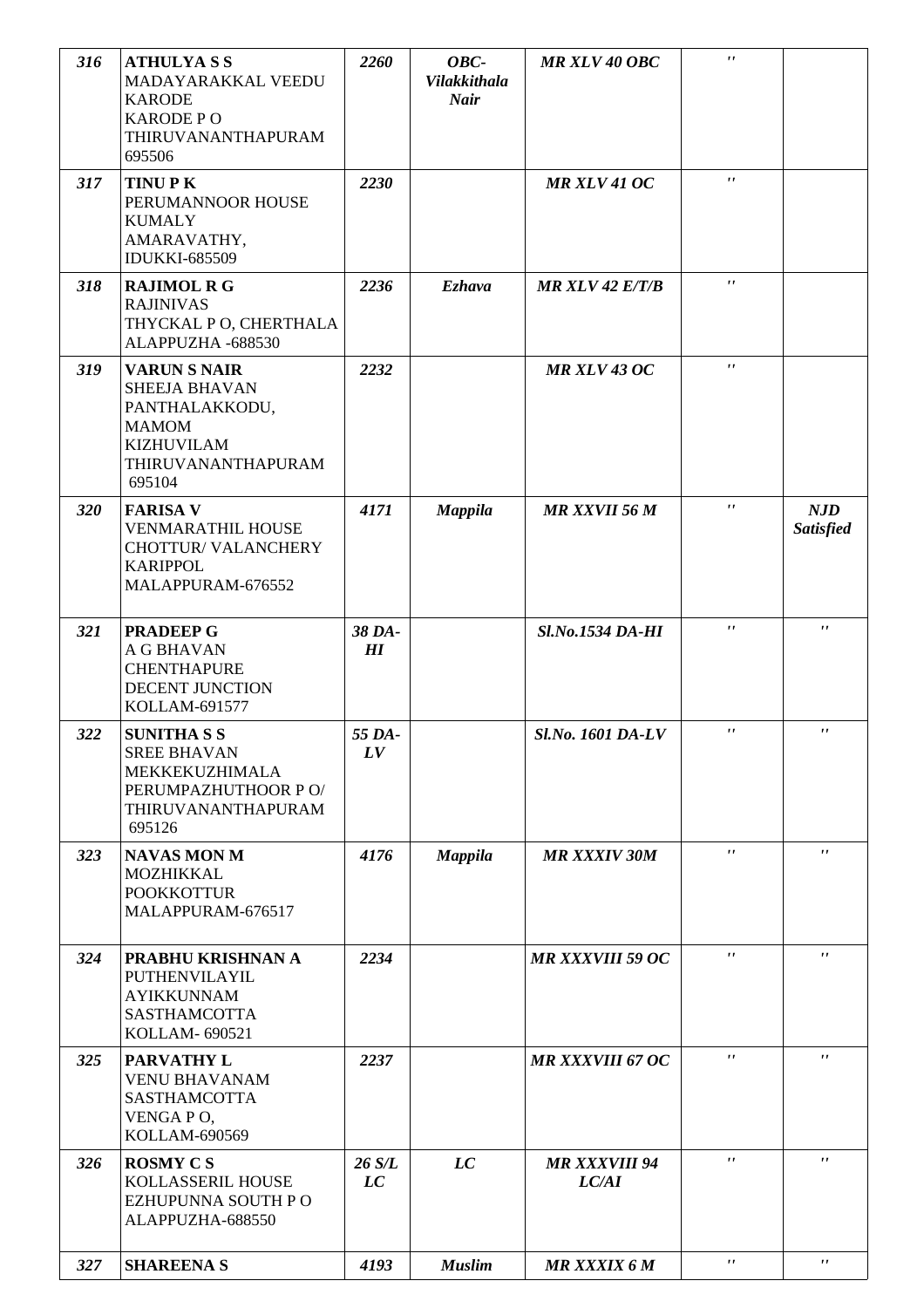|     | <b>SEENA MANZIL</b><br>IDUKKUPARA,<br>CHADAYAMANGALAM PO<br>KOLLAM-691534                                            |                      |                        |                          |                           |                    |
|-----|----------------------------------------------------------------------------------------------------------------------|----------------------|------------------------|--------------------------|---------------------------|--------------------|
| 328 | <b>SIVAPRIYAL</b><br><b>GOPIKA</b><br>SREEKRISHNAPURAM<br>MALAYINKEEZH PO<br>THIRUVANANTHAPURAM<br>695571            | 2269                 | OBC – Vanika<br>Vaisya | <b>MR XXXIX 10 OBC</b>   | $\mathbf{r}$ $\mathbf{r}$ | $\mathbf{r}$       |
| 329 | <b>RESHMA KRISHNAN</b><br>KATTIPALLATH HOUSE<br>MUTTINAKAM,<br><b>VARAPUZHA PO</b><br>ERNAKULAM-683517               | 140 S/L<br>SC        | <b>SC-Pulaya</b>       | <b>MR XXXIX 12 SC</b>    | $\mathbf{r}$              | $\mathbf{r}$       |
| 330 | <b>THANSEEMA A P</b><br>AKKIRIPARAMBATH<br><b>HOUSE</b><br>THAMARASSERY<br>PARAPPAN POYIL PO,<br>KOZHIKODE-673573    | 4199                 | <b>Mappila</b>         | <b>MR XXXIX 16 M</b>     | $\mathbf{r}$              | $\mathbf{r}$       |
| 331 | <b>ASWATHY S</b><br>MUKKADAYIL VEEDU<br>MYLAPURE,<br><b>UMAYANALLOOR</b><br>KOLLAM - 691589                          | 2238                 | <b>Ezhava</b>          | <b>MR XXXIX 17 OC</b>    | $\mathbf{r}$ $\mathbf{r}$ | $\pmb{\mathsf{r}}$ |
| 332 | <b>ASWATHY UI</b><br><b>ASWATHY</b><br><b>KOONTHALLOOR</b><br>THIRUVANANTHAPURAM<br>PIN-695 304                      | 2609                 | <b>Viswakarma</b>      | <b>MR XXXIX 20 V</b>     | $\mathbf{r}$ $\mathbf{r}$ | $^{\prime}$        |
| 333 | <b>SNEHAK</b><br>PULUKKUL CHATHOTH<br><b>VADAKKUMBAD</b><br><b>UMMENCHIRA</b><br><b>KANNUR</b>                       | 2239                 | <b>Thiyya</b>          | MR XXXIX 25 OC           | $\mathbf{r}$              | $\pmb{r}$          |
| 334 | <b>ANUSHIYA K</b><br><b>78 VELANTHAVALAM</b><br>PALAKKAD-678 557                                                     | 2240                 | Ezhava                 | <b>MR XXXIX 28 E/T/B</b> | $\mathbf{r}$              | $\mathbf{r}$       |
| 335 | <b>SANDEEP K S</b><br>KODITHOTTATHIL<br><b>CUMBUMMETTU</b><br><b>IDUKKI</b>                                          | 2241                 | Ezhava                 | <b>MR XXXIX 39 OC</b>    | $\mathbf{r}$              | $\mathbf{r}$       |
| 336 | <b>ARJUN V P</b><br>VALIYAPARAMBATH<br><b>IRINGAL VIA</b><br>PALAYATNADA<br>KOZHIKODE-673 521                        | $42$ DA $-$<br>LD/CP |                        | Sl.No. 2167 DA-<br>LD/CP | $\mathbf{r}$              | $\mathbf{r}$       |
| 337 | <b>GAYATHRI K A</b><br>KOLLAPPINALIL HOUSE<br><b>PIRAVOM</b><br>KAKKAD.PO<br>ERNAKULAM-686 664                       | 2243                 |                        | <b>MR XXXIX 49 OC</b>    | $\mathbf{r}$              | $\mathbf{r}$       |
| 338 | <b>GEETHU CHITHRAN</b><br><b>ACHENCHERIL HOUSE</b><br>NANDHIYATTUKUNNAM<br><b>NORTH PARAVOOR</b><br><b>ERNAKULAM</b> | 2404                 | <b>Dheevara</b>        | <b>MR XXXIX 50 D</b>     | $\mathbf{r}$              | $\mathbf{r}$       |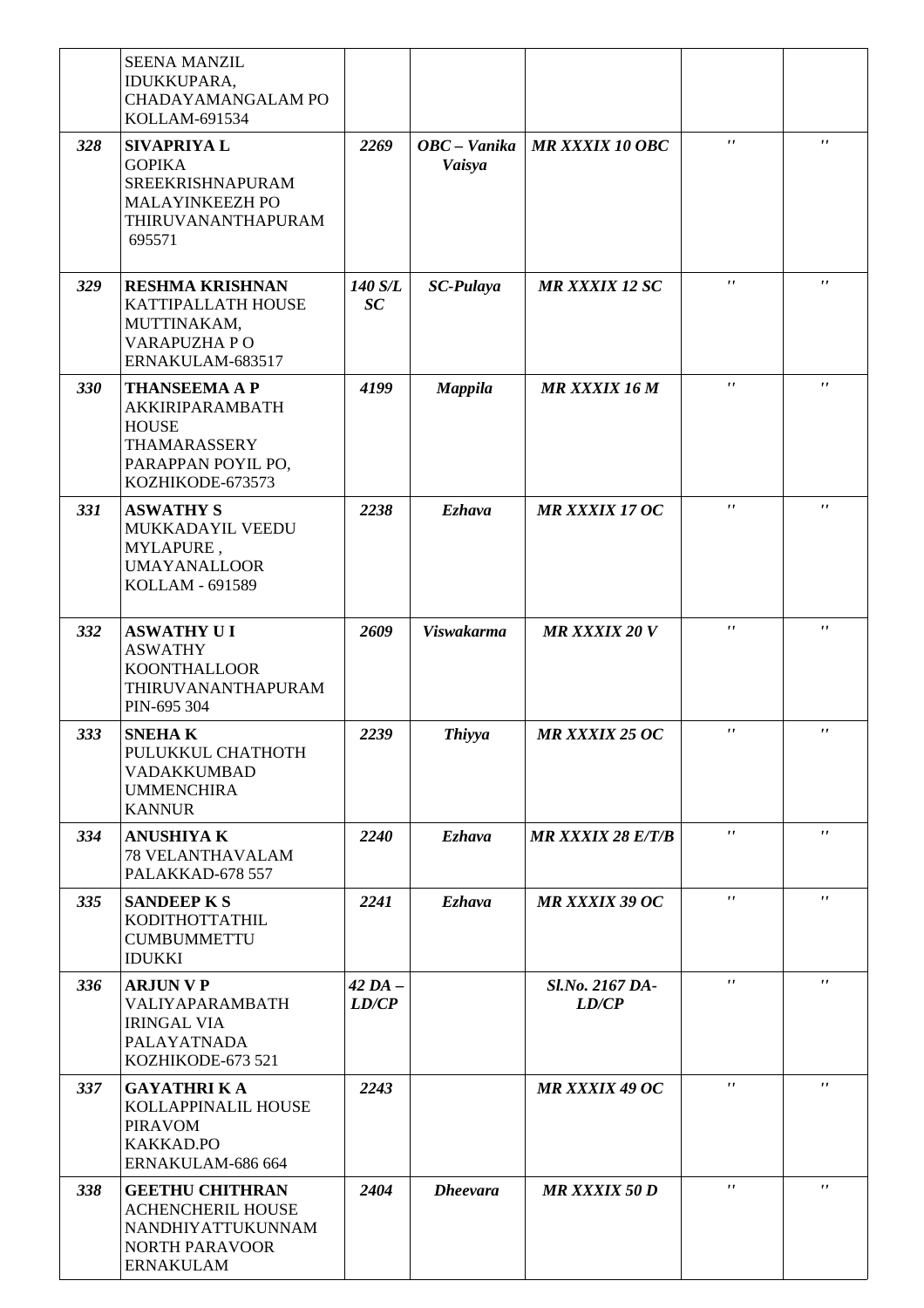| 339 | <b>REVATHIR</b><br><b>KADAYIL VEEDU</b><br><b>NAVAIKULAM</b><br>THIRUVANANTHAPURAM<br>PIN-695 603                           | 2244          | <b>Ezhava</b>                | <b>MR XXXIX 51 OC</b>    | $\mathbf{r}$       | $\mathbf{r}$       |
|-----|-----------------------------------------------------------------------------------------------------------------------------|---------------|------------------------------|--------------------------|--------------------|--------------------|
| 340 | <b>MUBEENS</b><br>BLOCK NO. 111<br><b>KALAYAPURAM</b><br><b>KOLLAYIL</b><br>THIRUVANANTHAPURAM<br>PIN-695 541               | 4204          | <b>Muslim</b>                | <b>MR XXXIX 56 M</b>     | $\mathbf{r}$       | $\pmb{r}$          |
| 341 | <b>SREENATH R</b><br>THODIYIL PUTHEN VEEDU<br>PERAYAM MULAVANA<br><b>MULAVANA PO</b><br>KOLLAM-691503                       | 2245          |                              | <b>MR XXXIX 57 OC</b>    | $\pmb{\mathsf{r}}$ | $\pmb{\mathsf{r}}$ |
| 342 | <b>SETHU SUDHAKARAN</b><br><b>MAKAYIRAM</b><br><b>VISWAPURAM</b><br>PERAYAM PO,<br>THIRUVANANTHAPURAM<br>695562             | 2632          | <b>Viswakarma</b>            | <b>MR XXXIX 70 V</b>     | $^{\prime}$        | $\pmb{r}$          |
| 343 | <b>ASHITHAM</b><br><b>CHALIL HOUSE</b><br>PARAMBAYI<br><b>KANNUR-670741</b>                                                 | 2248          | <b>Thiyya</b>                | <b>MR XXXIX 78 E/T/B</b> | $\mathbf{r}$       | $\pmb{\mathsf{r}}$ |
| 344 | <b>SHASHIKALA P</b><br><b>SREEDURGA</b><br><b>CHERTHALA</b><br><b>ALAPPUZHA</b><br>VAYALAR PO,<br>ALAPPUZHA-688536          | 56 DA-<br>LV  |                              | Sl.No. 2201 DA-LV        | $\mathbf{r}$       | $\mathbf{r}$       |
| 345 | <b>ABHIRAMI S NAIR</b><br>ELAMPADATHU<br><b>PADEETTATHIL</b><br><b>EVOOR SOUTH</b><br><b>KEERIKKAD</b><br>ALAPPUZHA- 690508 | 2246          |                              | <b>MR XXXIX 81 OC</b>    | $\mathbf{r}$       | $\pmb{r}$          |
| 346 | <b>GEETHU KRISHNAKS</b><br>KAVUVILA PUTHEN VEEDU<br><b>BHARATHANNOOR</b><br>THIRUVANANTHAPURAM<br>695609                    | 2247          |                              | <b>MR XXXIX 91 OC</b>    | $\mathbf{r}$       | $\pmb{\mathsf{r}}$ |
| 347 | <b>NIJIN KUMAR K</b><br>NELIYANPADAM,<br>POLPULLY PO<br>PALAKKAD-678552                                                     | 2251          | <b>Ezhava</b>                | <b>MR XXXIX 95 OC</b>    | $\mathbf{r}$       | $\pmb{r}$          |
| 348 | <b>NISMA HUSSAIN</b><br>PUTHENPURAYIL<br>ALUVA EAST, ALUVA<br><b>ERNAKULAM</b>                                              | 4205          | <b>Muslim</b>                | <b>MR XXXIX 96 M</b>     | $\mathbf{r}$       | $\pmb{\mathsf{r}}$ |
| 349 | <b>SREEREKHA S</b><br>KADAVATH (LEELA<br><b>BHAVAN</b> )<br><b>CHENGAMANAD</b><br>ERNAKULAM-683578                          | 2273          | $OBC -$<br><b>Pattariyas</b> | <b>MR XL 10 OBC</b>      | $\mathbf{r}$       | $\pmb{r}$          |
| 350 | <b>PRASANTH PK</b><br>PALAPPARA HOUSE/424                                                                                   | 141 S/L<br>SC | <b>SC-Kanakkan</b>           | <b>MR XL 12 SC</b>       | $\mathbf{r}$       | $\pmb{r}$          |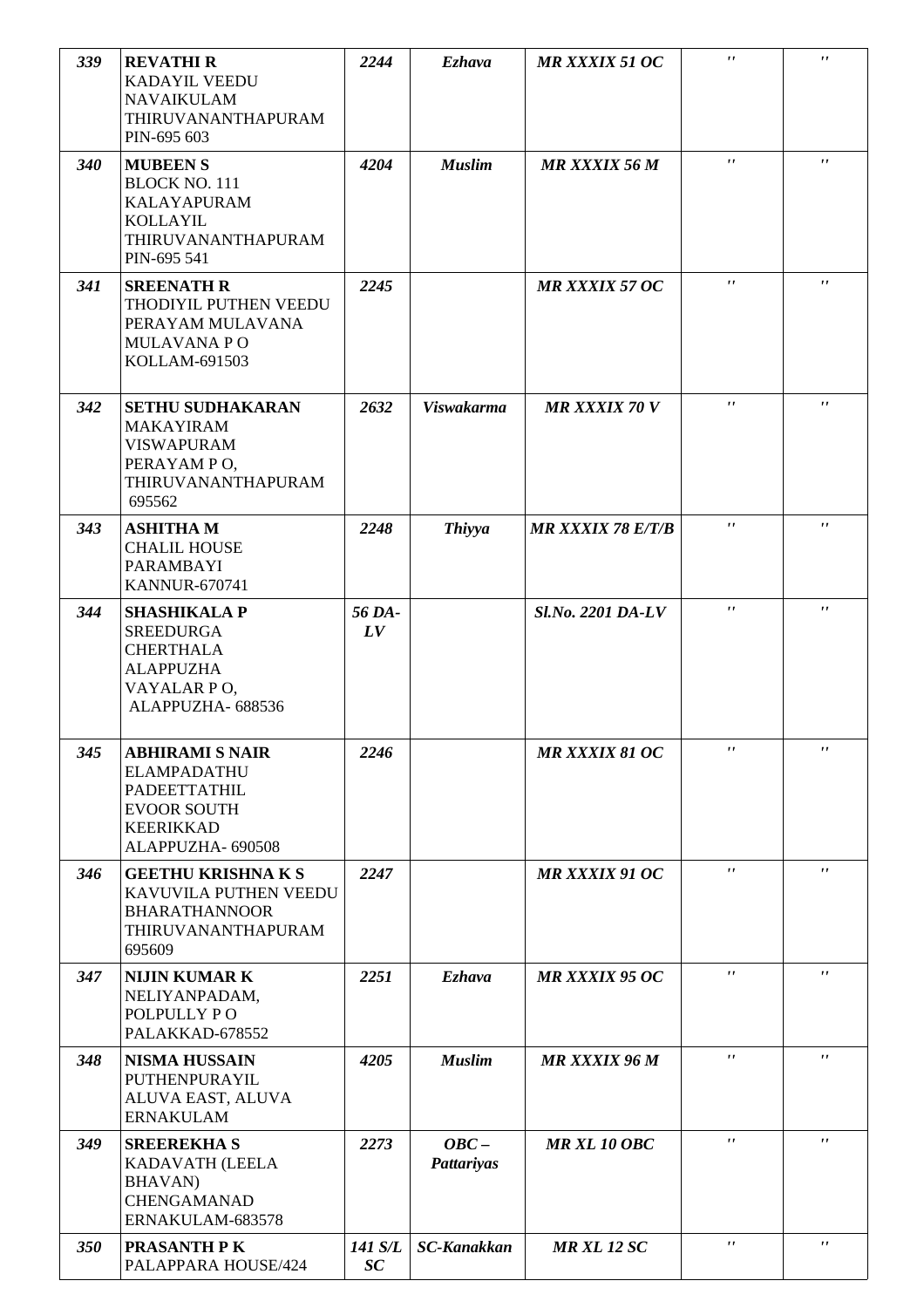|     | <b>ETHANUR POST</b><br>PALAKKAD-678502                                                                                        |              |                |                       |              |                    |
|-----|-------------------------------------------------------------------------------------------------------------------------------|--------------|----------------|-----------------------|--------------|--------------------|
| 351 | <b>PRAVEENAK</b><br>MEENCHIRAKKAD HOUSE<br><b>ETHANUR</b><br>PALAKKAD-678502                                                  | 2252         | <b>Ezhava</b>  | <b>MR XL 28 E/T/B</b> | $\mathbf{r}$ | $\pmb{\mathsf{r}}$ |
| 352 | <b>VIJITH K</b><br>KADANKODE HOUSE<br><b>KEEZHATHUR</b><br>PATHIRIYAD<br><b>KANNUR</b>                                        | 2253         | <b>Thiyya</b>  | <b>MR XL 29 OC</b>    | $\mathbf{r}$ | $\pmb{\mathsf{r}}$ |
| 353 | <b>SRUTHI AM</b><br><b>ILLATHINGAL</b><br>VELIMUKKU<br>VELIMUKKU PO,<br>MALAPPURAM-676317                                     | 2257         | <b>Thiyya</b>  | <b>MR XL 43 OC</b>    | $\mathbf{r}$ | $\pmb{\mathsf{r}}$ |
| 354 | <b>KUNHIRAMAN P B</b><br>PALUVAYALPUTHENMUTT<br>AM<br><b>KALIKUNI</b><br>KAVUMANNAM POST,<br><b>WAYANAD-673121</b>            | 61 S/L<br>ST | ST-Kurichiyan  | <b>MR XL 44 ST</b>    | $\mathbf{r}$ | $\pmb{\mathsf{r}}$ |
| 355 | <b>NIZA A</b><br>KALEELAZHIKATHU<br><b>VEEDU</b><br><b>MEKONE</b><br><b>CHANDANATHOPE PO/</b><br>KOLLAM-691014                | 2258         | <b>Ezhava</b>  | <b>MR XL 54 E/T/B</b> | $\mathbf{r}$ | $\mathbf{r}$       |
| 356 | <b>ALFIYAR</b><br><b>ABIDA BHAVAN</b><br><b>KALLARA</b><br>K T KUNNU P O<br>THIRUVANANTHAPURAM<br>-695608                     | 4217         | <b>Muslim</b>  | <b>MR XL 56 M</b>     | $\mathbf{r}$ | $\pmb{r}$          |
| 357 | <b>ASWATHY RAJ B</b><br><b>NAVANEETHAM</b><br><b>CHERUNNIYOOR PO</b><br>VARKALA<br>THIRUVANANTHAPURAM<br>695142               | 2259         |                | <b>MR XL 57 OC</b>    | $\mathbf{r}$ | $\mathbf{r}$       |
| 358 | <b>CHITHRA G</b><br>PRASEETHA BHAVAN<br>NEDUMONCAVU P O<br><b>KOODAL</b><br>PATHANAMTHITTA-689693                             | 2261         | <b>Ezhava</b>  | <b>MR XL 67 OC</b>    | $\mathbf{r}$ | $\mathbf{r}$       |
| 359 | PREETHATP<br>THANDASSERY(H)<br><b>CHELLANAM</b><br>CHELLANAM PO,<br>ERNAKULAM-682008                                          | 57 DA-<br>LV |                | Sl.No. 2301 DA-LV     | $\mathbf{r}$ | $\mathbf{r}$       |
| 360 | <b>RASHIDA V</b><br>VALIYAKKATHODIYIL<br><b>HOUSE</b><br><b>IRULAM CHEEYAMBAM</b><br><b>CHEEYAMBAM POST</b><br>WAYANAD-673579 | 4229         | <b>Mappila</b> | <b>MR XL 80 M</b>     | $\mathbf{r}$ | $\mathbf{r}$       |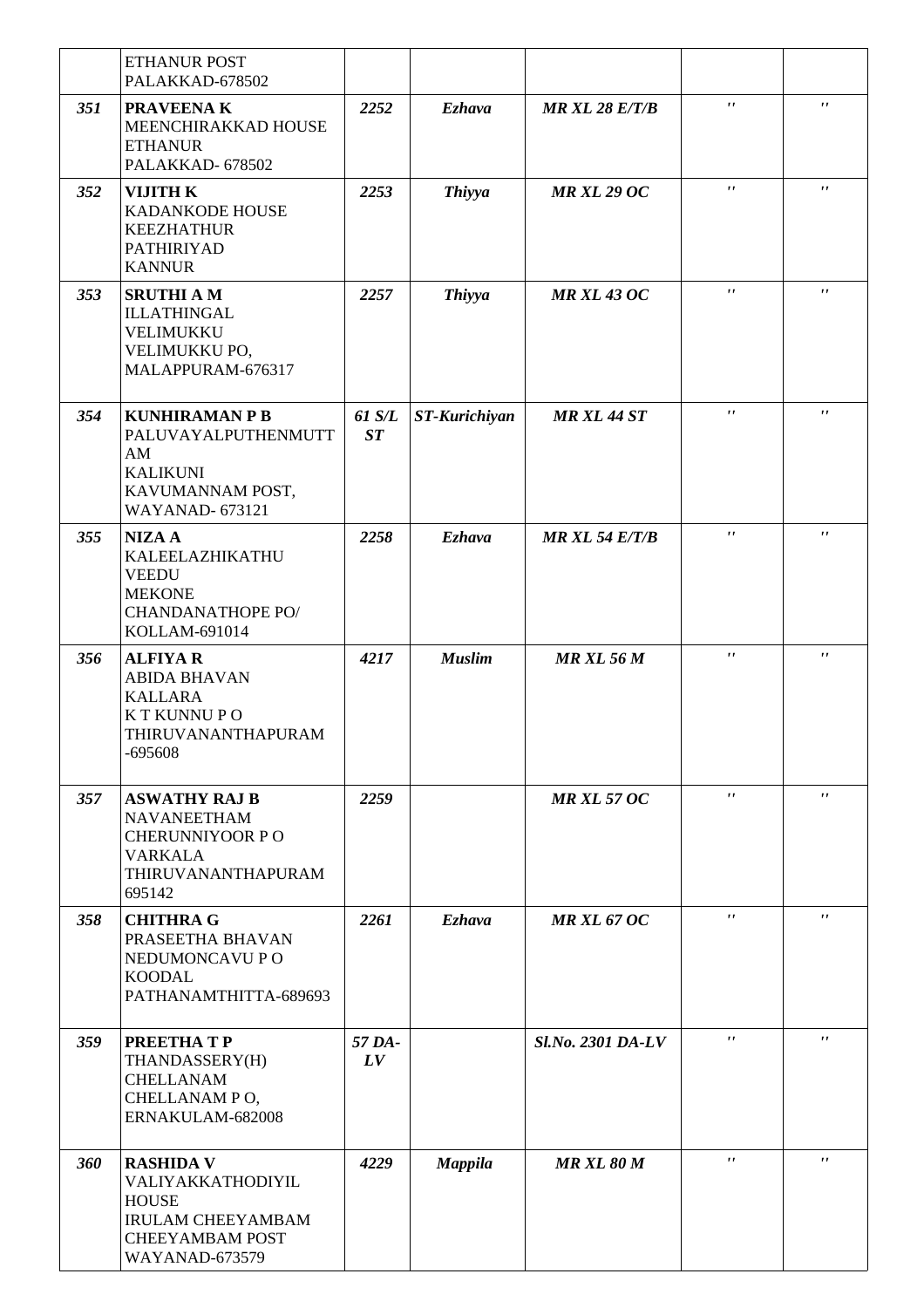| 361 | <b>RESHNURS</b><br>VILAYILVILAKATHU<br><b>VEEDU</b><br>THACHOORKUNNU<br><b>AVANAVANCHERY PO</b><br><b>ATTINGAL</b><br><b>AVANAVANCHERY 6</b><br>THIRUVANANTHAPURAM<br>695103 | 2263          |                               | <b>MR XL 83 OC</b>       | $\mathbf{r}$ $\mathbf{r}$ | $\pmb{r}$          |
|-----|------------------------------------------------------------------------------------------------------------------------------------------------------------------------------|---------------|-------------------------------|--------------------------|---------------------------|--------------------|
| 362 | <b>NISHADES</b><br><b>ERINJIPURATH</b><br><b>KARAMUCK</b><br>KANDASSANKADAVU<br><b>THRISSUR</b>                                                                              | 142 S/L<br>SC | <b>SC-Pulaya</b>              | <b>MR XL 84 SC</b>       | $\pmb{\mathsf{r}}$        | $\pmb{r}$          |
| 363 | <b>RAGIT</b><br><b>SREEGANGA</b><br><b>KIZHUR</b><br>KOZHIKODE-673522                                                                                                        | 2299          | <b>OBC-Saliya</b>             | <b>MR XL 90 OBC</b>      | $\mathbf{r}$              | $\pmb{r}$          |
| 364 | <b>HARIRAJ E</b><br>ELLIKKUZHIYIL<br>MAMMALASSERY<br>ERNAKULAM-686663                                                                                                        | 2264          | <b>Ezhava</b>                 | <b>MR XL 91 OC</b>       | $\pmb{\mathsf{r}}$        | $\pmb{\mathsf{r}}$ |
| 365 | <b>SETHULAKSHMI D NAIR</b><br>NALAMKUZHIYIL<br><b>VAIKOM</b><br>KUDAVECHOOR PO<br>KOTTAYAM-686144                                                                            | 2265          |                               | <b>MR XL 99 OC</b>       | $\mathbf{r}$              | $\pmb{r}$          |
| 366 | <b>JASMIN J R</b><br>THOTTATHIL VEEDU,<br>SASTHAMPOIKA<br>THATTATHUMALA<br>THIRUVANANTHAPURAM<br>695614                                                                      | 4239          | <b>Muslim</b>                 | <b>MR XLI 6 M</b>        | $\mathbf{r}$              | $\pmb{\mathsf{r}}$ |
| 367 | <b>MINITJ</b><br>49/1865F SOPANAM<br>EDAPPALLY RAGHAVAN<br>PILLAI ROAD<br>EDAPPALLY PO,<br>ERNAKULAM-682024                                                                  | 39 DA-<br>H   |                               | <b>Sl.No. 2334 DA-HI</b> | $\mathbf{r}$              | $\pmb{r}$          |
| 368 | <b>SALINIM</b><br>MEPPADATH HOUSE<br>VANIYAMKUALAM POST,<br><b>OTTAPALAM</b><br>PALAKKAD-679522                                                                              | 2300          | $OBC -$<br><b>Ezhuthachan</b> | <b>MR XLI 10 OBC</b>     | $\mathbf{r}$              | $\pmb{r}$          |
| 369 | <b>VISHNU NK</b><br><b>NEELIKAVIL</b><br><b>KALKULAM</b><br><b>KARAPPURAM</b><br><b>MALAPPURAM</b>                                                                           | 2267          | <b>Thiyya</b>                 | <b>MR XLI 11 OC</b>      | $\pmb{r}$ ,               | $\pmb{\mathsf{r}}$ |
| 370 | <b>ARATHI ANAND A</b><br><b>VILAYIL HOUSE</b><br>KADUVINAL PO<br><b>KADUVINAL</b>                                                                                            | 2268          | <b>Ezhava</b>                 | <b>MR XLI 21 OC</b>      | $\mathbf{r}$              | $\mathbf{r}$       |